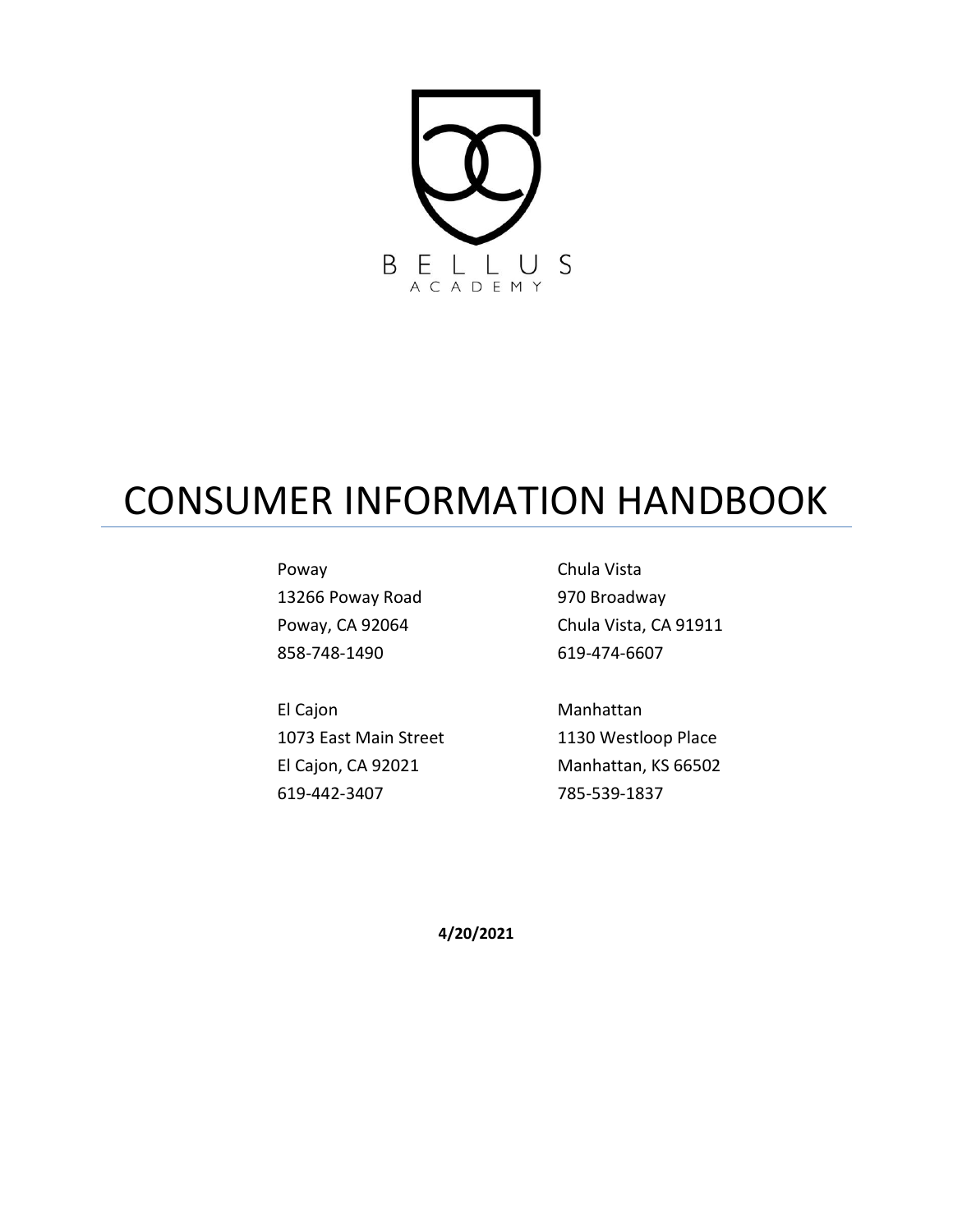# **Table of Contents**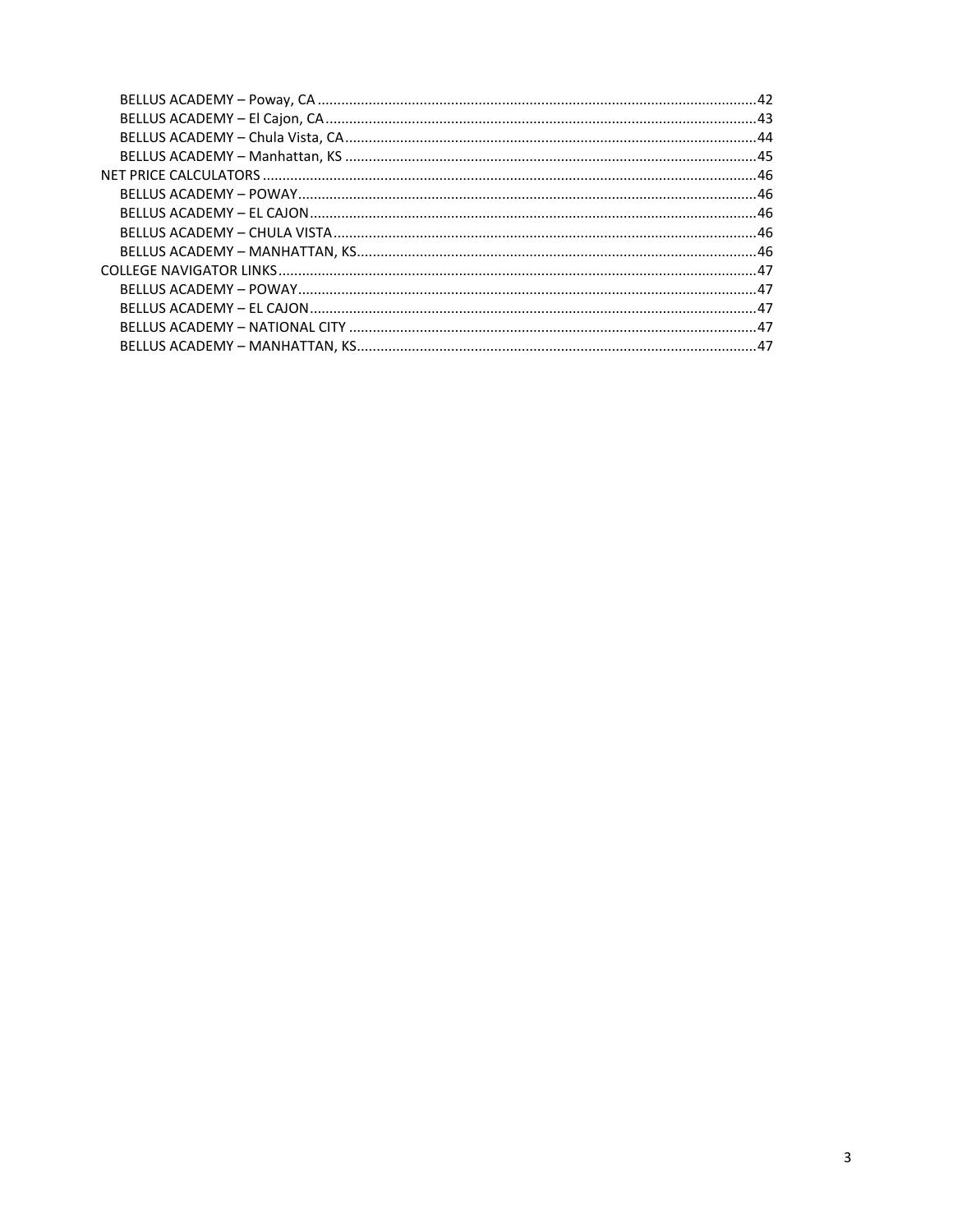# **PRIVACY OF STUDENT RECORDS Family Educational Rights and Privacy Act (FERPA) Notification of Rights under FERPA for Postsecondary Institutions**

<span id="page-3-0"></span>The Family Educational Rights and Privacy Act (FERPA) (20 U.S.C. § 1232g; 34 CFR Part 99) is a Federal law that protects the privacy of student education records. The law applies to all schools that receive funds under an applicable program of the U.S. Department of Education.

FERPA gives parents certain rights with respect to their children's education records. These rights transfer to the student when he or she reaches the age of 18 or attends a school beyond the high school level. Students to whom the rights have transferred are "eligible students."

- Parents or eligible students have the right to inspect and review the student's education records maintained by the school. Schools are not required to provide copies of records unless, for reasons such as great distance, it is impossible for parents or eligible students to review the records. Schools may charge a fee for copies. *Within 45 days of receiving a written request that identifies the record(s) the student wishes to inspect, a Bellus Academy Financial Aid official will make arrangements for access and notify the student of the time and place where the records may be inspected.*
- Parents or eligible students have the right to request that a school correct records which they believe to be inaccurate or misleading. If the school decides not to amend the record, the parent or eligible student then has the right to a formal hearing. After the hearing, if the school still decides not to amend the record, the parent or eligible student has the right to place a statement with the record setting forth his or her view about the contested information. *A student who wishes to ask Bellus Academy to amend a record should write the academy official responsible for the record, clearly identify the part of the record the student wants changed, and specify why it should be changed.*
- Generally, schools must have written permission from the parent or eligible student in order to release any information from a student's education record. However, FERPA allows schools to disclose those records, without consent, to the following parties or under the following conditions (34 CFR § 99.31):
	- o School officials with legitimate educational interest;
	- o Other schools to which a student is transferring;
	- o Specified officials for audit or evaluation purposes;
	- o Appropriate parties in connection with financial aid to a student;
	- o Organizations conducting certain studies for or on behalf of the school;
	- o Accrediting organizations;
	- o To comply with a judicial order or lawfully issued subpoena;
	- o Appropriate officials in cases of health and safety emergencies; and
	- o State and local authorities, within a juvenile justice system, pursuant to specific State law.

Schools may disclose, without consent, "directory" information such as a student's name, address, telephone number, date and place of birth, honors and awards, and dates of attendance. *Bellus Academy does not release any Directory Information.* Schools must notify parents and eligible students annually of their rights under FERPA.

For additional information, you may call 1-800-USA-LEARN (1-800-872-5327) (voice). Individuals who use TDD may use the Federal Relay Service (/about/contacts/gen/index.html#frs).

Or you may contact the Office that administers FERPA at the following address:

Family Policy Compliance Office U.S. Department of Education 400 Maryland Avenue, SW Washington, D.C. 20202-8520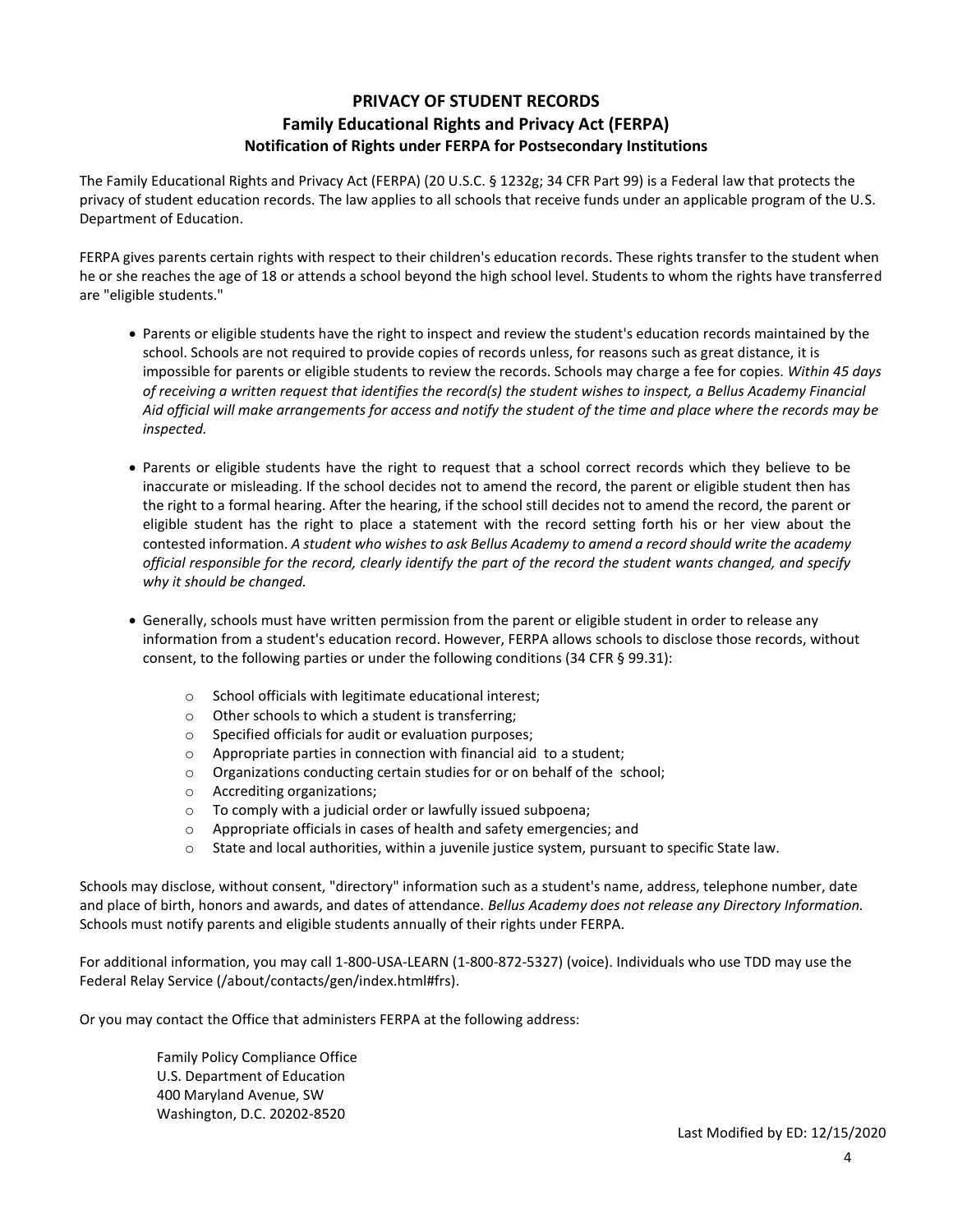# **ACCREDITATION and APPROVALS**

Accredited by: NATIONAL ACCREDITING COMMISSION OF CAREER ARTS & SCIENCES (NACCAS) 3015 Colvin Street Alexandria, VA 22314 703.600.7600

<span id="page-4-0"></span>The National Accrediting Commission of Career Arts & Sciences is recognized by the United States Department of Education as a national accrediting agency for postsecondary schools and departments of cosmetology arts and sciences, and massage therapy.

## **MEMBERSHIPS**

- American Association of Cosmetology Schools (AACS)
- <span id="page-4-1"></span> California Association of Private Postsecondary Schools (CAPPS)
	- **EXECU:** Career Education Colleges and Universities
		- **International Spa Association**
	- Associated Bodywork & Massage Professionals (ABMP)
		- **E** American Massage Therapy Association (AMTA)
	- Comité International d'Esthétique et de Cosmétologie (CIDESCO)

# **APPROVALS**

# **California**

- <span id="page-4-2"></span>Bureau for Private Postsecondary Education
- **EXEC** California Board of Barbering and Cosmetology
	- U.S. Department of Veterans Affairs
		- **Bureau of Indian Affairs**

# **Kansas**

- Kansas Board of Cosmetology
- Kansas Board of Barbering
- Kansas Board of Regents
- Kansas State Approving Agency for use of the GI Bill®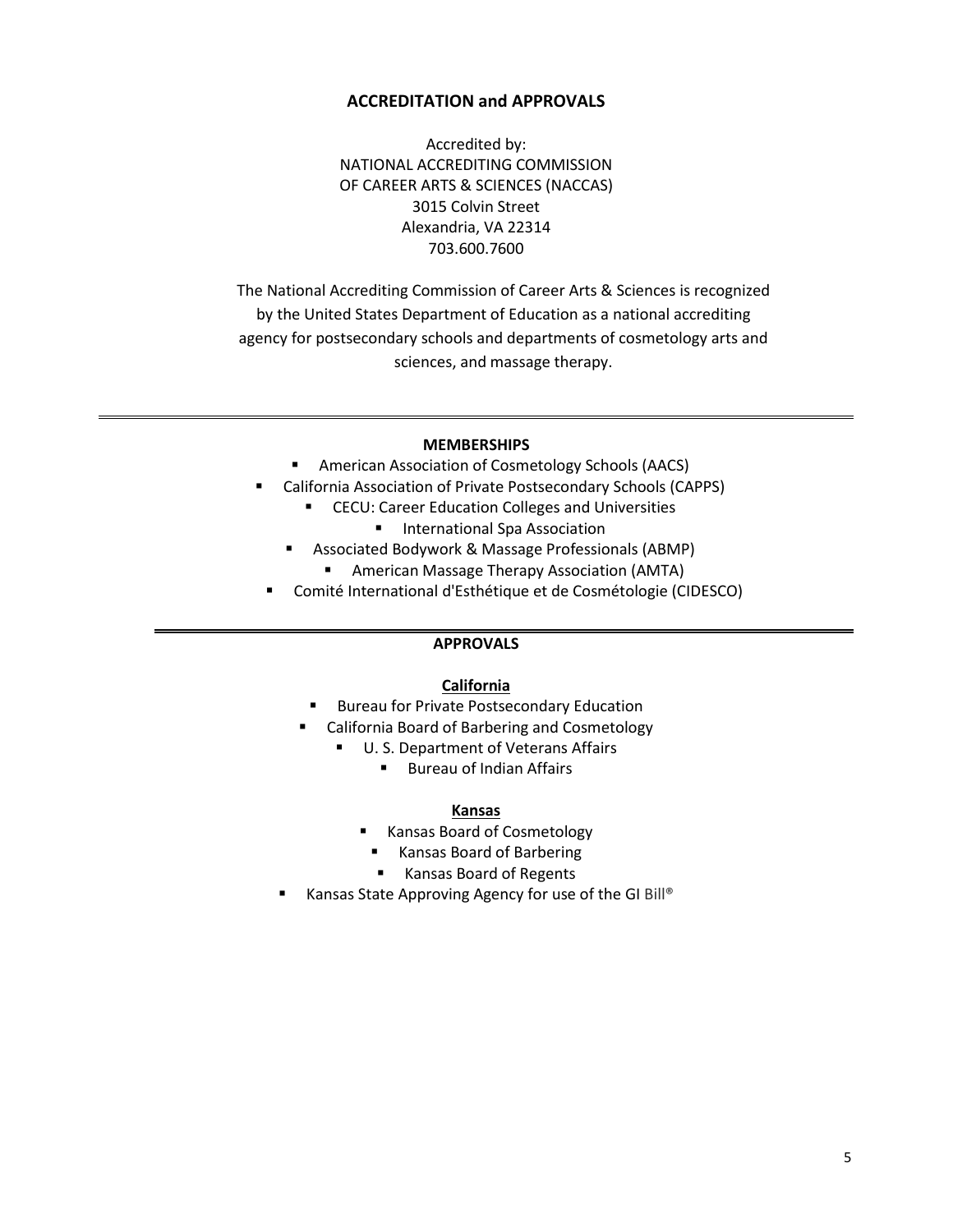# **BELLUS ACADEMY LOCATIONS & FACILITIES**

#### <span id="page-5-0"></span>**BELLUS ACADEMY** – **13266 POWAY ROAD, POWAY, CA 92064 – 858.748.1490**

The Poway Campus is a large, spacious training facility. The physical area comprises approximately 20,000 square feet and includes clinic areas, classrooms, lunchroom, reception area, facial and massage rooms, and offices.

#### **BELLUS ACADEMY – 1073 EAST MAIN STREET, EL CAJON, CA 92021 – 619.442.3407**

The El Cajon Campus is located in a large shopping center and occupies approximately 9000 square feet of classroom space. The academy consists of classrooms, a large clinic area, receptionist area, offices, and student lunchroom.

#### **BELLUS ACADEMY – 1055 EAST MAIN STREET, EL CAJON, CA 92021 – 619.442.3407**

This is an additional classroom space, contiguous to the main campus, consisting of approximately 950 square feet, including classroom space and ADA restroom facility. No administrative offices are located at this site.

## **BELLUS ACADEMY – 970 BROADWAY, SUITE 110, CHULA VISTA, CA 91911– 619.474.6607**

The Chula Vista campus is a spacious air-conditioned one-story modem facility located in a shopping center and occupies approximately 15,000 square feet of classroom space. The academy consists of classrooms, a large clinic area, student lunchroom, reception area and offices.

## **BELLUS ACADEMY – 1130 WESTLOOP PLACE, MANHATTAN, KS 66502 – 785.539.1837**

The Manhattan Campus is located in the Westloop Shopping Center near Dillons, just east of the Seth Childs and Anderson intersection. The space provides a professional and unique educational design. The facility offers 20,000 square feet of educational classrooms that include a salon classroom, day spa area, massage studio, six training classrooms, dispensary, and student center with computer lab, kitchenette and library.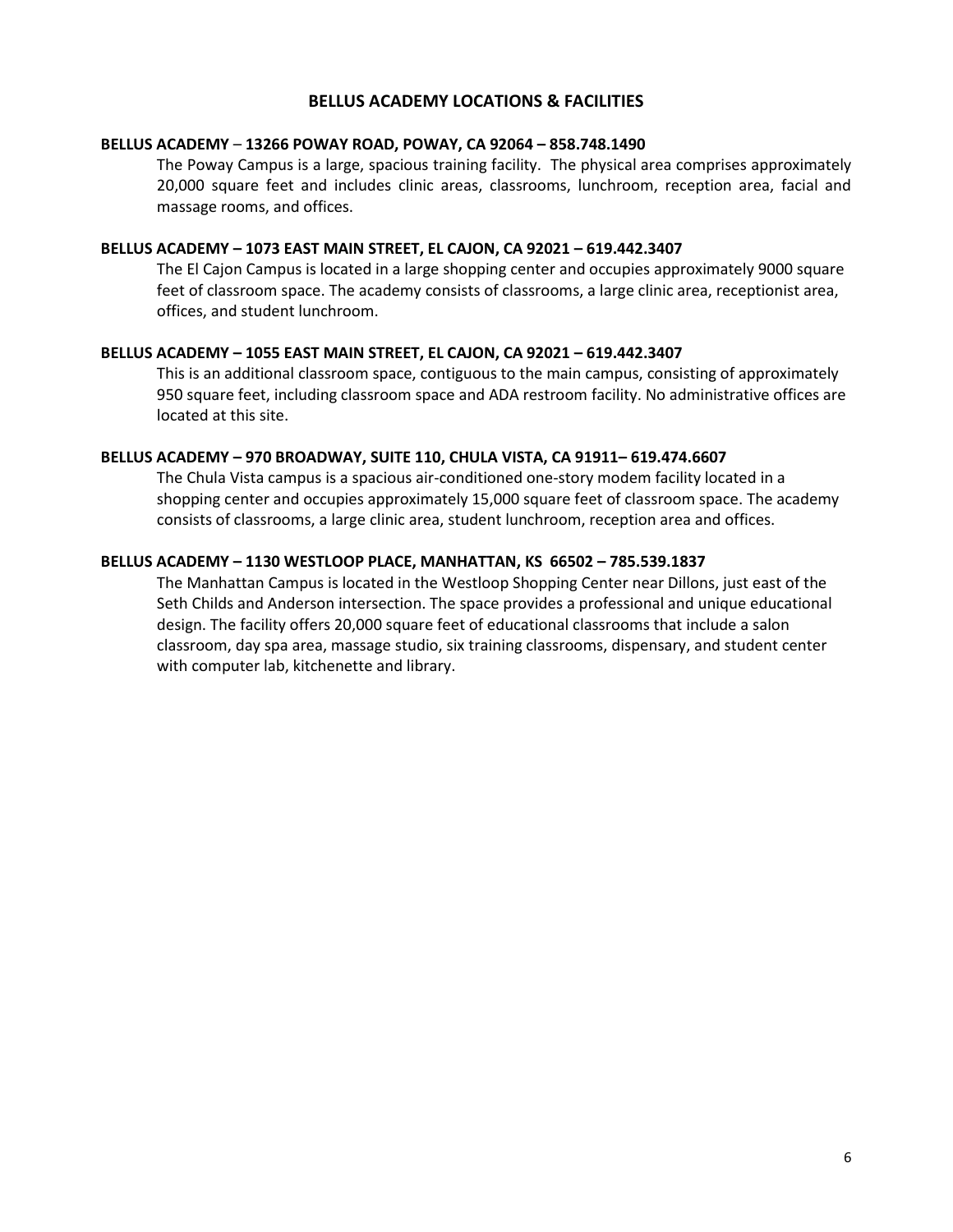# **STUDENTS WITH DISABILITIES**

<span id="page-6-0"></span>It is the policy of Bellus Academy to comply with Section 504 of the Rehabilitation Act and the Americans with Disabilities Act, which are Federal laws that prohibit discrimination on the basis of disability, as well as California laws that prohibit discrimination on the basis of disability. Bellus Academy, in its admission, instruction and graduation policies, does not discriminate on the basis of race, creed, color, religion, sex, sexual orientation, gender identity, disability, age, marital status, national origin, ethnic origin or Vietnamera/disabled veteran, or on any other basis prohibited by federal or state law, in employment or in its education programs or activities.

Bellus Academy will provide students with disabilities academic adjustments, auxiliary aids and reasonable accommodations that are necessary to ensure students are not denied the benefits of, or excluded from participation in, Bellus Academy programs. Bellus Academy will make reasonable modifications to its academic requirements that are necessary to ensure that the requirements do not discriminate against students with disabilities. Bellus Academy will ensure that it provides physical access to students with disabilities. It is also the responsibility of Bellus Academy to permit students with disabilities to use service dogs on campus.

The person responsible for implementing these responsibilities is the Academy Director at each campus. When a student informs a School staff member that the student is disabled, or needs accommodations or assistance due to disability, the staff member will refer the student to the Academy Director.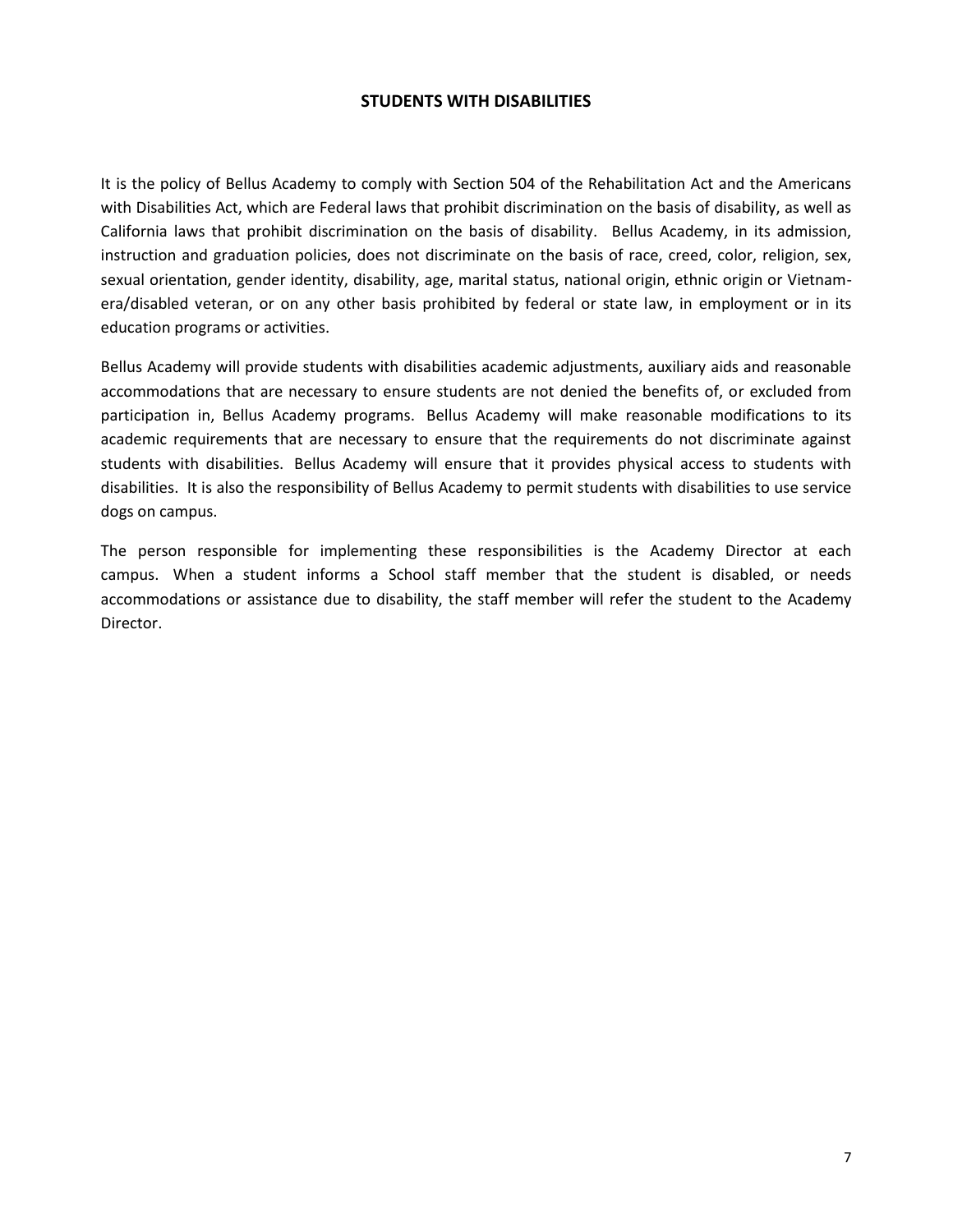# **COPYRIGHT INFRINGEMENT POLICY**

<span id="page-7-0"></span>Copyright infringement is the act of exercising, without permission or legal authority, one or more of the exclusive rights granted to the copyright owner under section 106 of the Copyright Act (Title 17 of the United States Code). These rights include the right to reproduce or distribute a copyrighted work. In the file-sharing context, downloading or uploading substantial parts of a copyrighted work without authority constitutes an infringement.

Penalties for copyright infringement include civil and criminal penalties. In general, anyone found liable for civil copyright infringement may be ordered to pay either actual damages or "statutory" damages affixed at not less than \$750 and not more than \$30,000 per work infringed. For "willful" infringement, a court may award up to \$150,000 per work infringed. A court can, in its discretion, also assess costs and attorneys' fees. For details, see Title 17, United States Code, Sections 504, 505.

Willful copyright infringement can also result in criminal penalties, including imprisonment of up to five years and fines of up to \$250,000 per offense.

For more information, please see the Web site of the U.S. Copyright Office at [www.copyright.gov,](http://www.copyright.gov/) especially their FAQ's at [www.copyright.gov/help/faq.](http://www.copyright.gov/help/faq/)

The Academies may make computers available to students in a Resource Room. However, the use of the computers is limited to text-editing programs and/or digital media that the Academies have created internally or have permission to use from publishers of student textbooks. Internet access is blocked for most sites except for the Academies' web page.

The Academies do not tolerate unethical conduct in regard to cheating, plagiarism, copyright infringement, falsification or misrepresentation of material information in any records, financial documents or sign-in sheets, whether inadvertent or deliberate.

Engaging in the unauthorized use or distribution of copyrighted material may result in probation, suspension, or termination/expulsion.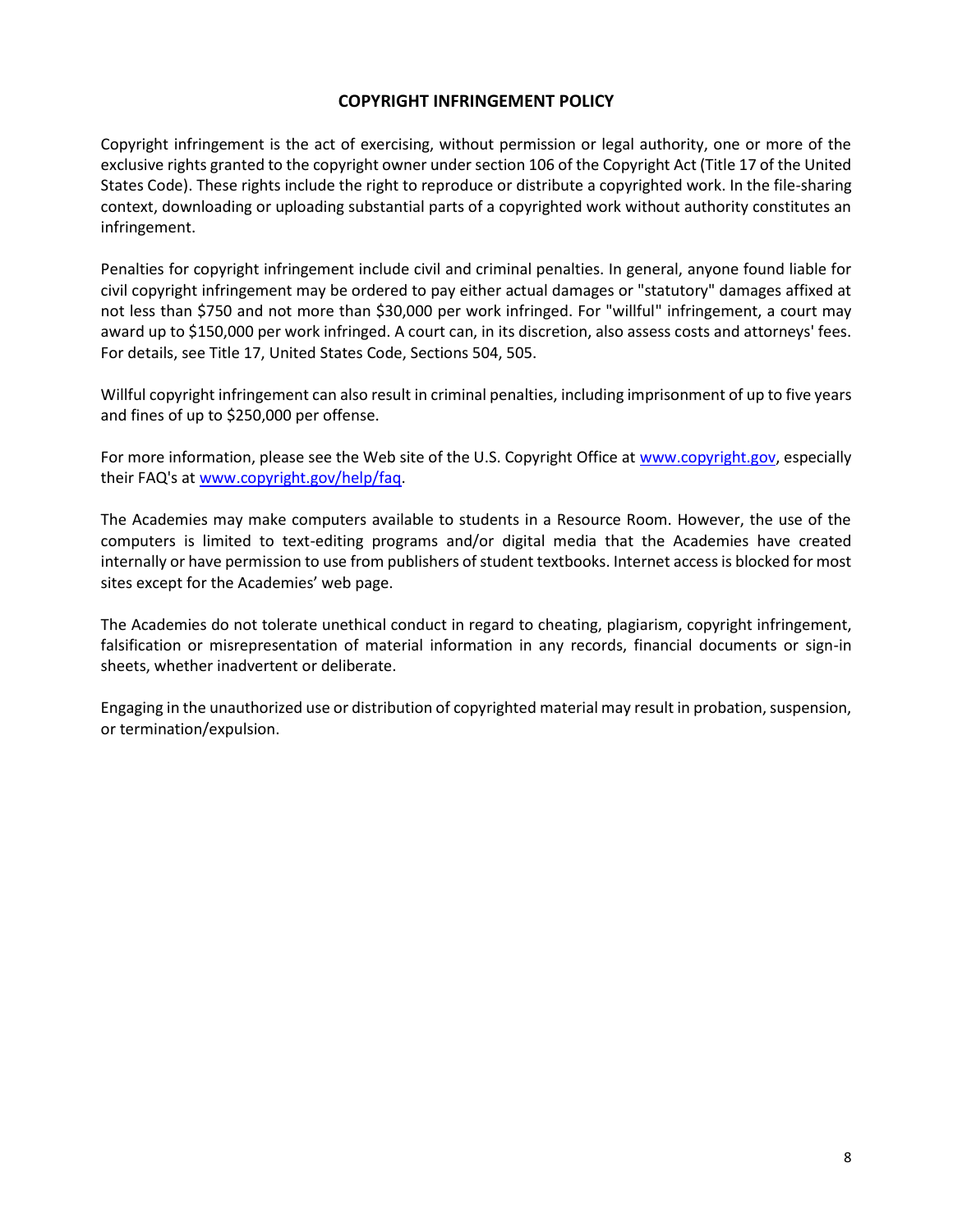# **CONSTITUTION DAY AND CITIZENSHIP DAY**

<span id="page-8-0"></span>Pursuant to legislation passed by Congress, educational institutions receiving Federal funding are required to hold an educational program pertaining to the United States Constitution on September 17 of each year.

Bellus Academy presents programs pertaining to the United States Constitution on September 17 of each year.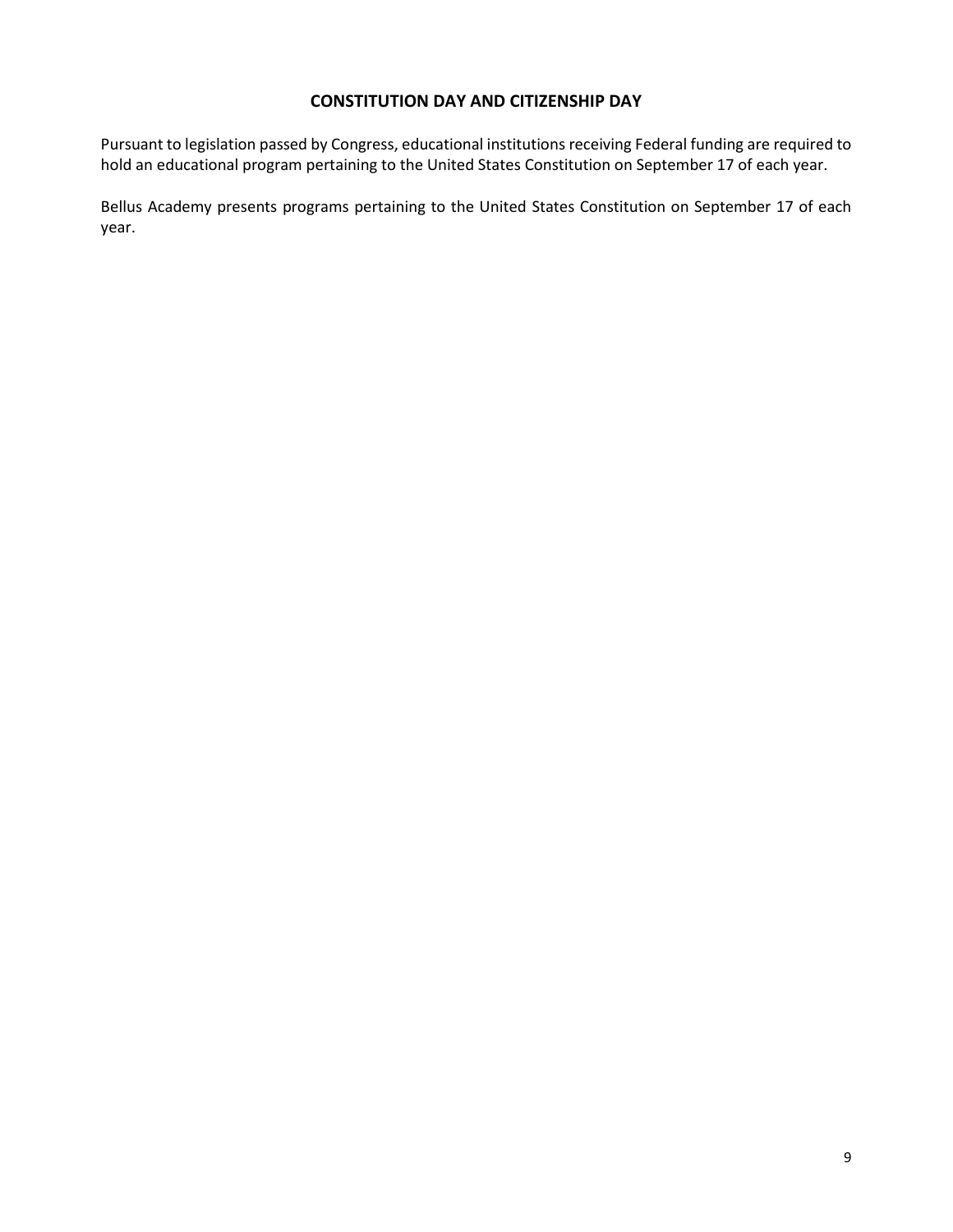# **VOTER REGISTRATION**

<span id="page-9-0"></span>In California you may register to vote by completing the online voter registration form at: <http://registertovote.ca.gov/>. You may also register to vote whenever you apply for or renew your driver's license or state-issued ID card. Voter registration forms are also available in the Admissions and Financial Aid offices at each campus. For more information, please visit the California Secretary of State website at: <http://www.sos.ca.gov/elections/voter-registration/>

In Kansas you may register to vote by going in person to a voter registration site and filling out the voter form, or you may download the form at: [http://www.kssos.org/forms/elections/voterregistration.pdf,](http://www.kssos.org/forms/elections/voterregistration.pdf) print and complete the application then mail it. You also have the option of registering whenever you apply for or renew your driver's license or state-issued ID card. Voter registration forms are also available in the Admissions and Financial Aid offices at each campus. For more information, please visit the Kansas Secretary of State website at: [http://www.kssos.org/elections/elections\\_registration.html](http://www.kssos.org/elections/elections_registration.html)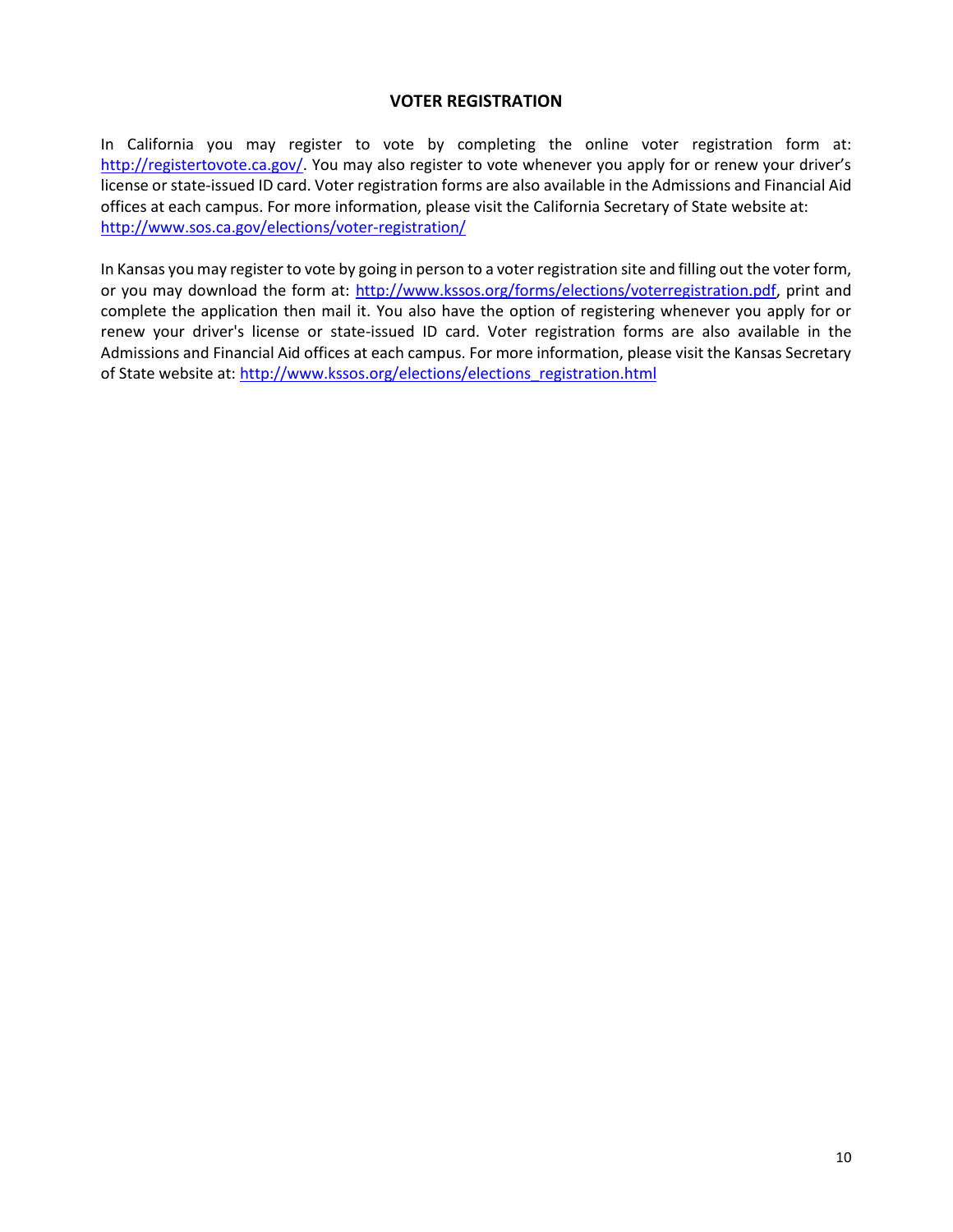# **PROGRAMS**

<span id="page-10-0"></span>Bellus Academy offers programs in Barbering, Cosmetology, Esthetics, Manicuring, Massage, and Makeup Artistry. Programs range from 150 hours to 1900 hours. Day and evening classes are offered in some programs. Not all programs are offered at all locations.

Course outlines are available in the academy catalogs online at:

Bellus Academy – Admissions Catalogs:

[Bellus Academy - Poway](https://www.bellusacademy.edu/wp-content/uploads/2021/03/Bellus-Poway-CATALOG-2021-02-08-2021v2.pdf) [Bellus Academy - El Cajon](https://www.bellusacademy.edu/wp-content/uploads/2021/02/Bellus-El-Cajon-Chula-Vista-CATALOG-2021-02-08-2021.pdf) [Bellus Academy - Chula Vista](https://www.bellusacademy.edu/wp-content/uploads/2021/02/Bellus-El-Cajon-Chula-Vista-CATALOG-2021-02-08-2021.pdf)

[Bellus Academy - Manhattan](https://www.bellusacademy.edu/wp-content/uploads/2021/03/Bellus-Manhattan-CATALOG-2021-03-02-2021.pdf)

# **COURSE SCHEDULES**

<span id="page-10-1"></span>Classes start continuously throughout the year on a monthly rotation. Some classes may not start every month. Please see the class start calendars in the individual academy catalogs for specific dates for class starts.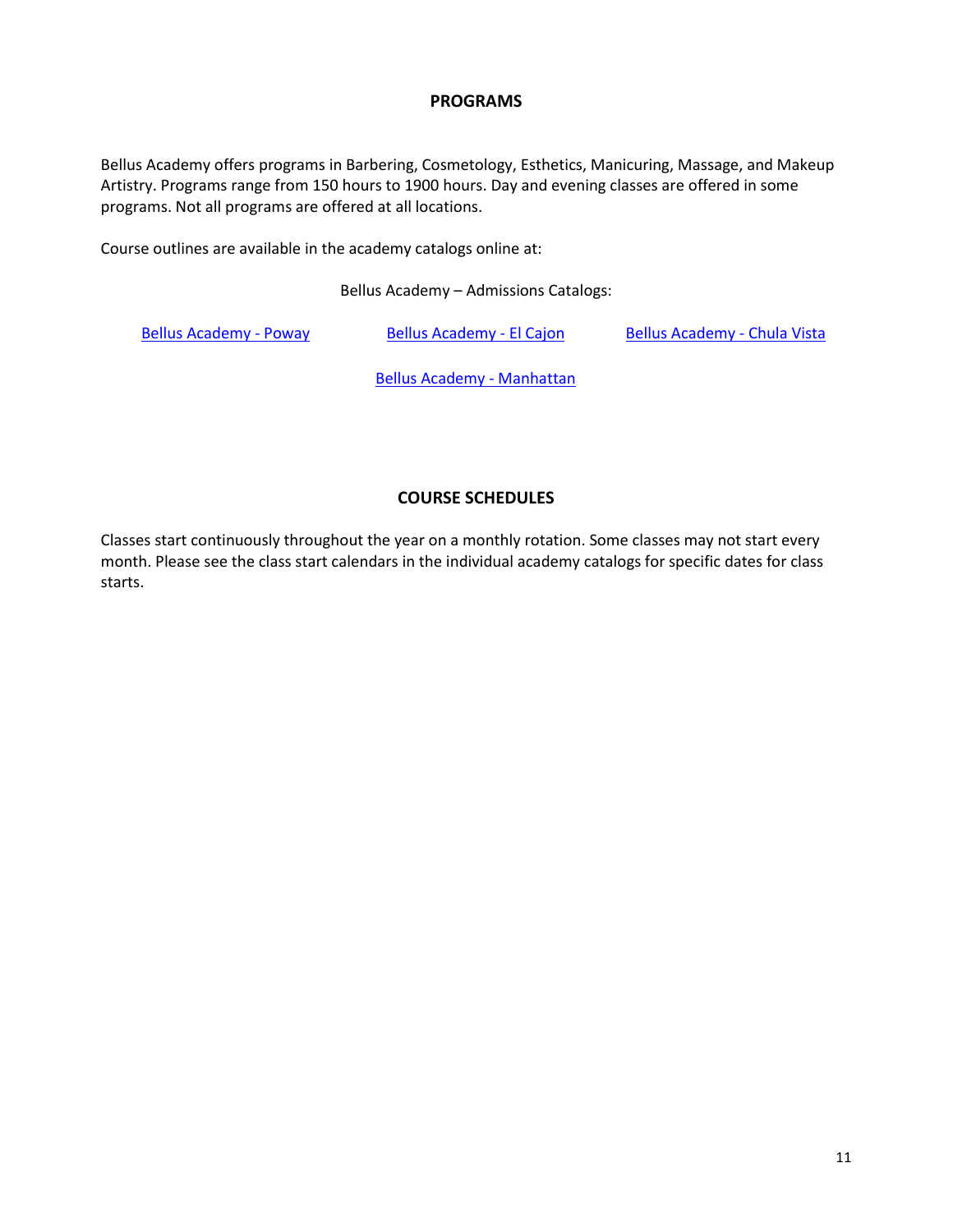# **FACULTY**

# **INSTRUCTOR QUALIFICATIONS**

<span id="page-11-1"></span><span id="page-11-0"></span>Each member of our academy staff is dedicated to the success of our enrolled students. All educators are trained in all educational areas offered in their respective programs.

California instructional staff members possess current state licenses issued by the California Board of Barbering and Cosmetology. California instructors possess a minimum of three years of experience, education and training in current practices of the subject area they are teaching, per California state law.

Kansas cosmetology educators are licensed by the Kansas Board of Cosmetology. Kansas instructional staff members meet all requirements of Kansas state law. To become an educator in Kansas, a licensed cosmetologist must first attend an instructor training course. If a cosmetologist is licensed for more than one year, 300 hours of training is required. If they are licensed less than one year, they will be required to receive 450 hours of educator training. Upon completion of training a written examination is administered by the Kansas Board of Cosmetology. A score of 75% is required for licensure as an instructor in the State of Kansas.

# **SUBSTITUTES**

<span id="page-11-2"></span>Substitute educators meet state and/or licensure requirements in order to instruct students in their respective programs.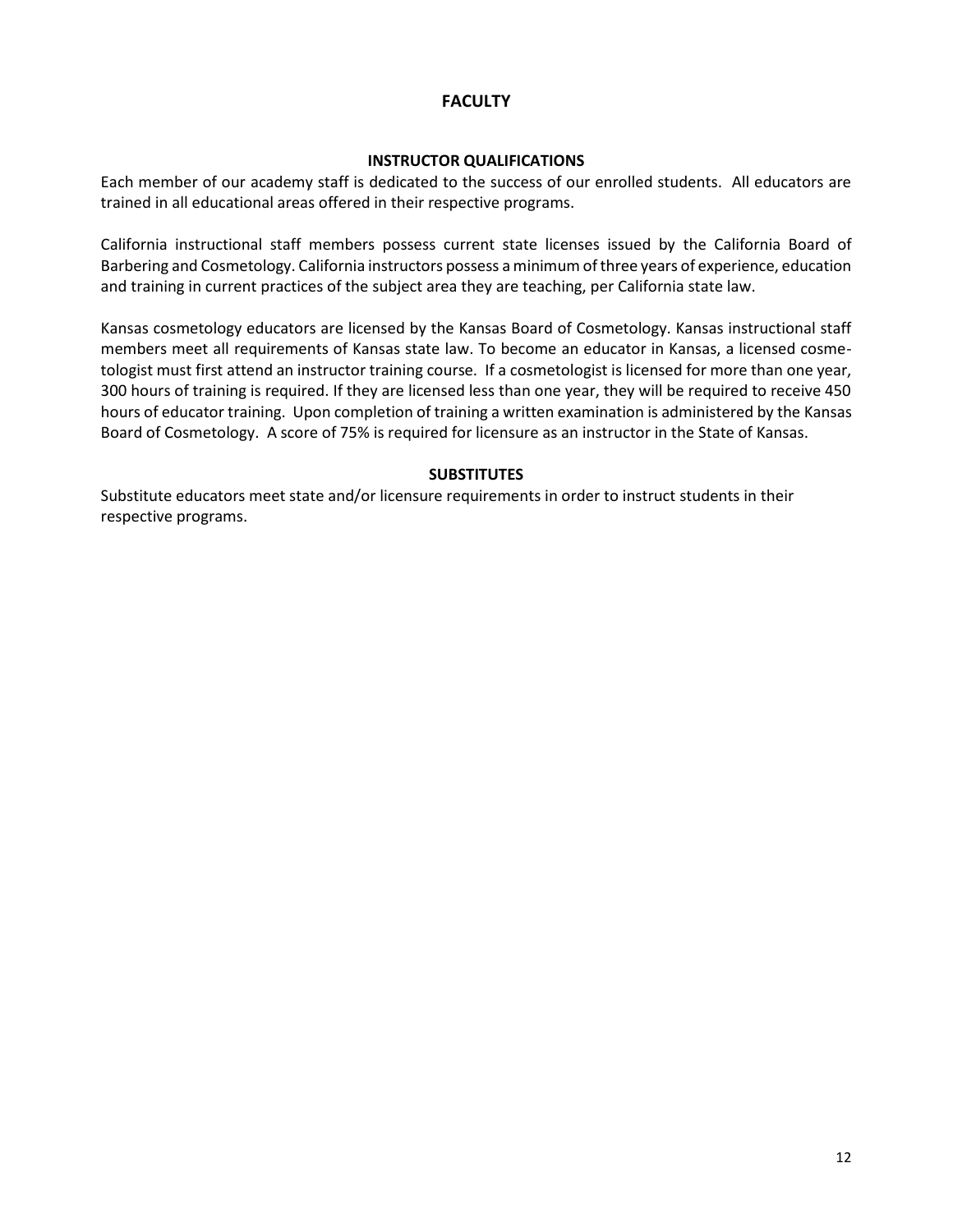# **FINANCIAL INFORMATION – 2021**

<span id="page-12-0"></span>Please see the most current Fee Schedule in the respective Bellus Academy catalogs published on the website at:

<https://www.bellusacademy.edu/about/consumer-information-disclosures/>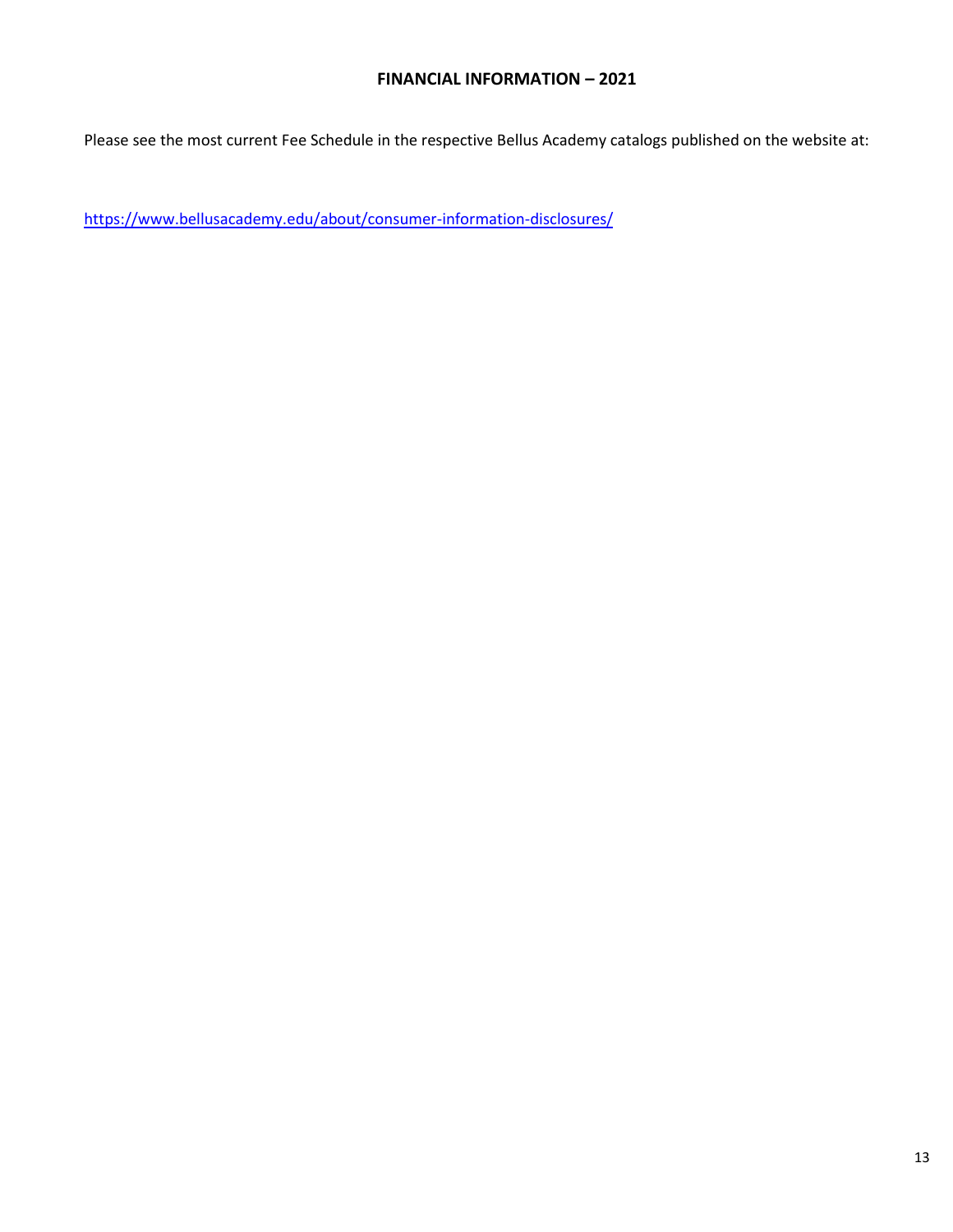# **BELLUS ACADEMY TEXTBOOK REPLACEMENT COST**

<span id="page-13-0"></span>All textbooks, workbooks and study guides are included in the students' kits. If a student requires a replacement, the following list indicates the cost to the student if purchasing from Bellus Academy. The listed costs do not include the additional sales tax that would be charged.

| <b>Supplier</b>              | <b>Description</b>                                              | <b>ISBN-13</b> | Cost     |
|------------------------------|-----------------------------------------------------------------|----------------|----------|
|                              |                                                                 |                |          |
|                              | Cosmetology - CIP Codes 12.0401, 12.0407, 12.0499               |                |          |
| <b>Pivot Point</b>           | LAB Salon Fundamentals                                          |                | \$75.50  |
|                              |                                                                 |                |          |
|                              | Esthetics - CIP Codes 12.0408, 12.0409, 12.0414                 |                |          |
| Milady/Cengage               | Esti Standard Milady Book Bundle                                | 9781285157634  | \$299.00 |
|                              |                                                                 |                |          |
|                              | Esthetics 103 and 104; Master Esthetics - CIP Code 12.0414      |                |          |
| Cengage                      | Advanced Esti Book Bundle - 2nd Edition                         | 9781285480466  | \$237.00 |
| Cengage                      | Milady's Aesthetician Series: Peels and Chemical Exfoliations - | 9781435438668  | \$47.00  |
|                              | 2nd Edition                                                     |                |          |
|                              |                                                                 |                |          |
|                              | Massage Therapy and HHP CIP Codes 51.3501, 51.3306              |                |          |
| Cengage                      | Complete Spa Book for Massage Therapists                        | 9781418000141  | \$58.00  |
| Cengage                      | Therapeutic Massage Workbook and Textbook Bundle - 6th          | 9781111490256  | \$146.00 |
|                              | Edition                                                         |                |          |
| <b>Wolters Kluwer</b>        | Massage Therapy Guide to Pathology - 6th Edition                | 9781496310828  | \$74.50  |
| <b>Wolters Kluwer</b>        | The Balanced Body Book                                          | 9781496346117  | \$75.50  |
| <b>Wolters Kluwer</b>        | Pre and Perinatal Book                                          | 9781582558516  | \$53.00  |
| Omeri                        | Orthopedic Assessment in Massage Therapy                        | 9780966119633  | \$33.00  |
| <b>Books of Discovery</b>    | Trail Guide to the Body Textbook - 5th Edition                  | 9780982978658  | \$80.00  |
| <b>Books of Discovery</b>    | Trail Guide to the Body Workbook - 5th Edition                  | 9780982978665  | \$33.00  |
| <b>Books of Discovery</b>    | Trail Guide to Movement - 1st Edition                           | 9780991466627  | \$58.00  |
|                              |                                                                 |                |          |
|                              | Spa Nail/Nail Technology - CIP Code 12.0410                     |                |          |
| <b>Pivot Point</b>           | Salon Fundamentals for Nails                                    |                | \$138.00 |
|                              |                                                                 |                |          |
| Barbering - CIP Code 12.0402 |                                                                 |                |          |
| <b>Pivot Point</b>           | LAB Salon Fundamentals                                          |                | \$75.50  |
|                              |                                                                 |                |          |
| <b>Miscellaneous</b>         |                                                                 |                |          |
| Prosper U                    | Prosper U Business Program                                      |                | \$295.00 |
| Sun Graphics                 | <b>Financial Literacy</b>                                       |                | \$11.00  |
| Sun Graphics                 | <b>Best in Business</b>                                         |                | \$20.00  |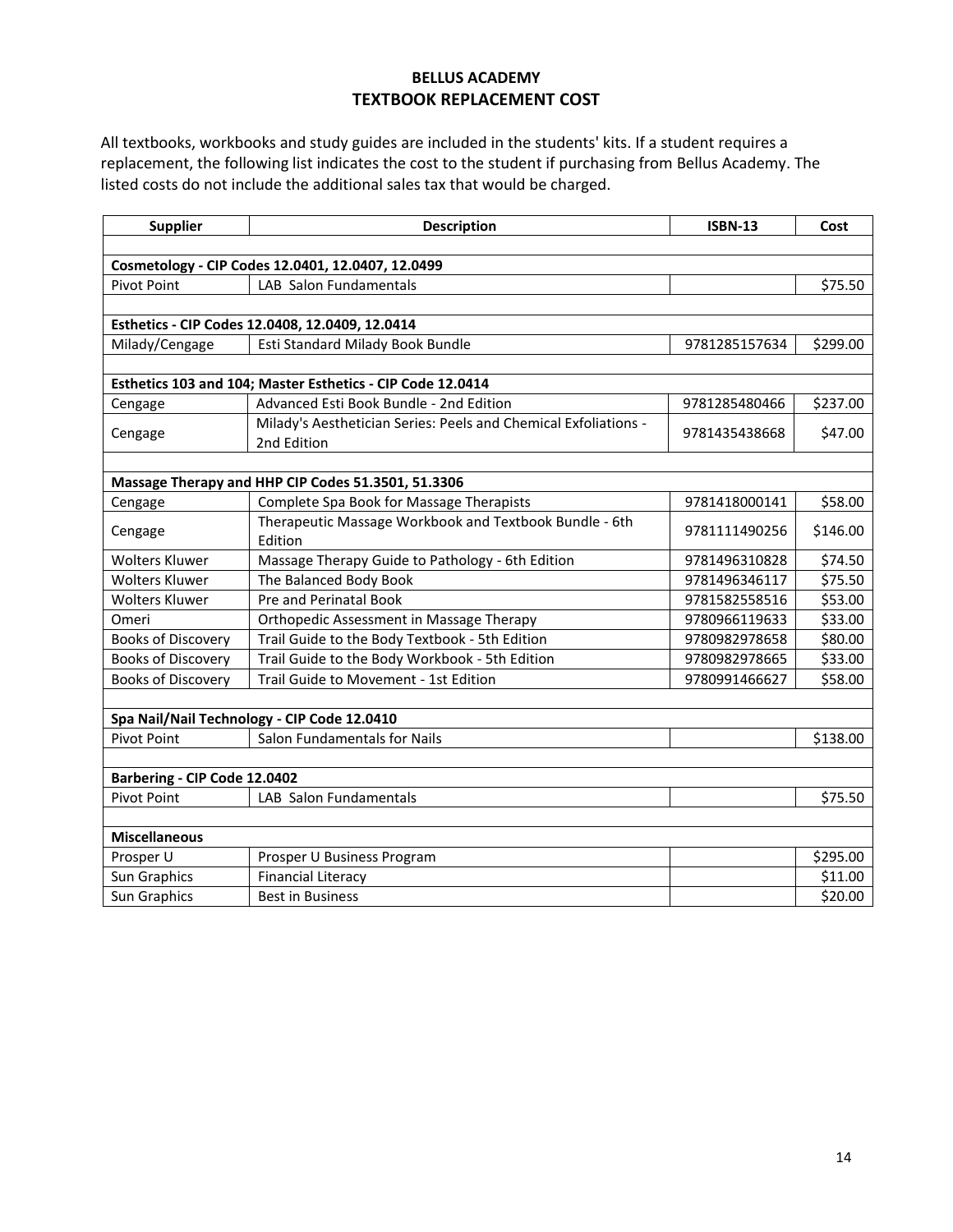## **CAREER SERVICES**

#### **PLACEMENT ASSISTANCE**

<span id="page-14-1"></span><span id="page-14-0"></span>One of our primary goals is to provide the specialized, intensive training that will make our certified and/or licensed graduates highly employable. Our academies work closely with salon owners and employers throughout the local regions so that all licensees are given an opportunity to secure a position that is the right one for them. Throughout your training, job search training is incorporated in your classes, and the Career Services Department is available if you have questions or need any assistance while you are in school. During your training, you will learn about the different salons and spas that are available, interviewing procedures, how to complete a job application, resumé preparation, and other valuable points you will need to know to help you land a great job after you are licensed. As you approach graduation, a Career Services representative meets with you to remind you of the different types of assistance the department offers, including resumé preparation, referrals and graduate follow-up. Job placement assistance remains an option for you even if you have been out of school for a while. Graduates are encouraged to keep in touch with the academies and provide employment updates, and are always welcome to call for any information the academies can assist with. Although the academies work closely with our graduates through our placement assistance program, the academies cannot guarantee employment.

## **TYPES OF EMPLOYMENT OBTAINED BY GRADUATES**

<span id="page-14-2"></span>There are many opportunities for individuals entering the industry under the realm of Barbering, Cosmetology, Nail Technician, Esthetics or Massage. Your goals can guide you to a lifetime career working in a variety of professional job roles. Employment opportunities for Barbers include Barber, Stylist, Master Barber and Barber Shop Operator. Employment opportunities for Cosmetologists, Nail Technicians, Estheticians and Makeup Artists are available in individual salons, salon chains, department stores, supply houses, and day spas. Estheticians, and Massage Therapists can seek positions in medical arenas, such as med-spas, chiropractic offices, dermatology offices and cosmetic surgeons' offices. The most successful graduates possess several personal qualities in addition to their acquired skills. These valuable qualities include, but are not limited to a variety of business and marketing skills, including above-average people skills, good communication abilities, a sound work ethic and confidence.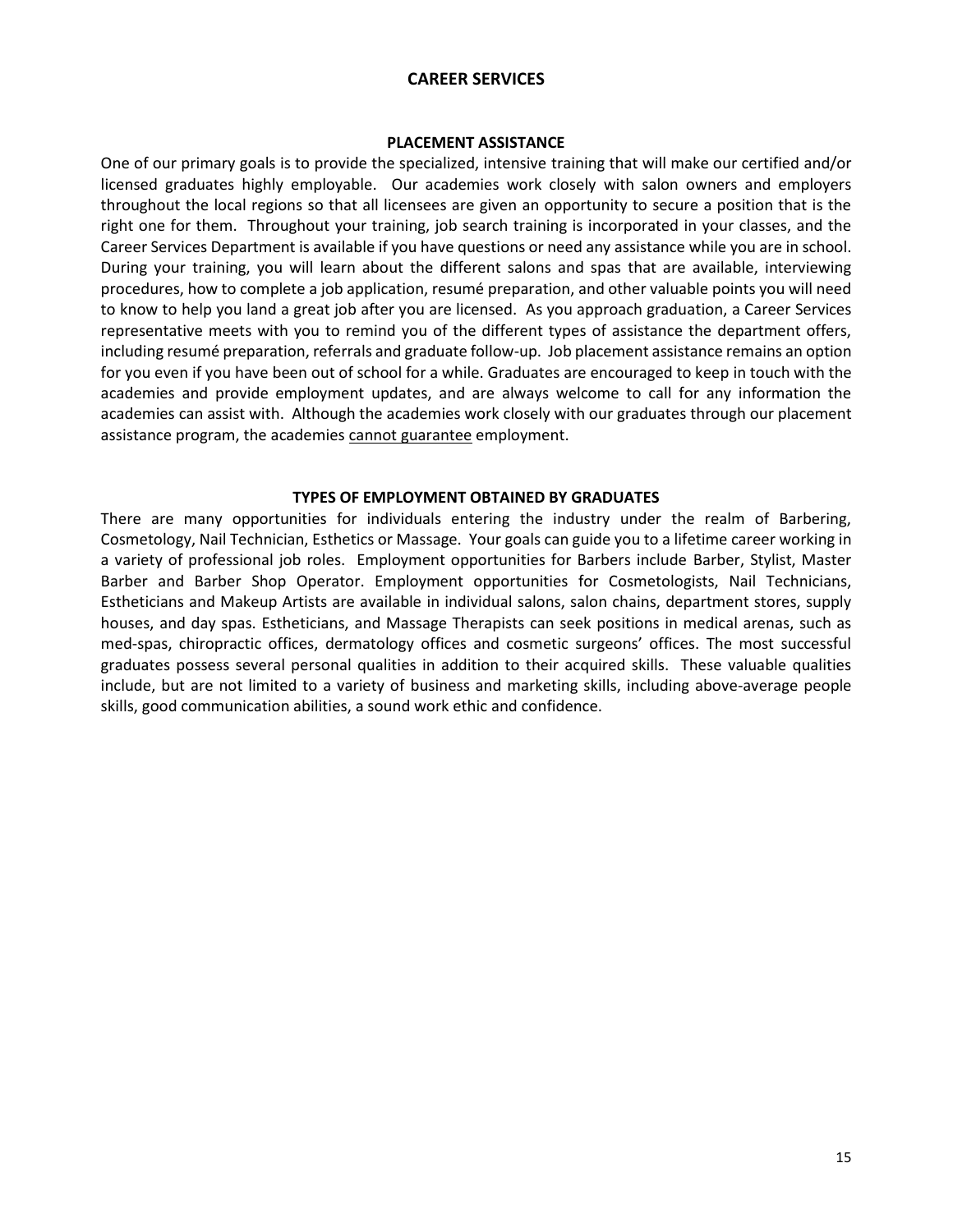# **REQUIREMENTS FOR ADMISSION**

## <span id="page-15-0"></span>**CALIFORNIA:**

Students desiring to enroll in Bellus Academy must have reached the age of majority (i.e., 18 in California), and must provide a high school diploma, or its equivalent (i.e., a GED or a certificate demonstrating that the student has passed a state-authorized examination that the state recognizes as the equivalent of a high school diploma), a transcript showing high school completion, or evidence of completion of home schooling that state law treats as a home or private school. Students who have previously taken an ATB test and who have been enrolled at an institution on that basis prior to July 1, 2012, remain eligible to receive Title IV. Bellus Academy does not enroll students under training agreements.

## **KANSAS:**

Students desiring to enroll in Bellus Academy must be at least 16 years of age, and must provide a high school diploma, or its equivalent (i.e., a GED or a certificate demonstrating that the student has passed a stateauthorized examination that the state recognizes as the equivalent of a high school diploma), a transcript showing high school completion, or evidence of completion of home schooling that state law treats as a home or private school. The State of Kansas does not recognize ATB eligibility. Bellus Academy does not enroll students under training agreements.

Students must have attained the age of 17 before applying to take the Kansas Cosmetology Examination. Upon acceptance into the academy, each student enrolled in cosmetology, esthetics or nail technology must have an Apprentice License issued by the Kansas Board of Cosmetology and must be free from infectious and contagious diseases. All prospective students are encouraged to participate in a shadow day to gain more insight into the program they are considering. Please ask the Admissions Representative about the details of this opportunity.

# **DOCUMENT TRANSLATION TO ENGLISH**

Students who provide documentation in any language other than English will be required to have that documentation translated by an approved outside agency that is qualified to translate documents into English and confirm the academic equivalence to a U.S. high school diploma. The Admissions Director can provide a list of approved translation services and service centers.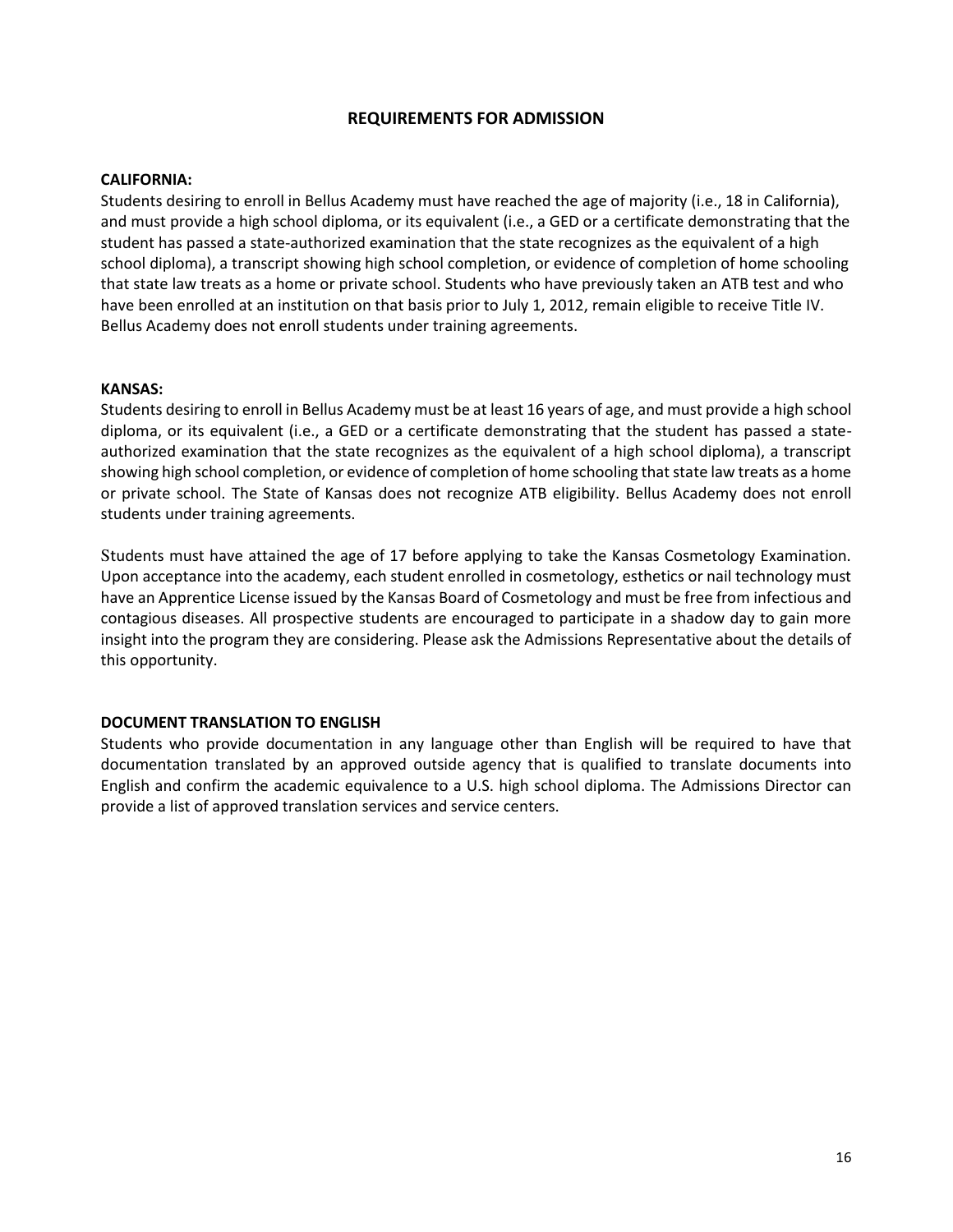# **DISTANCE EDUCATION**

<span id="page-16-0"></span>Students enrolling in a program that offers a distance education delivery method (hybrid) must meet the minimum student skills, hardware, and software requirements to enroll in any distance education (online) courses. Students will be assessed, prior to admission in the program through completion of a Distance Education Questionnaire on whether the student has the appropriate skills and competencies needed to succeed in the distance education environment.

# *Distance Education Minimum Student Skills Requirements*

Students are expected to have at least the following skills prior to taking distance education courses:

- Basic keyboarding competence
- Elementary knowledge of their computer operating system
- Basic knowledge of software and tools such as:
	- Word processor
	- E-mail
	- Internet browser

# *Distance Education Technology Requirements*

# **Hardware Requirements:**

PC (personal Computer), laptop, tablet or smartphone with access to a Windows®/MacOS™/iOS; iPads are provided in the standard Bellus Academy student kit (excludes spa nail technician program).

# **Software Requirements:**

Microsoft Word compatible or RTF (rich text format); Applicable Browser; E-mail software/Web browser capable of supporting email activity (sending/receiving attachments); Download and install the following software (or comparable alternatives): Adobe Acrobat Reader, CourseKey, Bellus Academy App; Optional: Antivirus Software;

# **Internet Access:**

Internet access either via modem and phone line high speed BROADBAND access; Internet service provider for home/work access; e-mail account for sending and receiving electronic email; ability to video conference in real time (appropriate equipment needed - camera, microphone).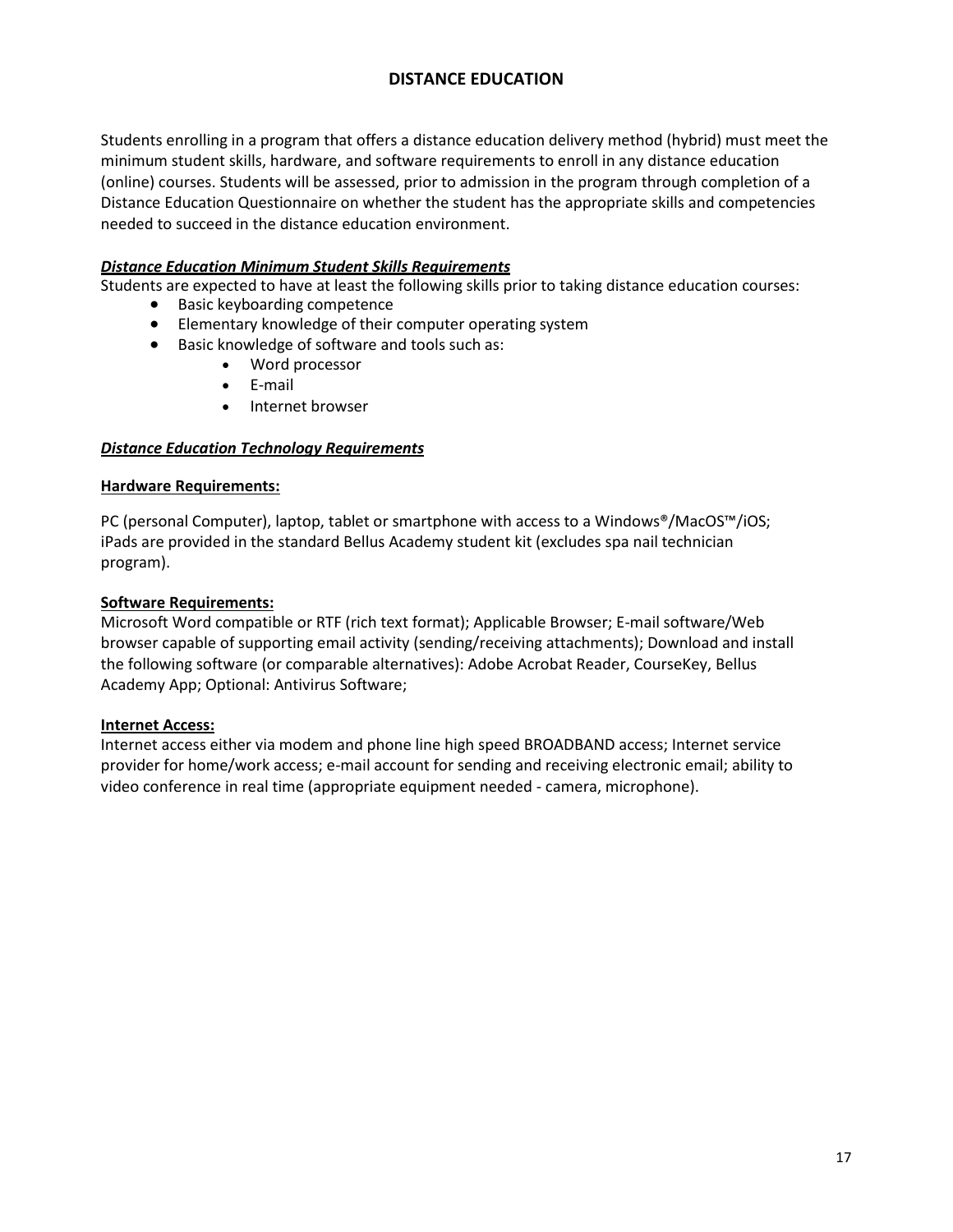# **VERIFICATION OF HIGH SCHOOL DIPLOMA**

<span id="page-17-0"></span>The academy will verify the authenticity of the high school diploma prior to enrollment. If the diploma cannot be verified, the student may be asked to provide a final high school transcript showing the dates of entrance and graduation and the courses completed. If a transcript is not available, the student will be required to meet the ability to benefit (ATB) requirements or take and pass a GED test prior to enrollment.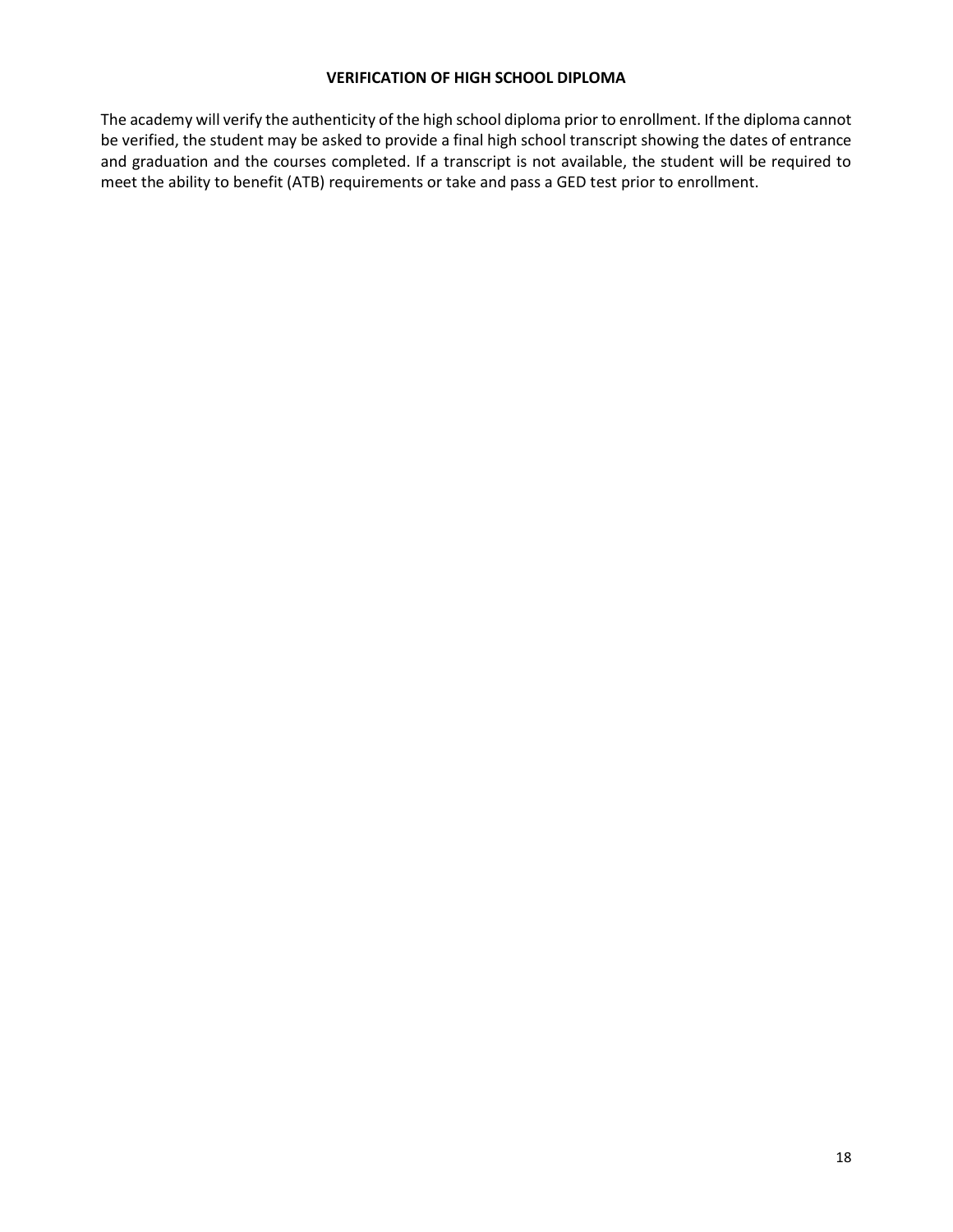# **GED CERTIFICATION**

<span id="page-18-0"></span>Please see your Bellus Academy admissions representative for information regarding online GED prep courses. There is no online GED Test. The GED Test must be taken in person at a location approved by the state. For information on obtaining a General Educational Development (GED) certificate please refer to the adult school location in your area:

| Manhattan-Ogden Unified School District - Adult School                                                                                           | Grossmont Union High School District - Adult School                                                                                                                              |
|--------------------------------------------------------------------------------------------------------------------------------------------------|----------------------------------------------------------------------------------------------------------------------------------------------------------------------------------|
| Manhattan Adult Learning Center                                                                                                                  | Main Site - Foothills Adult Center                                                                                                                                               |
| 205 South 4th Street, Upper Level                                                                                                                | 1550 Melody Lane                                                                                                                                                                 |
| Manhattan, KS 66502                                                                                                                              | El Cajon - CA 92019                                                                                                                                                              |
| (785) 539-9009                                                                                                                                   | $(619)$ 588-3500                                                                                                                                                                 |
| http://www.usd383.org/Programs/AdultBasicEducation.aspx                                                                                          | http://adultschool.guhsd.net/                                                                                                                                                    |
| Chula Vista Adult School<br>1034 Fourth Avenue<br>Chula Vista, CA 91911<br>(619)691-5622<br>http://www.cva.sweetwaterschools.org/ged-test-center | Poway Unified School District - Adult School<br><b>PUSD Twin Peaks Center</b><br>13626 Twin Peaks Road<br>Poway, CA 92064<br>(858) 668-4024<br>http://www.powayusd.com/pusdctae/ |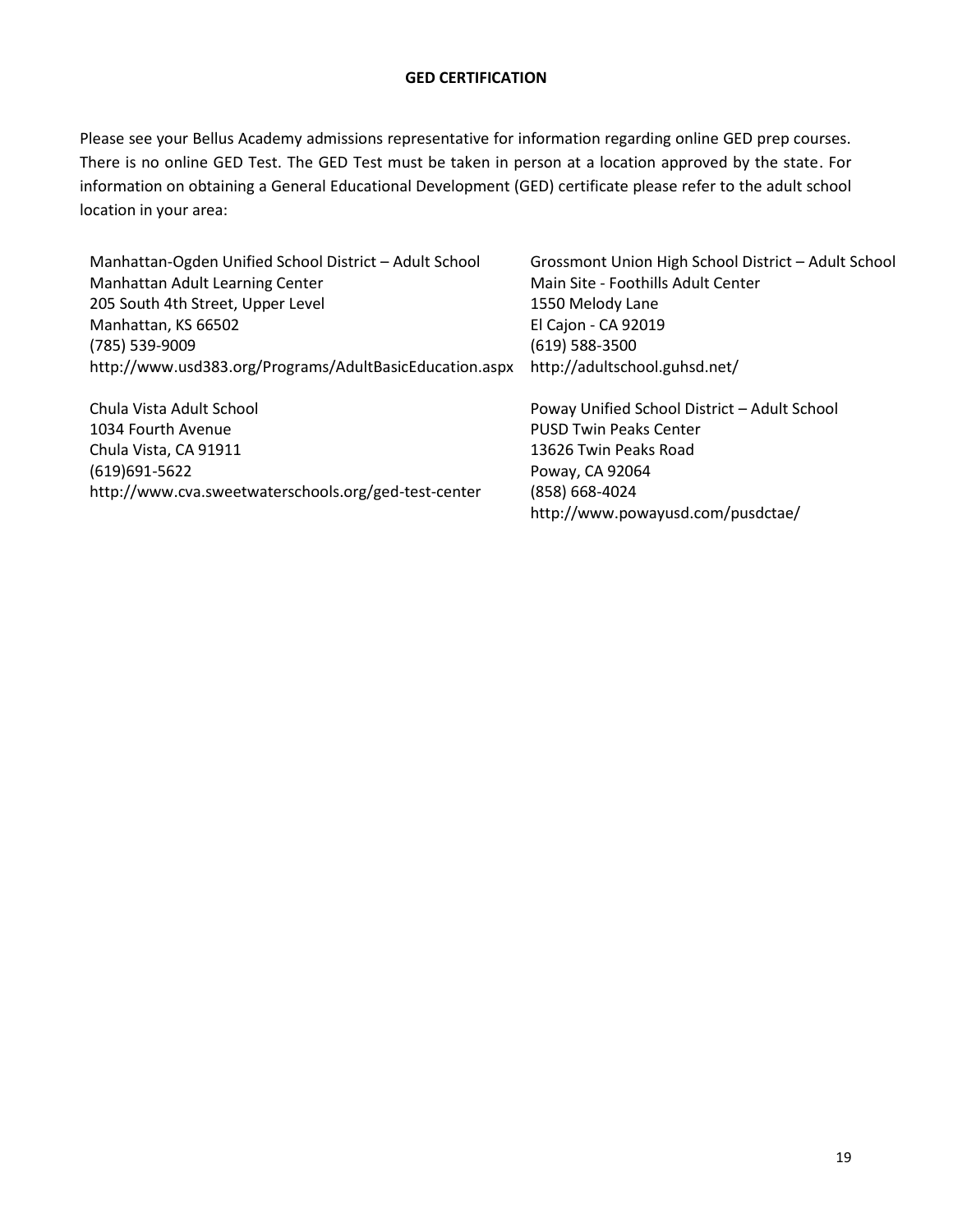# **POLICY ON TRANSFER OF CREDITS**

## <span id="page-19-1"></span><span id="page-19-0"></span>**CREDIT FOR PREVIOUS TRAINING**

Acceptance of hours from other approved schools and institutions is at the sole discretion of Bellus Academy. Students who have had prior training must furnish proof of the number of hours of training to the academy. Transfer hours from another institution that are accepted toward the student's educational program are counted as both attempted and completed hours for the purpose of determining when the allowable maximum time frame has been exhausted. This institution will conduct an evaluation of all previous education and training, grant credit when appropriate, reduce the length of the program proportionately and keep records of this process in the students' file. The academy only accepts transfer students under certain conditions. Students who discontinue their training program are eligible to transfer allowable hours per state law, providing certain academy obligations have been satisfied. Bellus Academy does not award credit for prior work/life experience.

**Manhattan only:** Within 30 days after enrollment of a transfer student, the academy shall obtain verification of the student's prior course of training including subjects, the number of hours, and practice services completed by the student, on a form approved and provided by the board from the state board or school in the state or jurisdiction where the transfer student completed the training. The academy shall determine the subjects, hours and practice services of the transfer student's prior course of training which conforms to the curriculum requirements in K.A.R. 69-3-8 and shall give the student credit for those subjects, hours and practice services.

## <span id="page-19-2"></span>**NOTICE CONCERNING TRANSFERABILITY OF CREDITS AND CREDENTIALS EARNED AT OUR INSTITUTION**

The transferability of credits you earn at Bellus Academy is at the complete discretion of an institution to which you may seek to transfer. Acceptance of the diploma or certificate you earn in any program at Bellus Academy is also at the complete discretion of the institution to which you may seek to transfer. If the diploma or certificate that you earn at this institution is not accepted at the institution to which you seek to transfer, you may be required to repeat some or all of your coursework at that institution. For this reason, you should make certain that your attendance at this institution will meet your educational goals. This may include contacting an institution to which you may seek to transfer after attending Bellus Academy to determine if your credits will transfer.

# <span id="page-19-3"></span>**TRANSFER OR ARTICULATION AGREEMENTS**

Bellus Academy has entered into an articulation agreement with National American University to offer our Cosmetology graduates the opportunity to obtain an Associate Degree in Health and Beauty Management. NAU has physical locations throughout the Midwest and access to online learning options through the internet. For more information, visit the website at **www.national.edu** or talk to your Admissions Representative.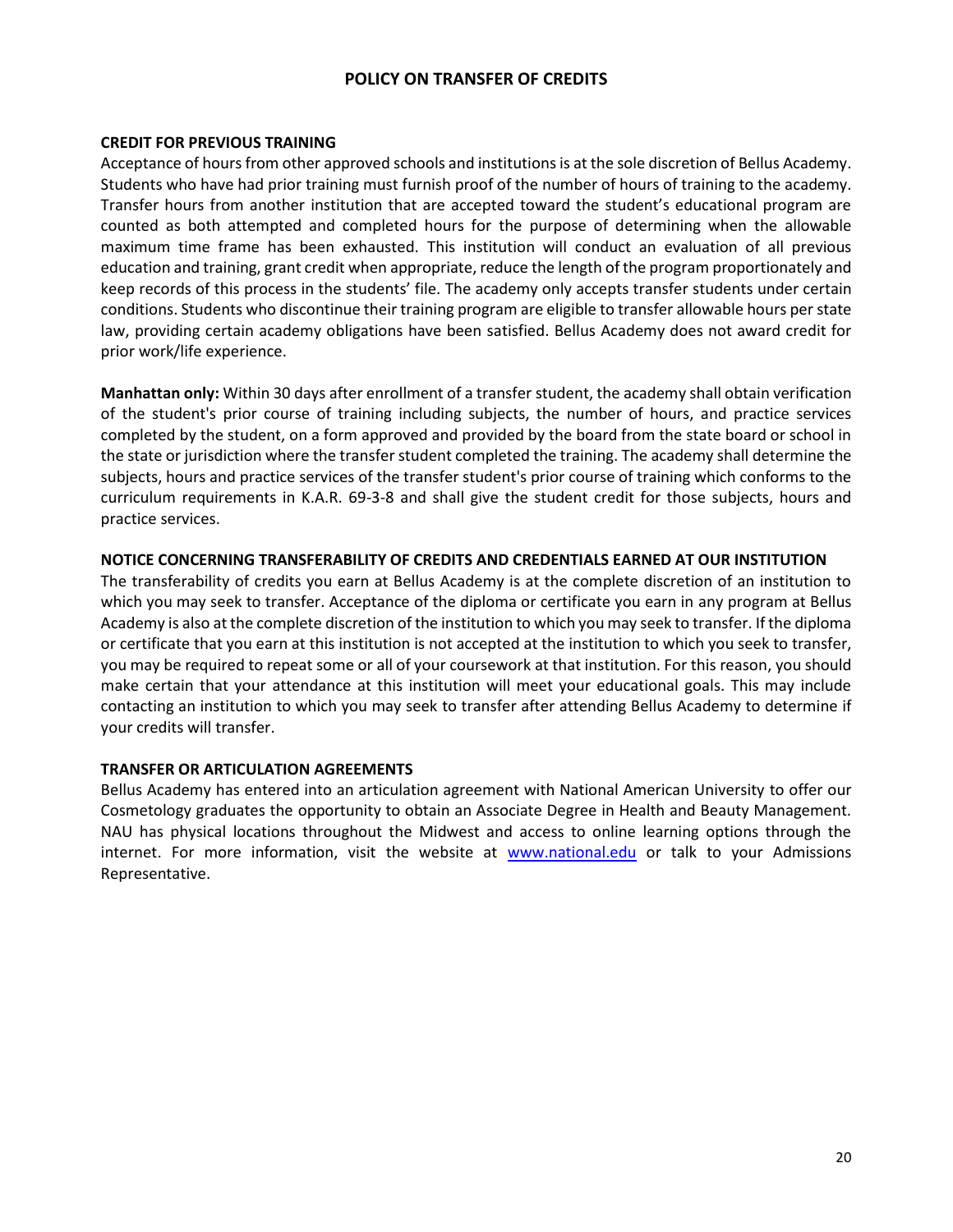# **FINANCIAL AID INFORMATION**

## **Financial Aid Code of Conduct**

<span id="page-20-1"></span><span id="page-20-0"></span>The Higher Education Opportunity Act (HEOA) requires educational institutions to develop and comply with a code of conduct that prohibits conflicts of interest for financial aid personnel [HEOA § 487 (a)(25)]. Any Bellus Academy, officer, employee, or agent who has responsibilities with respect to student educational loans must comply with this code of conduct. The following provisions bring Bellus Academy institutions (collectively referred to herein as the "Academies") into compliance with the federal law [HEOA § 487 (e)].

- 1. Neither the Academies, as institutions, nor any individual officer, employee or agent shall enter into any revenue-sharing arrangements with any lender. A revenue-sharing arrangement means an arrangement between the Academies and a lender under which the lender provides or issues loans to students attending the Academies or to the families of such students; and the Academies recommend the lender or the loan products of the lender and in exchange, the lender pays a fee or provides other material benefits, including revenue or profit sharing, to the Academies or their agents.
- 2. No officer or employee of the Academies who is employed in the financial aid office or who otherwise has responsibilities with respect to education loans, or agent who has responsibilities with respect to education loans, or any of their family members, shall solicit or accept any gift from a lender, guarantor, or servicer of education loans. For purposes of this prohibition, the term "gift" means any gratuity, favor, discount, entertainment, hospitality, loan, or other item having a monetary value of more than a *de minimus* amount.
- 3. An officer or employee of the Academies who is employed in the financial aid office or who otherwise has responsibilities with respect to education loans, or an agent who has responsibilities with respect to education loans, shall not accept from any lender or affiliate of any lender any fee, payment, or other financial benefit (including the opportunity to purchase stock) as compensation for any type of consulting arrangement or other contract to provide services to a lender or on behalf of a lender relating to education loans.
- 4. The Academies shall not: a) for any first-time borrower, assign, through award packaging or other methods, the borrower's loan to a particular lender; or b) refuse to certify, or delay certification of, any loan based on the borrower's selection of a particular lender or guaranty agency.
- 5. The Academies shall not request or accept from any lender any offer of funds to be used for private education loans, including funds for an opportunity pool loan, to students in exchange for the institution providing concessions or promises regarding providing the lender with: a) a specified number of private educational loans (non-Title IV loans) or loans made, insured, or guaranteed under Title IV; b) a specified loan volume of such loans; or c) a preferred lender arrangement for such loans.
- 6. The Academies shall not request or accept from any lender any assistance with call center staffing or financial aid office staffing.
- 7. Any employee who is employed in the financial aid office, or who otherwise has responsibilities with respect to education loans or other student financial aid, and who serves on an advisory board, commission, or group established by a lender, guarantor, or group of lenders or guarantors, shall be prohibited from receiving anything of value from the lender, guarantor, or group of lenders or guarantors, except that the employee may be reimbursed for reasonable expenses incurred in serving on such advisory board, commission or group.

I have read and agree to abide by the Financial Aid Code of Conduct Policy set in place by Bellus Academy. I also understand that I may be subject to discipline, up and including termination for violating the policy in any way.

(Employee Signature) (Date)

(Employee Print Name)

(Bellus Academy Signature)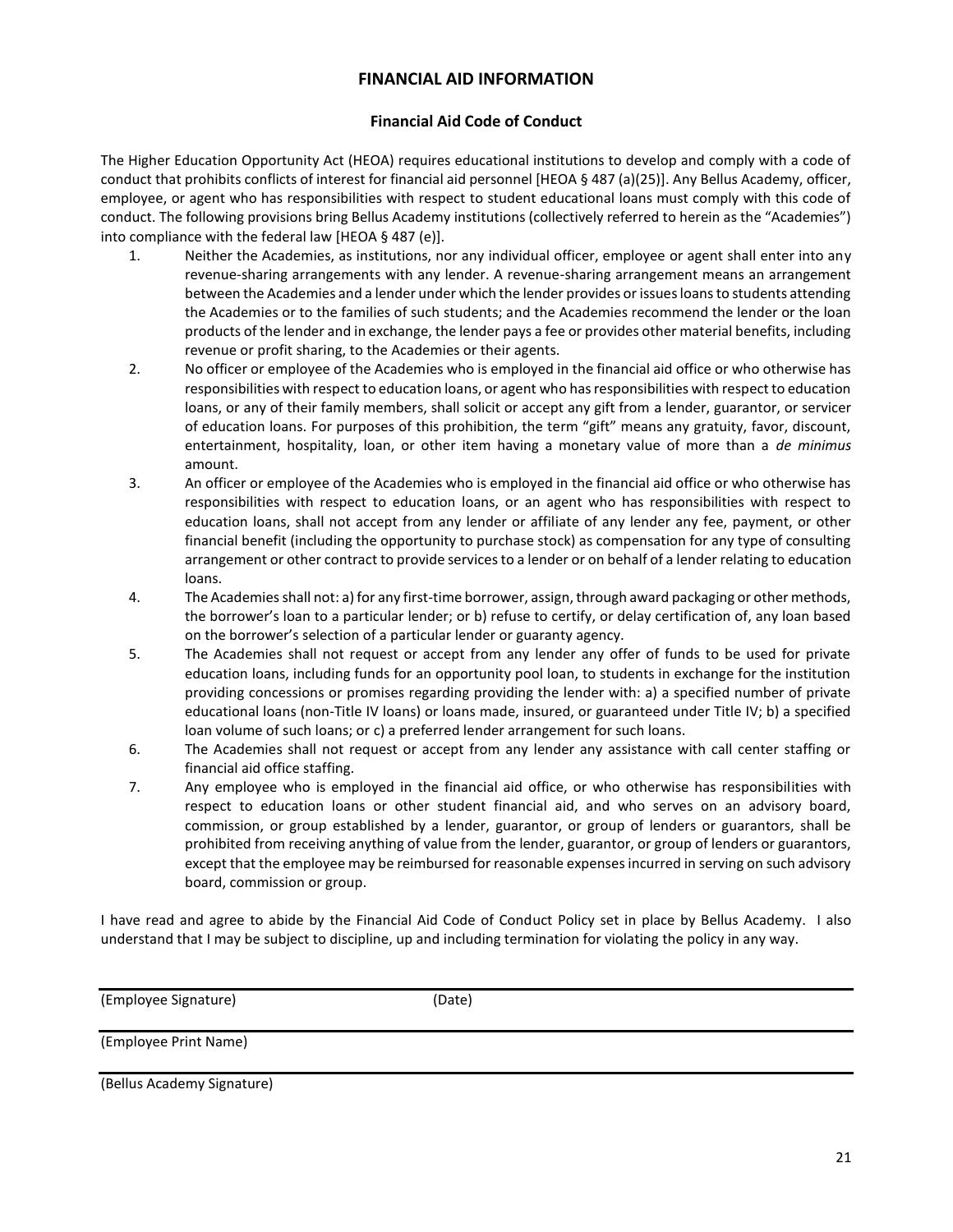## **RETURN TO TITLE IV FUNDS**

<span id="page-21-0"></span>The law requires that when you withdraw during a payment period, the amount of SFA program assistance that you have earned up to that point is determined by a specific formula. If you received (or the school received on your behalf) less assistance than the amount you earned, you will be able to receive those additional funds. If you received more assistance than you earned, the excess funds must be returned. For the purpose of determining the amount you owe, you shall be deemed to have withdrawn from the course when any of the following occurs: a. You notify school of your withdrawal or the actual date of withdrawal; b. the School terminates your enrollment; c. You fail to attend classes for a 14 day period; d. You fail to return from a leave of absence. In this case, the date of withdrawal shall be deemed to be the last date of recorded attendance.

The amount of assistance that you have earned is determined on a pro-rata basis. That is, if you complete 30 percent of the payment period, you can earn 30 percent of the assistance you were originally scheduled to receive. Once you have completed more than 60 percent of the payment period or period enrollment, you earn all of your assistance.

If you received excess funds that must be returned, your school must return a portion of the excess equal to the lesser of

- Your institutional charges multiplied by the unearned percentage of your funds, or
- The entire amount of excess funds.

If the amount paid is more than the amount owed, then a refund will be made within 45 days of withdrawal. If the amount owed is more than the amount paid, then you will have to make arrangements to pay it.

Sample Return to Title IV Calculation for student who failed to return from Leave of Absence and Withdrew from program.

| Program:           | Cosmetology | Academic Year:       | 900.00 Hours   |
|--------------------|-------------|----------------------|----------------|
| Start Date:        | 4/14/2017   | Program Length:      | 1,600.00 Hours |
| Withdraw Date:     | 10/09/2017  | Completed:           | 174.50 Hours   |
| Last Day Attended: | 05/22/2017  | Scheduled as of LDA: | 202.00 Hours   |

| Order in Which to Return  | Hours at Start | Hours at End of | Disbursed This | <b>Entitled To</b> | <b>Refund Now</b> |
|---------------------------|----------------|-----------------|----------------|--------------------|-------------------|
| <b>Funds</b>              | of Payment     | Payment         | Period         |                    | Due               |
|                           | Period         | Period          |                |                    |                   |
| Unsubsidized FFEL Loan    | 1.0            | 450.0           | \$3,515.40     | \$440.20           | \$3,075.20        |
| Subsidized FFEL Loan      | 1.0            | 450.0           | \$2,064.60     | \$2,064.60         | \$0.00            |
| FFEL/Direct PLUS (Parent) | N/A            | N/A             | \$0.00         | \$0.00             | \$0.00            |
| <b>Federal Pell Grant</b> | N/A            | N/A             | \$0.00         | \$0.00             | \$0.00            |
| <b>FSEOG</b>              | N/A            | N/A             | \$0.00         | \$0.00             | \$0.00            |
| Total Return to Title IV  |                |                 | \$5,580.00     | \$2,504.80         | \$3,075.20        |

Any loan funds that you must return, you (or your parent for a PLUS LOAN) repay in accordance with the terms of the Promissory Note. That is, you make scheduled payments to the holder of the loan over a period of time.

If you are responsible for returning grant funds, you do not have to return the full amount. The law provides that you are not required to return 50% of the grant assistance that you receive that is your responsibility to repay. Any amount that you do have to return is a grant overpayment, and you must make arrangements with your school or the Department of Education to return the funds.

Students are advised that they may owe money to the school if they withdraw, as the California or Kansas State refund Policy will apply for contract purposes.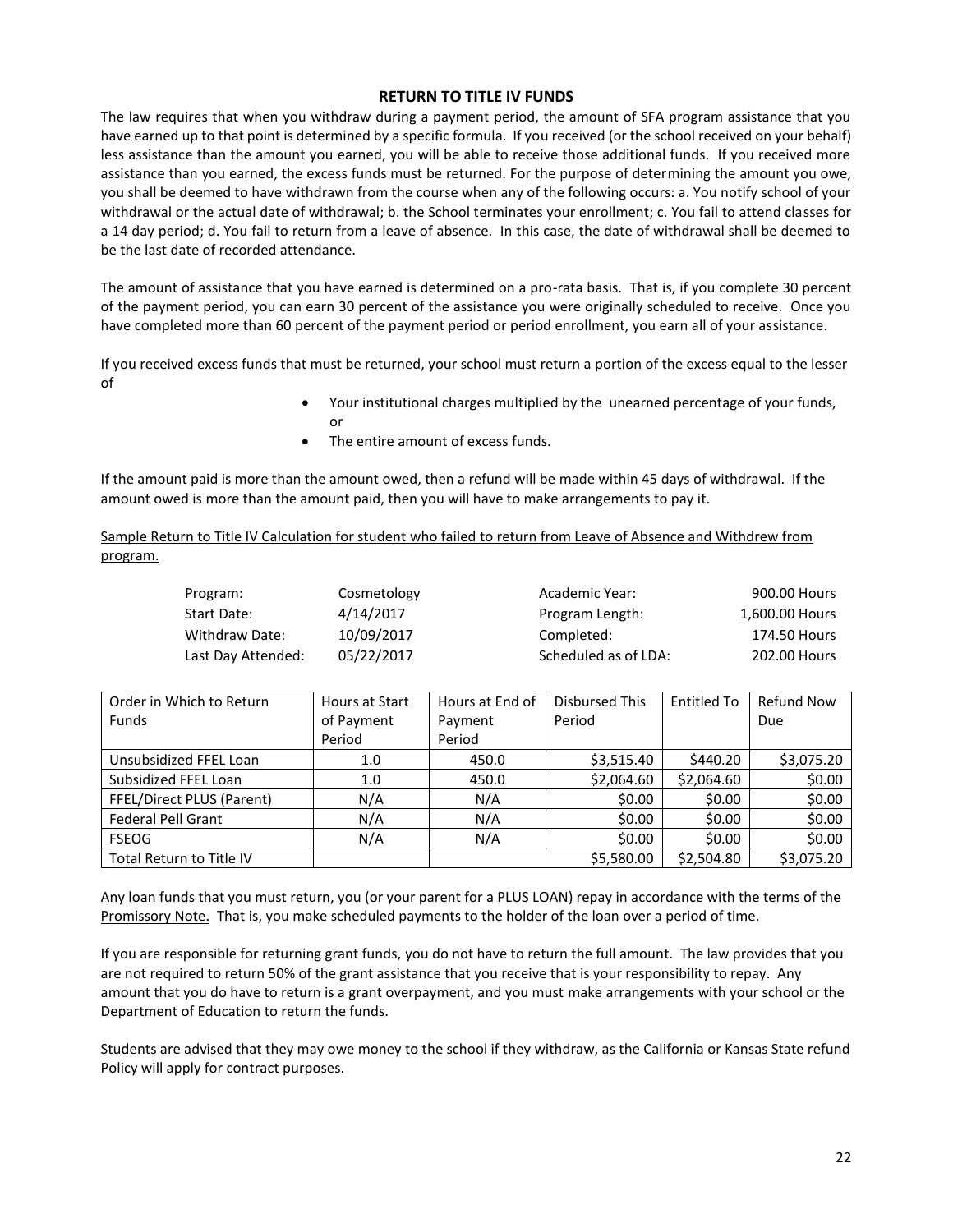# **INSTITUTIONAL REFUND POLICY – CALIFORNIA**

<span id="page-22-0"></span>This refund policy applies to all terminations for any reason, by either party, including student decision, course or program cancellation, or school closure.

# <span id="page-22-1"></span>**STUDENT'S RIGHT TO CANCEL**

- 1. A student has the right to cancel his or her agreement for a program of instruction and receive a full refund through attendance at the first class session, or the seventh calendar day after enrollment, whichever is later.
- 2. After the end of the cancellation period, you also have the right to stop school at any time; and you have the right to receive a pro-rata refund if you have completed sixty (60) percent or less of the program. Changes to programs, i.e. Drops and/or Adds, can only be made during the first 7 calendar days of the program.
- 3. Cancellation may occur when the student provides a written notice of cancellation at the following addresses: Bellus Academy, 13266 Poway Road, Poway, CA 92064; 970 Broadway, Suite 110, Chula Vista, CA 91911; 1073 E. Main Street, El Cajon, CA 92120. This can be done by mail, FAX, email or by hand delivery.
- 4. The cancellation date will be determined by the postmark on written notification, or the date said information is delivered to the academy in person.
- 5. The written notice of cancellation need not take any particular form and, however expressed, it is effective if it shows that the student no longer wishes to be bound by the Enrollment Agreement.
- 6. If the Enrollment Agreement is cancelled, within 45 days after the notice of cancellation is received, the academy will refund the student any money he/she paid, less any deduction for equipment that the student has received and signed for.
- **REMEMBER THAT YOU MUST CANCEL IN WRITING.** You do not have the right to cancel by telephoning the academy or by not coming to class.

## <span id="page-22-2"></span>**WITHDRAWAL FROM THE PROGRAM**

You may withdraw from the academy at any time after the cancellation period (described above) and receive a pro-rata refund within 45 days of withdrawal if you have completed 60 percent or less of the period of attendance, based on scheduled hours. The refund will be less any deduction for equipment that the student has received and signed for.

For the purpose of determining a refund under this section, a student's official cancellation or withdrawal shall occur on the earlier of the dates of any of the following instances:

- An applicant is not accepted by the academy. The applicant shall be entitled to a refund of all monies paid.
- The student notifies the institution of the student's withdrawal in writing.
- The institution terminates the student's enrollment for failure to maintain satisfactory progress; failure to abide by the rules and regulations of the institution; absence in excess of maximum set forth by the institution; and/or failure to meet financial obligations to the academy.
- The student has failed to attend class for fourteen (14) calendar days, as determined by monitoring clock hour attendance at least every thirty (30) days.
- Failure to return from a leave of absence. The date of the student's withdrawal shall be the earlier of the scheduled date of return from the leave of absence or the date the student notifies the institution that the student will not be returning.

All refunds are calculated based on the student's last date of attendance.

For students who enroll and begin classes but withdraw prior to course completion (after seven business days of signing the contract), the following schedule of tuition earned by the school applies. All refunds are based on scheduled hours:

## **Percent of Scheduled Time Enrolled to Total Program Total Tuition School Shall Retain**

0.01% to 60% Prorated based on percentage of scheduled attendance 60.01% and over 100%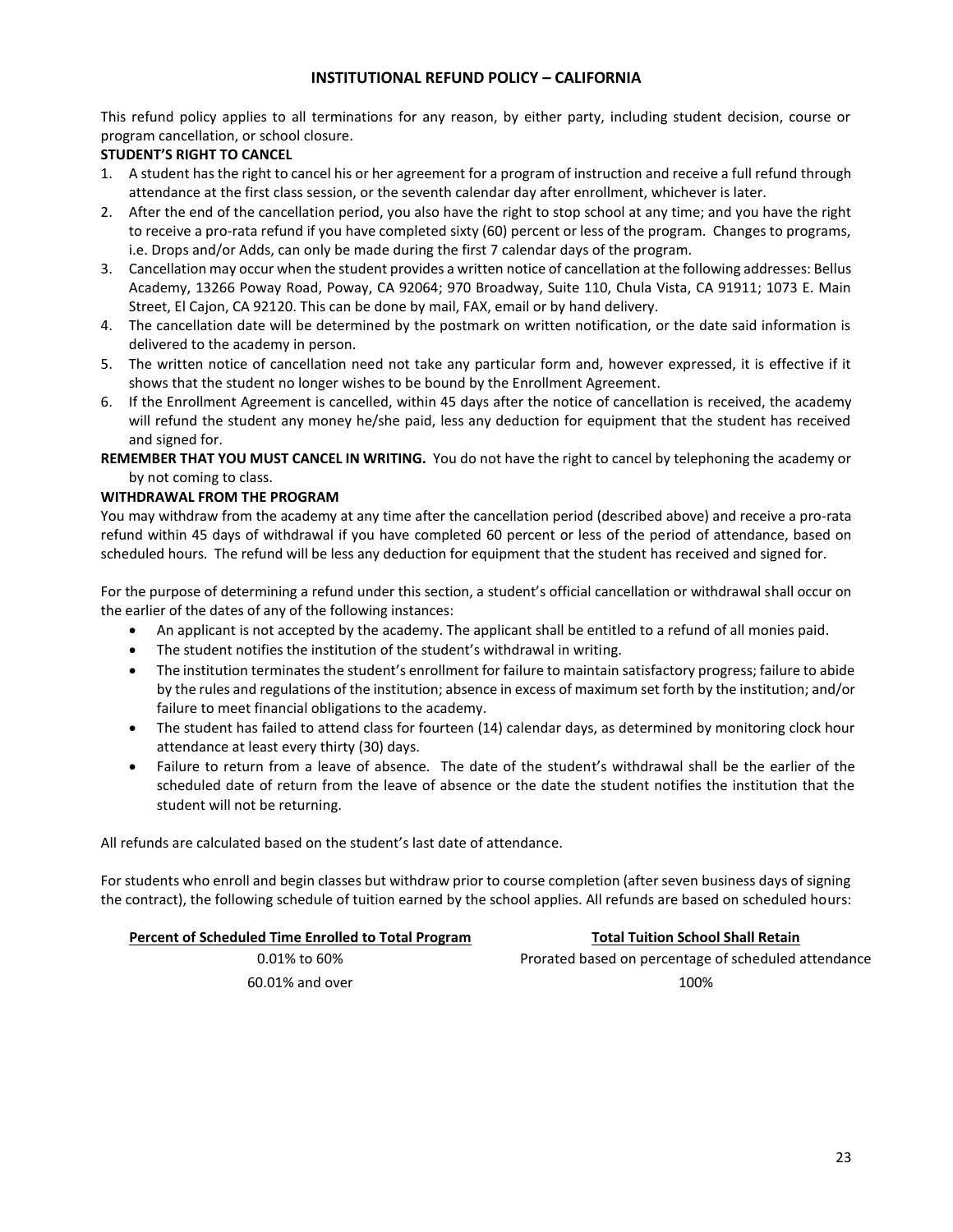**Hypothetical Refund Example:** The following table outlines the refund due based on percentage of training completed, using scheduled hours, assuming you paid the following:

| <b>Total Contract</b><br>\$19,500.00 | <b>Less STRF Fee</b><br>$-512.00$ | <b>Less Kit Supplies</b><br>$-52,500.00$ | <b>Tuition and Fees</b><br>\$16,925.00 |            |     |
|--------------------------------------|-----------------------------------|------------------------------------------|----------------------------------------|------------|-----|
| % Completed                          | 10%                               | 25%                                      | 50%                                    | 60%        | 61% |
| <b>Refund Due</b>                    | \$15,289.20                       | \$12,741.00                              | \$8,494.00                             | \$6,795.20 | 0   |

If any portion of the tuition was paid from the proceeds of a loan or third party, the refund shall be sent to the lender, third party or, if appropriate, to the state or federal agency that guaranteed or reinsured the loan. Any amount of the refund in excess of the unpaid balance of the loan shall be first used to repay any student financial aid programs from which the student received benefits, in proportion to the amount of benefits received, and any remaining amount shall be paid to the student.

If Bellus Academy cancels a program subsequent to a student's enrollment, and before instruction in the program has begun, the academy shall provide a full refund of all monies paid.

If Bellus Academy cancels a program and ceases to offer instruction after students have enrolled and instruction has begun, the academy shall at its option:

- Provide a pro-rata refund for all students transferring to another school based on the hours accepted by the receiving school; or
- Provide completion of the program; or
- Participate in a Teach-Out Agreement; or
- Provide a full refund of all monies paid

In the event Bellus Academy closes permanently and ceases to offer instruction after students have enrolled, and instruction has begun, the academy will make arrangements for students to attend an alternate institution through participation in a Teach-Out Agreement. Should the student elect not to attend the alternate institution, a pro-rata refund of tuition will be made in accordance with the refund policy outlined above. Any monies due are refunded within 45 days.

When situations of mitigating circumstances are in evidence, the academy may adopt a policy wherein the refund to the student may exceed the minimum requirements.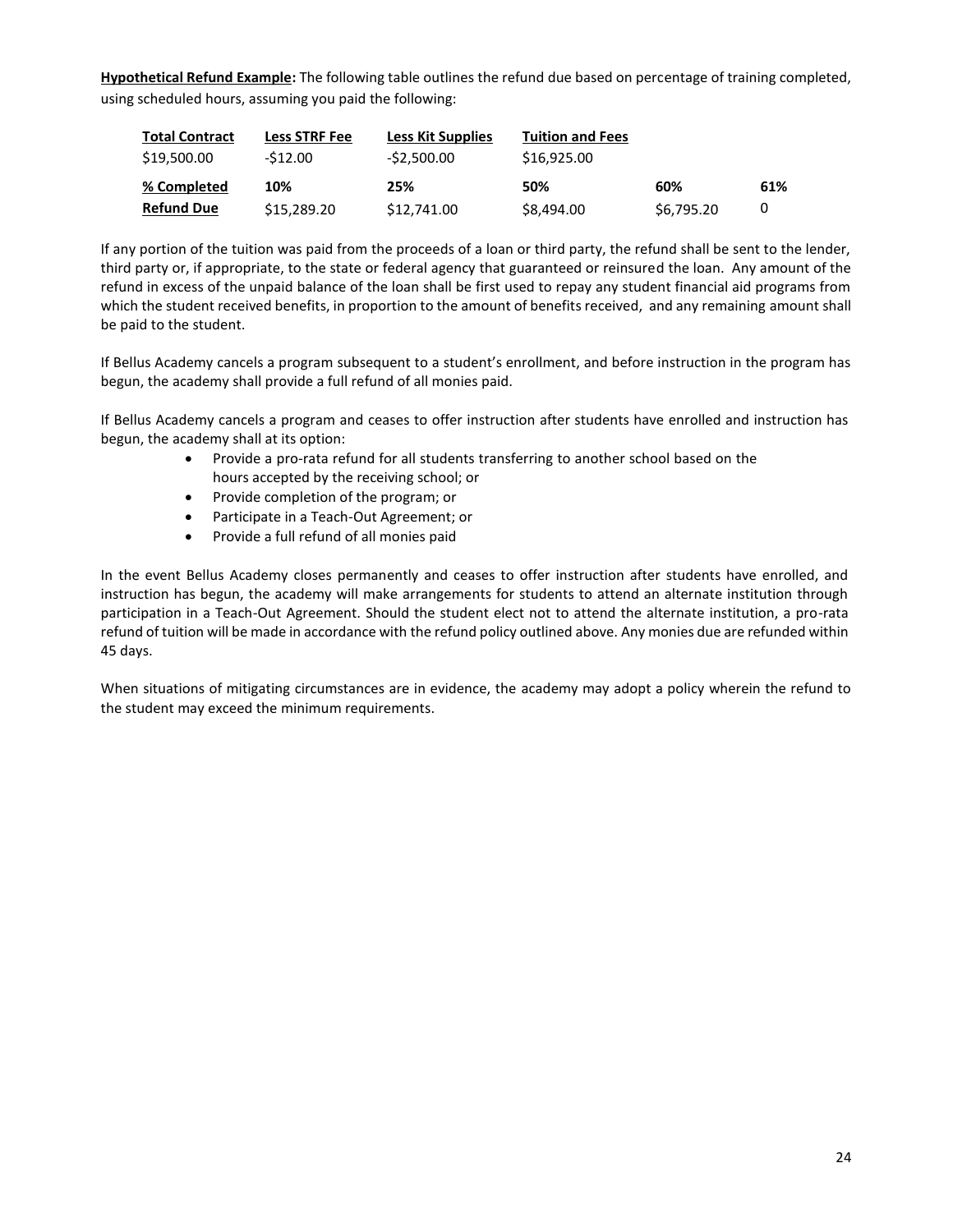# **INSTITUTIONAL REFUND POLICY – KANSAS**

<span id="page-24-0"></span>This refund policy applies to all terminations for any reason, by either party, including student decision, course or program cancellation, or school closure.

# <span id="page-24-1"></span>**STUDENT'S RIGHT TO CANCEL**

- 1. A student has the right to cancel his or her agreement for a program of instruction and receive a full refund within three (3) business days of signing the Enrollment Agreement regardless of whether the student has actually started training.
- 2. After the end of the cancellation period, you also have the right to stop school at any time; and you have the right to receive a pro-rata refund if you have completed less than sixty (60) percent of the program. Changes to programs, i.e. Drops and/or Adds, can only be made during the first 7 calendar days of the program.
- 3. Cancellation may occur when the student provides a written notice of cancellation at the following address: Bellus Academy, 1130 Westloop Place, Manhattan, KS 66502. This can be done by mail, FAX, email or by hand delivery.
- 4. The cancellation date will be determined by the postmark on written notification, or the date said information is delivered to the academy in person.
- 5. The written notice of cancellation need not take any particular form and, however expressed, it is effective if it shows that the student no longer wishes to be bound by the Enrollment Agreement.
- 6. If the Enrollment Agreement is cancelled after three (3) business days of signing, but prior to starting classes, the academy will refund the student any money he/she paid within 45 days after the notice of cancellation is received.

## **REMEMBER THAT YOU MUST CANCEL IN WRITING.** You do not have the right to cancel by telephoning the academy or by not coming to class.

## <span id="page-24-2"></span>**WITHDRAWAL FROM THE PROGRAM**

You may withdraw from the academy at any time after the cancellation period (described above) and receive a pro-rata refund within 45 days of withdrawal if you have completed less than 60 percent of the period of attendance, based on scheduled hours. The refund will be less any deduction for equipment that the student has received and signed for.

For the purpose of determining a refund under this section, a student's official cancellation or withdrawal shall occur on the earlier of the dates of any of the following instances:

- An applicant is not accepted by the academy. The applicant shall be entitled to a refund of all monies paid.
- The student notifies the institution of the student's withdrawal in writing.
- The institution terminates the student's enrollment for failure to maintain satisfactory progress; failure to abide by the rules and regulations of the institution; absence in excess of maximum set forth by the institution; and/or failure to meet financial obligations to the academy.
- The student has failed to attend class for fourteen (14) calendar days, as determined by monitoring clock hour attendance at least every thirty (30) days.
- Failure to return from a leave of absence. The date of the student's withdrawal shall be the earlier of the scheduled date of return from the leave of absence or the date the student notifies the institution that the student will not be returning.

All refunds are calculated based on the student's last date of attendance.

| Percent of Scheduled Time Enrolled to Total Program | <b>Total Tuition School Shall Retain</b>             |
|-----------------------------------------------------|------------------------------------------------------|
| 0.01% to 59.9%                                      | Prorated based on percentage of scheduled attendance |
| 60% and over                                        | 100%                                                 |

**Hypothetical Refund Example:** The following table outlines the refund due based on percentage of training completed, using scheduled hours, assuming you paid the following:

| <b>Total Contract</b> | <b>Less Kit Supplies</b> | <b>Tuition and Fees</b> |     |       |     |
|-----------------------|--------------------------|-------------------------|-----|-------|-----|
| \$19,500.00           | $-52.500.00$             | \$17,000.00             |     |       |     |
|                       |                          |                         |     |       |     |
| % Completed           | 10%                      | 25%                     | 50% | 59.9% | 60% |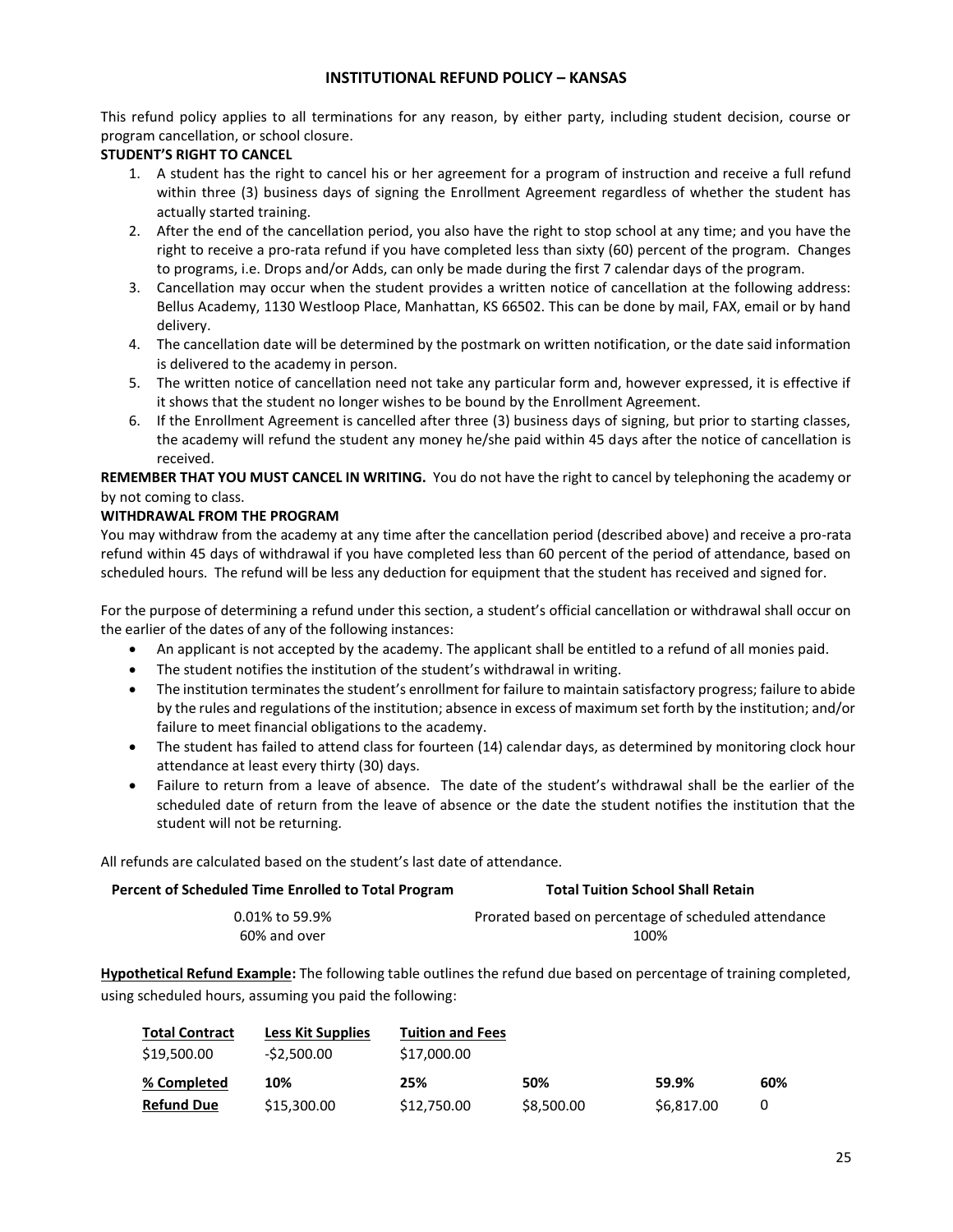For students who enroll and begin classes but withdraw prior to course completion (after three business days of signing the contract), the following schedule of tuition earned by the school applies. All refunds are based on scheduled hours:

If any portion of the tuition was paid from the proceeds of a loan or third party, the refund shall be sent to the lender, third party or, if appropriate, to the state or federal agency that guaranteed or reinsured the loan. Any amount of the refund in excess of the unpaid balance of the loan shall be first used to repay any student financial aid programs from which the student received benefits, in proportion to the amount of benefits received, and any remaining amount shall be paid to the student.

If Bellus Academy cancels a program subsequent to a student's enrollment, and before instruction in the program has begun, the academy shall provide a full refund of all monies paid.

If Bellus Academy cancels a program and ceases to offer instruction after students have enrolled and instruction has begun, the academy shall at its option:

- Provide a pro-rata refund for all students transferring to another school based on the hours accepted by the receiving school; or
- Provide completion of the program; or
- Participate in a Teach-Out Agreement; or
- Provide a full refund of all monies paid

In the event Bellus Academy closes permanently and ceases to offer instruction after students have enrolled, and instruction has begun, the academy will make arrangements for students to attend an alternate institution through participation in a Teach-Out Agreement. Should the student elect not to attend the alternate institution, a pro-rata refund of tuition will be made in accordance with the refund policy outlined above. Any monies due are refunded within 45 days.

When situations of mitigating circumstances are in evidence, the academy may adopt a policy wherein the refund to the student may exceed the minimum requirements.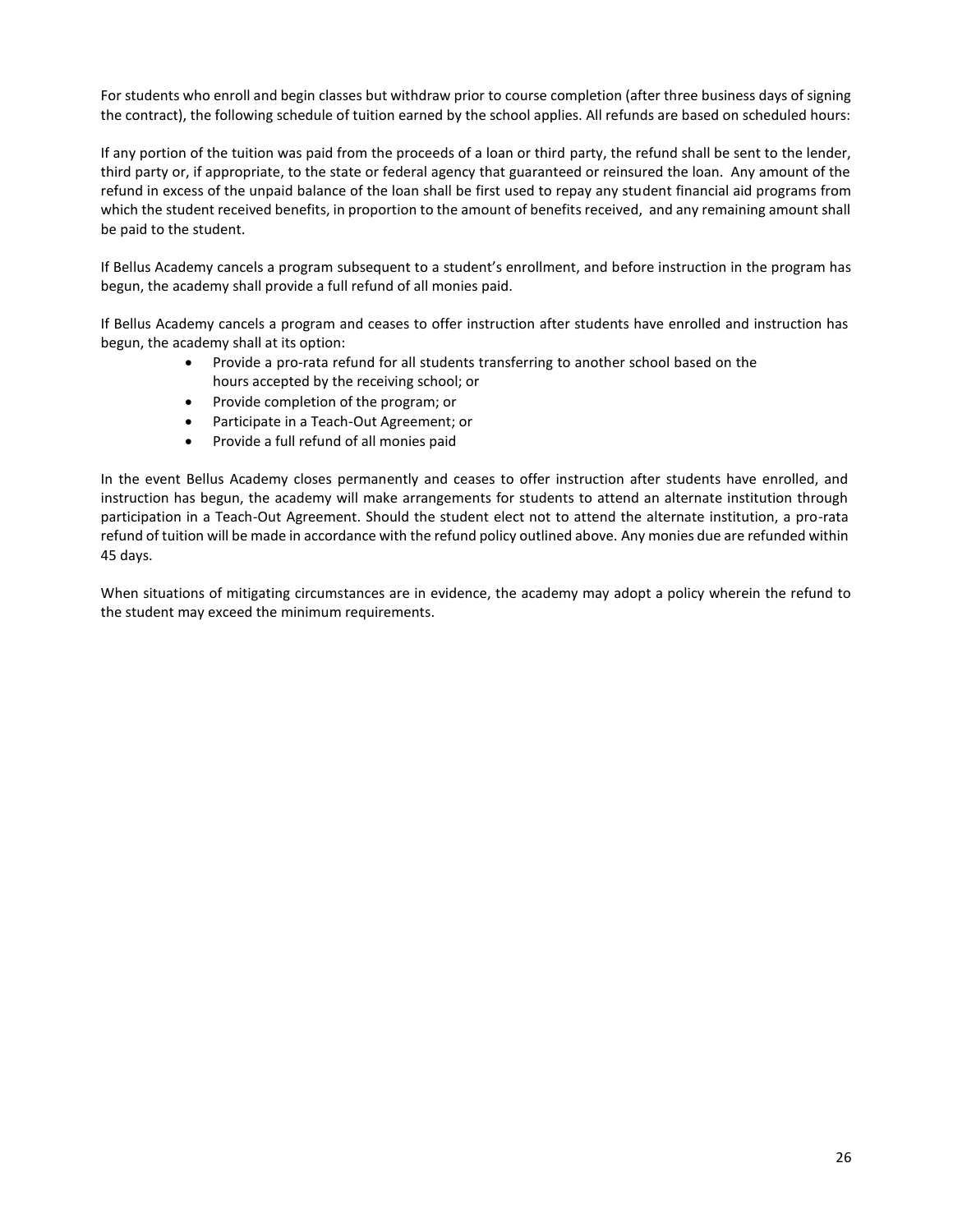#### **SATISFACTORY ACADEMIC PROGRESS POLICY - POWAY**

<span id="page-26-0"></span>The Satisfactory Academic Progress Policy is consistently applied to all students enrolled at the academy. It is printed in the catalog to ensure that all students receive a copy prior to enrollment. The policy complies with the guidelines established by the National Accrediting Commission of Career Arts and Sciences (NACCAS) and the federal regulations established by the United States Department of Education.

#### **EVALUATION PERIODS**

The academy defines its academic year for the Barbering, Barbering/Cosmetology, Cosmetology and Master Makeup Artistry programs as 900 hours and 26 weeks. All other programs are defined as an academic year of 900 hours and 30 weeks. The student's first evaluation for Satisfactory Academic Progress occurs at the midpoint of the academic year or the program, whichever occurs sooner, based on actual hours as follows:

| <b>COURSE</b>                 | <b>EVALUATION POINTS - ACTUAL</b> | <b>ACADEMIC</b> |
|-------------------------------|-----------------------------------|-----------------|
|                               | <b>HOURS</b>                      | <b>YEARS</b>    |
| <b>Barbering</b>              | 450, 900, 1200, 1500              | 1.66            |
| Barbering/Cosmetology         | 450, 900, 1350, 1800              | 2.0             |
| Barbering/Cosmetology 102     | 450, 900, 1350, 1800, 1950        | 2.17            |
| Cosmetology                   | 450, 900, 1250, 1600              | 1.77            |
| Cosmetology 102               | 450, 900, 1325, 1750              | 1.94            |
| Cosmetology 103               | 450, 900, 1325, 1750              | 1.94            |
| Cosmetology 104               | 450, 900, 1350, 1800, 1900        | 2.1             |
| Esthetician                   | 300, 600                          | 0.66            |
| Esthetician 102               | 375, 750                          | 0.83            |
| Esthetics 103                 | 450, 900                          | 1.0             |
| Spa Nail Technician           | 300, 600                          | 0.66            |
| Makeup Artistry               | 75, 150                           | 0.16            |
| *Holistic Health Practitioner | 450, 900, 1000                    | 1.11            |
| *Massage Therapy              | 450, 750                          | 0.83            |
| *Master Makeup Artistry       | 301, 602                          | 0.67            |
| *Not currently offered        |                                   |                 |

Transfer Students – Midpoint of the contracted hours or the established evaluation periods, whichever comes first.

Evaluations will determine if the student has met the minimum requirements for satisfactory academic progress. The frequency of evaluations ensures that students have had at least one evaluation by midpoint in the course.

#### **ATTENDANCE PROGRESS EVALUATIONS**

Students are required to attend a minimum of 75% of the hours possible based on the applicable attendance schedule in order to be considered maintaining satisfactory attendance progress. Evaluations are conducted at the end of each evaluation period to determine if the student has met the minimum requirements. The attendance percentage is determined by dividing the total hours accrued by the total number of hours scheduled. At the end of each evaluation period, the school will determine if the student has maintained at least 75% cumulative attendance since the beginning of the course which indicates that, given the same attendance rate, the student will graduate within the maximum timeframe allowed.

#### **MAXIMUM TIMEFRAME**

The maximum time (which does not exceed 133% of the course length) allowed for students to complete each course at satisfactory academic progress is stated below. Students who exceed the maximum timeframe are no longer eligible to receive Title IV Financial Aid and will either be dropped from the program or allowed to continue the program on a cash pay basis. The maximum time allowed for transfer students who need less than the full course requirements will be determined based on 75% of the scheduled contracted hours.

| <b>COURSE</b>                             | <b>WEEKS</b> | <b>SCHEDULED HOURS</b> |
|-------------------------------------------|--------------|------------------------|
| Barbering (Day, 35 hrs/wk) - 1500 Hours   | 58 Weeks     | 1995                   |
| Barbering (Night, 25 hrs/wk) - 1500 Hours | 80 Weeks     | 1995                   |

**MAXIMUM TIME ALLOWED**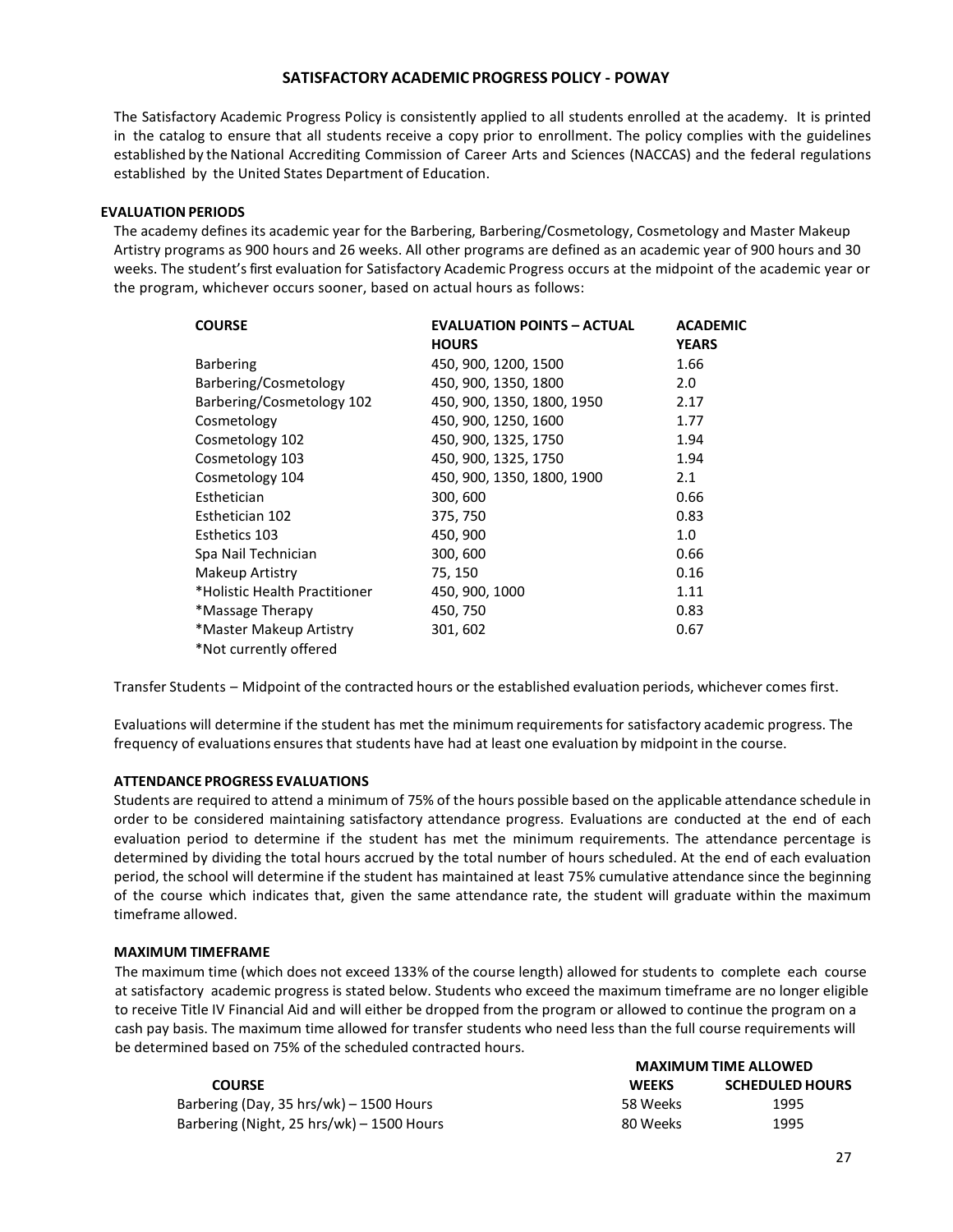| Barbering/Cosmetology (Day, 35 hrs/wk) - 1800 Hours           | 70 weeks  | 2394 |
|---------------------------------------------------------------|-----------|------|
| Barbering/Cosmetology (Night, 25 hrs/wk) 1800 Hours           | 96 weeks  | 2394 |
| Barbering/Cosmetology 102 (Day, 35 hrs/wk) - 1950 Hours       | 75 weeks  | 2594 |
| Barbering/Cosmetology 102 (Night, 25 hrs/wk) 1950 Hours       | 104 weeks | 2594 |
| Cosmetology (Day, 35 hrs/wk) - 1600 Hours                     | 62 Weeks  | 2128 |
| Cosmetology (Night, 25 hrs/wk) - 1600 Hours                   | 86 Weeks  | 2128 |
| Cosmetology 102 (Day, 35 hrs/wk) - 1750 Hours                 | 67 Weeks  | 2327 |
| Cosmetology 102 (Night, 25 hrs/wk) - 1750 Hours               | 94 Weeks  | 2327 |
| Cosmetology 103 (Day, 35 hrs/wk) - 1750 Hours                 | 67 Weeks  | 2327 |
| Cosmetology 103 (Night, 25 hrs/wk) - 1750 Hours               | 94 Weeks  | 2327 |
| Cosmetology 104 (Day, 35 hrs/wk) - 1900 Hours                 | 72 Weeks  | 2527 |
| Cosmetology 104 (Night, 25 hrs/wk) – 1900 Hours               | 102 Weeks | 2527 |
| Esthetician (Day, 30 hrs/wk) – 600 Hours                      | 27 Weeks  | 798  |
| Esthetician (Night, 25 hrs/wk) - 600 Hours                    | 32 Weeks  | 798  |
| Esthetician 102 (Day, 30 hrs/wk) - 750 Hours                  | 34 Weeks  | 997  |
| Esthetician 102 (Night, 25 hrs/wk) - 750 Hours                | 40 Weeks  | 997  |
| Esthetics 103 (Day, 30 hrs/wk) $-$ 900 Hours                  | 40 Weeks  | 1197 |
| Esthetics 103 (Night, 25 hrs/wk) - 900 Hours                  | 48 Weeks  | 1197 |
| Spa Nail Technician (Day, 30 hrs/wk) - 600 Hours              | 27 Weeks  | 798  |
| Spa Nail Technician (Night, 25 hrs/wk) - 600 Hours            | 32 Weeks  | 798  |
| Makeup Artistry (Day, 37.5 hrs/wk) - 150 Hours                | 6 Weeks   | 199  |
| Makeup Artistry (Night, 25 hrs/wk) – 150 Hours                | 8 Weeks   | 199  |
| *Holistic Health Practitioner (Day, 30 hrs/wk) - 1000 Hours   | 44 Weeks  | 1330 |
| *Holistic Health Practitioner (Night, 25 hrs/wk) - 1000 Hours | 54 Weeks  | 1330 |
| *Massage Therapy (Day, 30 hrs/wk) - 750 Hours                 | 34 Weeks  | 997  |
| *Massage Therapy (Night, 25 hrs/wk) - 750 Hours               | 40 Weeks  | 997  |
| *Master Makeup Artistry (Day, 37.5 hrs/wk) - 602 Hours        | 24 Weeks  | 801  |
| *Master Makeup Artistry (Night, 25 hrs/wk) - 602 Hours        | 34 Weeks  | 801  |
| *Not currently offered                                        |           |      |

#### **ACADEMIC PROGRESS EVALUATIONS**

The qualitative element used to determine academic progress is a reasonable system of grades as determined by assigned academic learning. Students are assigned academic learning and a minimum number of practical experiences. Academic learning is evaluated after each unit of study. Practical assignments are evaluated as completed and counted toward course completion only when rated as satisfactory or better (the computer system will reflect completion of the practical assignment as a 100% rating). If the performance does not meet satisfactory requirements, it is not counted and the performance must be repeated. At least two comprehensive practical skills evaluations will be conducted during the course of study. Practical skills are evaluated according to text procedures and set forth in practical skills evaluation criteria adopted by the school. Students must maintain a written grade average of 75% and pass a FINAL written and practical exam prior to graduation. Students must make up failed or missed tests and incomplete assignments. Numerical grades are considered according to the following scale:

| $93 - 100$   | <b>FXCELLENT</b>      |
|--------------|-----------------------|
| $85 - 92$    | <b>VERY GOOD</b>      |
| $75 - 84$    | <b>SATISFACTORY</b>   |
| 74 and BELOW | <b>UNSATISFACTORY</b> |

#### **DETERMINATION OF PROGRESS STATUS**

Students meeting the minimum requirements for academics and attendance at the evaluation point are considered to be making satisfactory academic progress until the next scheduled evaluation. The academy is required to notify students of any evaluation that impacts the student's eligibility for Title IV funding. Students receive a hard copy of their Satisfactory Academic Progress evaluation that must be signed at the time of the evaluation and kept in their student file if the SAP may affect their eligibility for Title IV funding. Students may request a copy of their SAP at any time from the Student Services office. Students deemed not maintaining Satisfactory Academic Progress may have their Title IV Funding interrupted, unless the student is on warning or has prevailed upon appeal resulting in a status of probation.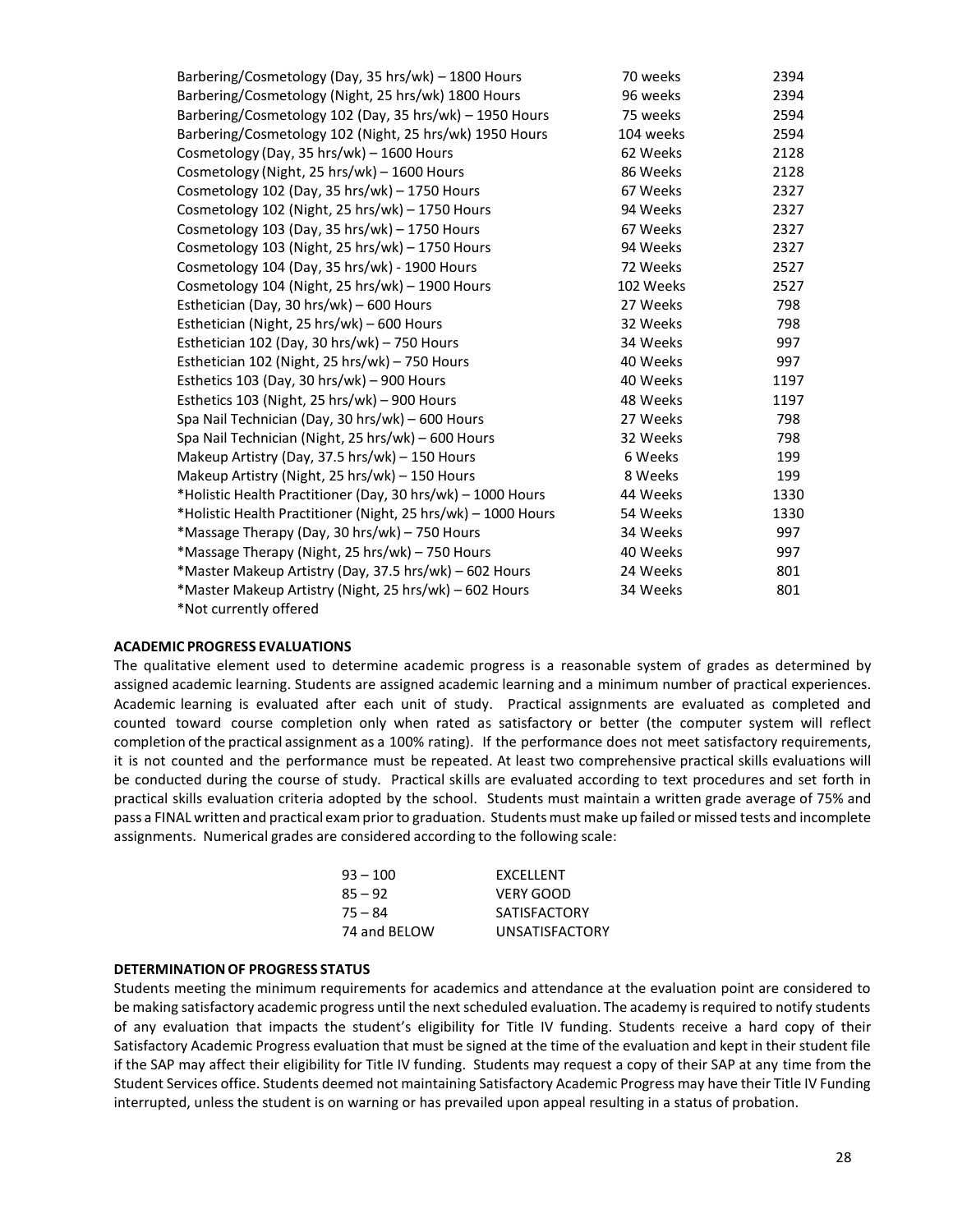## **WARNING**

Students who fail to meet minimum requirements for attendance or academic progress are placed on warning and considered to be making satisfactory academic progress during the warning period. The student will be advised in writing on the actions required to attain satisfactory academic progress by the next evaluation. If at the end of the warning period, the student has still not met both the attendance and academic requirements, he/she may be placed on probation and, if applicable, students may be deemed ineligible to receive Title IV funds.

#### **PROBATION**

Students who fail to meet minimum requirements for attendance or academic progress after the warning period will be placed on probation and considered to be making satisfactory academic progress during the probationary period, if the student appeals the decision, and prevails upon appeal. Additionally, only students who have the ability to meet the Satisfactory Academic Progress Policy standards by the end of the evaluation period may be placed on probation. Students placed on an academic plan must be able to meet requirements set forth in the academic plan by the end of the next evaluation period. Students who are progressing according to their specific academic plan will be considered making Satisfactory Academic Progress. The student will be advised in writing of the actions required to attain satisfactory academic progress by the next evaluation. If at the end of the probationary period, the student has still not met both the attendance and academic requirements required for satisfactory academic progress or by the academic plan, he/she will be determined as NOT making satisfactory academic progress and, if applicable, students will not be deemed eligible to receive Title IV funds.

#### **RE-ESTABLISHMENT OF SATISFACTORY ACADEMIC PROGRESS**

Students may re-establish satisfactory academic progress and Title IV aid, as applicable, by meeting minimum attendance and academic requirements by the end of the warning or probationary period.

#### **INTERRUPTIONS, COURSE INCOMPLETES, WITHDRAWALS, TRANSFER HOURS**

With regard to Satisfactory Academic Progress, course incompletes, withdrawals and/or transfer hours will be counted as both attempted and earned hours for the purpose of determining when the allowable maximum time frame has been exhausted.

If enrollment is temporarily interrupted for a Leave of Absence, the student will return to school in the same progress status as prior to the leave of absence. Hours elapsed during a leave of absence will extend the student's contract period and maximum time frame by the same number of days taken in the leave of absence and will not be included in the student's cumulative attendance percentage calculation. A Leave of Absence and/or failure to return from a Leave of Absence may affect your loan interest rates and/or repayment timeline.

Students who reach the required hours for program completion but have not completed all assignments and exams are considered Incomplete graduates. No final paperwork will be released until all assignments and exams are completed. If students have not completed all requirements within 30 days of their last day of attendance, they will be deemed to have withdrawn from the program.

Students who withdraw prior to completion of the course and wish to re-enroll will return in the same satisfactory academic progress status as at the time of withdrawal. Please see your Financial Aid representative for more information.

#### **APPEAL PROCEDURE**

If a student is determined to not be making satisfactory academic progress, the student may appeal the determination within ten calendar days. Reasons for which students may appeal a negative progress determination include death of a relative, an injury or illness of the student, or any other allowable special or mitigating circumstance. The student must submit a written appeal to the school on the designated form describing why they failed to meet satisfactory academic progress standards, along with supporting documentation of the reasons why the determination should be reversed. This information should include what has changed about the student's situation that will allow them to achieve Satisfactory Academic Progress by the next evaluation point. Appeal documents will be reviewed and a decision will be made and reported to the student within 30 calendar days. The appeal and decision documents will be retained in the student file. If the student prevails upon appeal, the satisfactory academic progress determination will be reversed and federal financial aid will be reinstated, if applicable.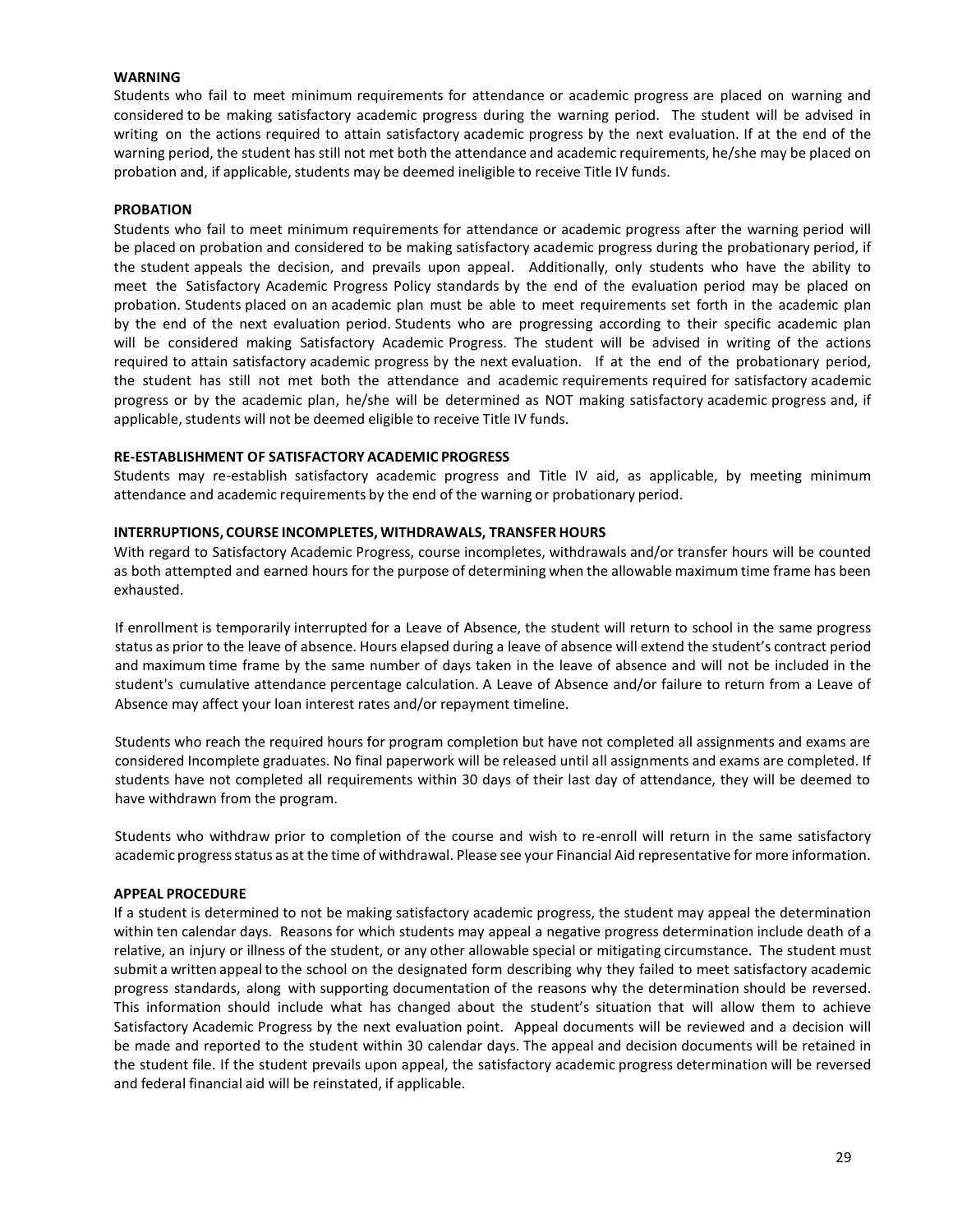# **NONCREDIT, REMEDIAL COURSES, REPETITIONS**

Noncredit, remedial courses, and repetitions do not apply to this institution. Therefore, these items have no effect upon the academy's satisfactory academic progress standards.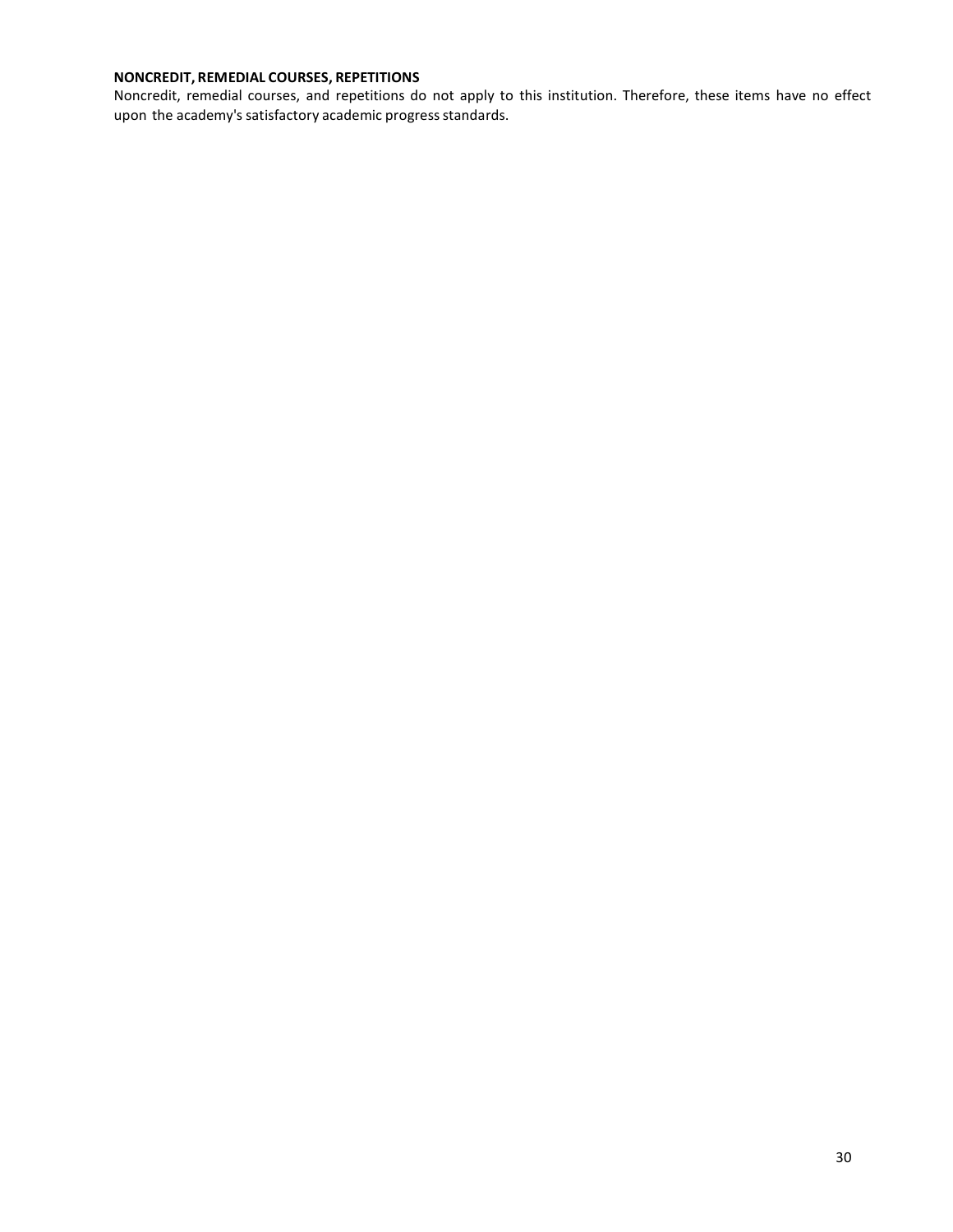## **SATISFACTORY ACADEMIC PROGRESS POLICY – EL CAJON/CHULA VISTA**

<span id="page-30-0"></span>The Satisfactory Academic Progress Policy is consistently applied to all students enrolled at the academy. It is printed in the catalog to ensure that all students receive a copy prior to enrollment. The policy complies with the guidelines established by the National Accrediting Commission of Career Arts and Sciences (NACCAS) and the federal regulations established by the United States Department of Education.

#### **EVALUATION PERIODS**

The academy defines its academic year for the Barbering, Barbering-Cosmetology, Cosmetology and Master Makeup Artistry programs as 900 hours and 26 weeks. All other programs are defined as an academic year of 900 hours and 30 weeks. The student's first evaluation for Satisfactory Academic Progress occurs at the midpoint of the academic year or the program, whichever occurs sooner, based on actual hours as follows:

| <b>COURSE</b>                          | <b>EVALUATION POINTS -</b> | <b>ACADEMIC</b> |
|----------------------------------------|----------------------------|-----------------|
|                                        | <b>ACTUAL HOURS</b>        | <b>YEARS</b>    |
| <b>Barbering</b>                       | 450, 900, 1200, 1500       | 1.66            |
| Barbering-Cosmetology                  | 450, 900, 1350, 1800       | 2.0             |
| Barbering-Cosmetology 102              | 450, 900, 1350, 1800, 1950 | 2.17            |
| Cosmetology                            | 450, 900, 1250, 1600       | 1.77            |
| Cosmetology 102                        | 450, 900, 1325, 1750       | 1.94            |
| Cosmetology 103                        | 450, 900, 1325, 1750       | 1.94            |
| Cosmetology 104                        | 450, 900, 1350, 1800, 1900 | 2.1             |
| <b>Esthetics</b>                       | 300, 600                   | 0.66            |
| Esthetics 102                          | 375, 750                   | 0.83            |
| Esthetics 103                          | 450, 900                   | 1.0             |
| Spa Nail Technician (Chula Vista only) | 300, 600                   | 0.66            |
| <b>Makeup Artistry</b>                 | 75, 150                    | 0.16            |

Transfer Students – Midpoint of the contracted hours or the established evaluation periods, whichever comes first.

Evaluations will determine if the student has met the minimum requirements for satisfactory academic progress. The frequency of evaluations ensures that students have had at least one evaluation by midpoint in the course.

## **ATTENDANCE PROGRESS EVALUATIONS**

Students are required to attend a minimum of 75% of the hours possible based on the applicable attendance schedule in order to be considered maintaining satisfactory attendance progress. Evaluations are conducted at the end of each evaluation period to determine if the student has met the minimum requirements. The attendance percentage is determined by dividing the total hours accrued by the total number of hours scheduled. At the end of each evaluation period, the school will determine if the student has maintained at least 75% cumulative attendance since the beginning of the course which indicates that, given the same attendance rate, the student will graduate within the maximum time frame allowed.

#### **MAXIMUM TIMEFRAME**

The maximum time (which does not exceed 133% of the course length) allowed for students to complete each course at satisfactory academic progress is stated below. Students who exceed the maximum timeframe are no longer eligible to receive Title IV Financial Aid and will either be dropped from the program or allowed to continue the program on a cash pay basis. The maximum time allowed for transfer students who need less than the full course requirements will be determined based on 75% of the scheduled contracted hours.

|                                                           |              | <b>MAXIMUM TIME ALLOWED</b> |
|-----------------------------------------------------------|--------------|-----------------------------|
| <b>COURSE</b>                                             | <b>WEEKS</b> | <b>SCHEDULED</b>            |
|                                                           |              | <b>HOURS</b>                |
| Barbering (Day, 35 hrs/wk) – 1500 Hours                   | 58 Weeks     | 1995                        |
| Barbering (Night, 25 hrs/wk) - 1500 Hours                 | 80 Weeks     | 1995                        |
| Barbering-Cosmetology (Day, 35 hrs/wk) - 1800 Hours       | 70 weeks     | 2394                        |
| Barbering-Cosmetology (Night, 25 hrs/wk) 1800 Hours       | 96 weeks     | 2394                        |
| Barbering-Cosmetology 102 (Day, 35 hrs/wk) - 1950 Hours   | 75 weeks     | 2594                        |
| Barbering-Cosmetology 102 (Night, 25 hrs/wk) - 1950 Hours | 104 weeks    | 2594                        |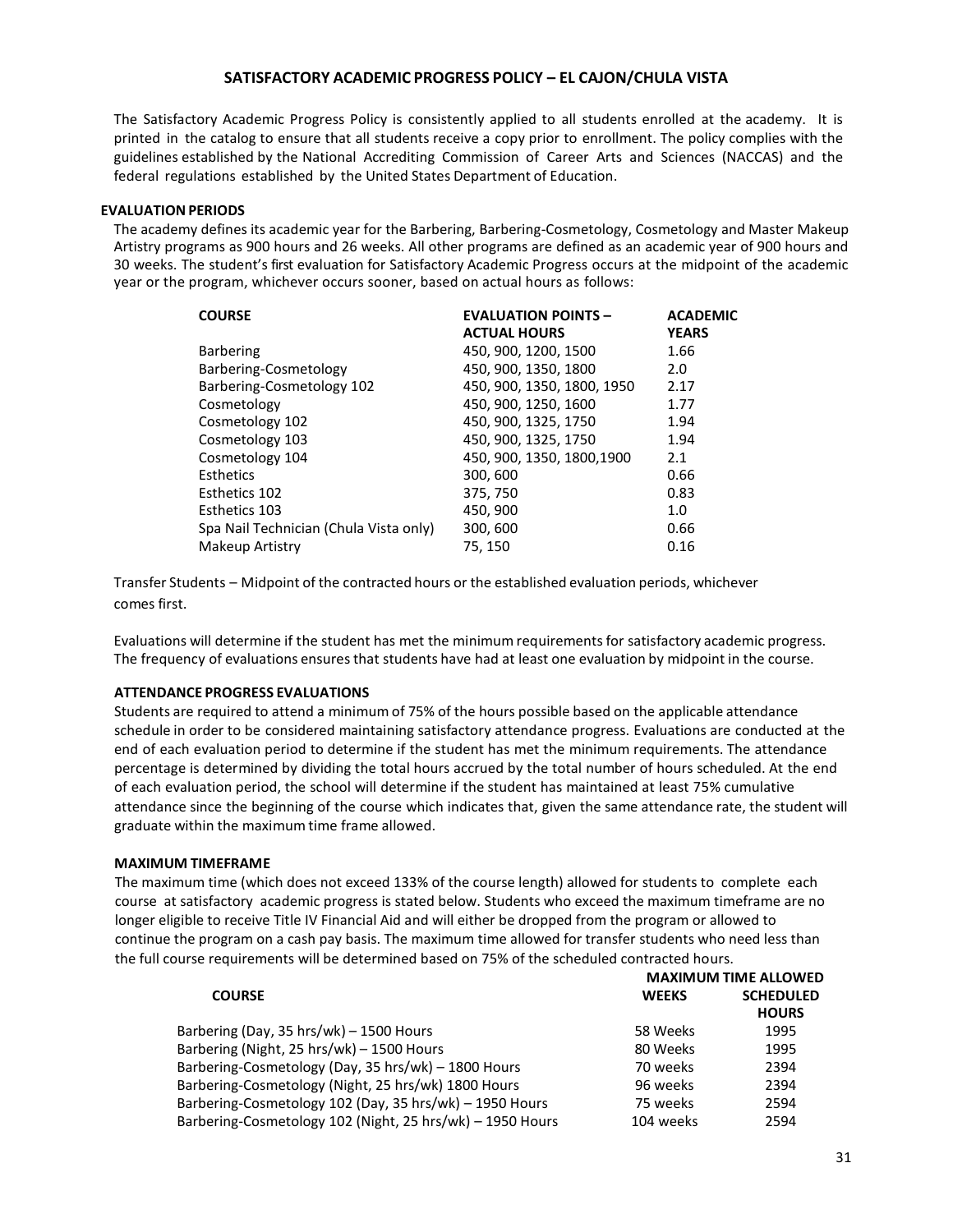| Cosmetology (Day, 35 hrs/wk) - 1600 Hours                             | 62 Weeks  | 2128 |
|-----------------------------------------------------------------------|-----------|------|
| Cosmetology (Night, 25 hrs/wk) - 1600 Hours                           | 86 Weeks  | 2128 |
| Cosmetology 102 (Day, 35 hrs/wk) - 1750 Hours                         | 67 Weeks  | 2327 |
| Cosmetology 102 (Night, 25 hrs/wk) – 1750 Hours                       | 94 Weeks  | 2327 |
| Cosmetology 103 (Day, 35 hrs/wk) - 1750 Hours                         | 67 Weeks  | 2327 |
| Cosmetology 103 (Night, 25 hrs/wk) - 1750 Hours                       | 94 Weeks  | 2327 |
| Cosmetology 104 (Day, 35 hrs/wk) - 1900 Hours                         | 72 Weeks  | 2527 |
| Cosmetology 104 (Night, 25 hrs/wk) - 1900 Hours                       | 102 Weeks | 2527 |
| Esthetics (Day, 30 hrs/wk) - 600 Hours                                | 27 Weeks  | 798  |
| Esthetics (Night, 25 hrs/wk) – 600 Hours                              | 32 Weeks  | 798  |
| Esthetics 102 (Day, 30 hrs/wk) $-750$ Hours                           | 34 Weeks  | 997  |
| Esthetics 102 (Night, 25 hrs/wk) - 750 Hours                          | 40 Weeks  | 997  |
| Esthetics 103 (Day, 30 hrs/wk) $-$ 900 Hours                          | 40 Weeks  | 1197 |
| Esthetics 103 (Night, 25 hrs/wk) – 900 Hours                          | 48 Weeks  | 1197 |
| Spa Nail Technician (Day, 30 hrs/wk) - 600 Hours (Chula Vista only)   | 27 Weeks  | 798  |
| Spa Nail Technician (Night, 25 hrs/wk) - 600 Hours (Chula Vista only) | 32 Weeks  | 798  |
| Makeup Artistry (Day, 37.5 hrs/wk) – 150 Hours                        | 6 Weeks   | 199  |
| Makeup Artistry (Night, 25 hrs/wk) - 150 Hours                        | 8 Weeks   | 199  |

#### **ACADEMIC PROGRESS EVALUATIONS**

The qualitative element used to determine academic progress is a reasonable system of grades as determined by assigned academic learning. Students are assigned academic learning and a minimum number of practical experiences. Academic learning is evaluated after each unit of study. Practical assignments are evaluated as completed and counted toward course completion only when rated as satisfactory or better (the computer system will reflect completion of the practical assignment as a 100% rating). If the performance does not meet satisfactory requirements, it is not counted and the performance must be repeated. At least two comprehensive practical skills evaluations will be conducted during the course of study. Practical skills are evaluated according to text procedures and set forth in practical skills evaluation criteria adopted by the school. Students must maintain a written grade average of 75% and pass a FINAL written and practical exam prior to graduation. Students must make up failed or missed tests and incomplete assignments. Numerical grades are considered according to the following scale:

| $93 - 100$   | <b>FXCELLENT</b>      |
|--------------|-----------------------|
| $85 - 92$    | VFRY GOOD             |
| $75 - 84$    | <b>SATISFACTORY</b>   |
| 74 and BELOW | <b>UNSATISFACTORY</b> |

#### **DETERMINATION OF PROGRESS STATUS**

Students meeting the minimum requirements for academics and attendance at the evaluation point are considered to be making satisfactory academic progress until the next scheduled evaluation. The academy is required to notify students of any evaluation that impacts the student's eligibility for Title IV funding. Students receive a hard copy of their Satisfactory Academic Progress evaluation that must be signed at the time of the evaluation and kept in their student file if the SAP may affect their eligibility for Title IV funding. Students may request a copy of their SAP at any time from the Student Services office. Students deemed not maintaining Satisfactory Academic Progress may have their Title IV Funding interrupted, unless the student is on warning or has prevailed upon appeal resulting in a status of probation.

#### **WARNING**

Students who fail to meet minimum requirements for attendance or academic progress are placed on warning and considered to be making satisfactory academic progress during the warning period. The student will be advised in writing on the actions required to attain satisfactory academic progress by the next evaluation. If at the end of the warning period, the student has still not met both the attendance and academic requirements, he/she may be placed on probation and, if applicable, students may be deemed ineligible to receive Title IV funds.

#### **PROBATION**

Students who fail to meet minimum requirements for attendance or academic progress after the warning period will be placed on probation and considered to be making satisfactory academic progress during the probationary period, if the student appeals the decision, and prevails upon appeal. Additionally, only students who have the ability to meet the Satisfactory Academic Progress Policy standards by the end of the evaluation period may be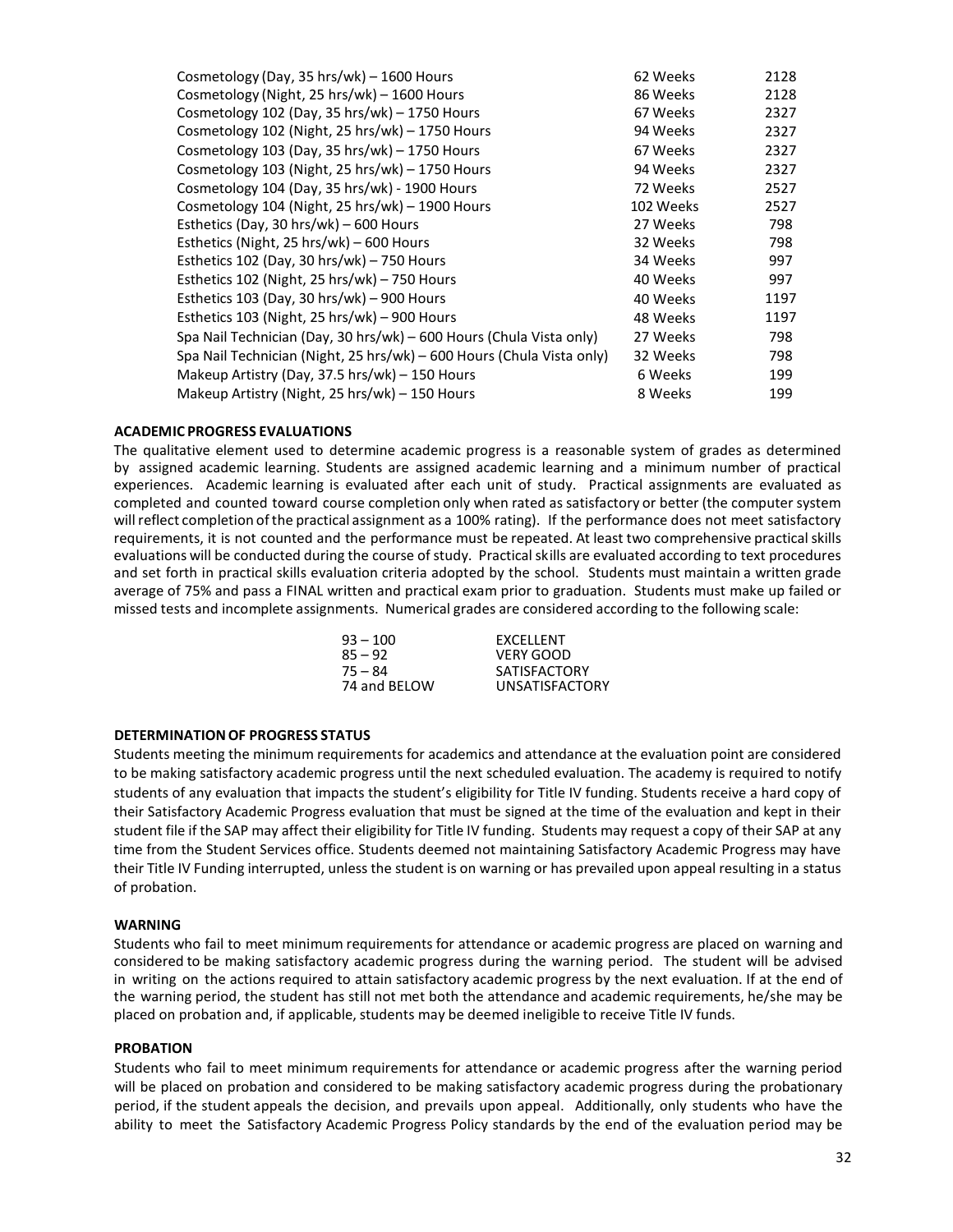placed on probation. Students placed on an academic plan must be able to meet requirements set forth in the academic plan by the end of the next evaluation period. Students who are progressing according to their specific academic plan will be considered making Satisfactory Academic Progress. The student will be advised in writing of the actions required to attain satisfactory academic progress by the next evaluation. If, at the end of the probationary period, the student has still not met both the attendance and academic requirements required for satisfactory academic progress or by the academic plan, he/she will be determined as NOT making satisfactory academic progress and, if applicable, students will not be deemed eligible to receive Title IV funds.

## **RE-ESTABLISHMENT OF SATISFACTORY ACADEMIC PROGRESS**

Students may re-establish satisfactory academic progress and Title IV aid, as applicable, by meeting minimum attendance and academic requirements by the end of the warning or probationary period.

#### **INTERRUPTIONS, COURSE INCOMPLETES, WITHDRAWALS**

If enrollment is temporarily interrupted for a Leave of Absence, the student will return to school in the same progress status as prior to the leave of absence. Hours elapsed during a leave of absence will extend the student's contract period and maximum time frame by the same number of days taken in the leave of absence and will not be included in the student's cumulative attendance percentage calculation. A Leave of Absence and/or failure to return from a Leave of Absence may affect your loan interest rates and/or repayment timeline.

Students who reach the required hours for program completion but have not completed all assignments and exams are considered Incomplete graduates. No final paperwork will be released until all assignments and exams are completed. If students have not completed all requirements within 30 days of their last day of attendance, they will be deemed to have withdrawn from the program.

Students who withdraw prior to completion of the course and wish to re-enroll will return in the same satisfactory academic progress status as at the time of withdrawal. Please see your Financial Aid representative for more information.

#### **APPEAL PROCEDURE**

If a student is determined to not be making satisfactory academic progress, the student may appeal the determination within ten calendar days. Reasons for which students may appeal a negative progress determination include death of a relative, an injury or illness of the student, or any other allowable special or mitigating circumstance. The student must submit a written appeal to the school on the designated form describing why they failed to meet satisfactory academic progress standards, along with supporting documentation of the reasons why the determination should be reversed. This information should include what has changed about the student's situation that will allow them to achieve Satisfactory Academic Progress by the next evaluation point. Appeal documents will be reviewed and a decision will be made and reported to the student within 30 calendar days. The appeal and decision documents will be retained in the student file. If the student prevails upon appeal, the satisfactory academic progress determination will be reversed and federal financial aid will be reinstated, if applicable.

#### **NONCREDIT, REMEDIAL COURSES, REPETITIONS**

Noncredit, remedial courses, and repetitions do not apply to this institution. Therefore, these items have no effect upon the academy's satisfactory academic progress standards.

#### **TRANSFER HOURS**

With regard to Satisfactory Academic Progress, a student's transfer hours will be counted as both attempted and earned hours for the purpose of determining when the allowable maximum time frame has been exhausted.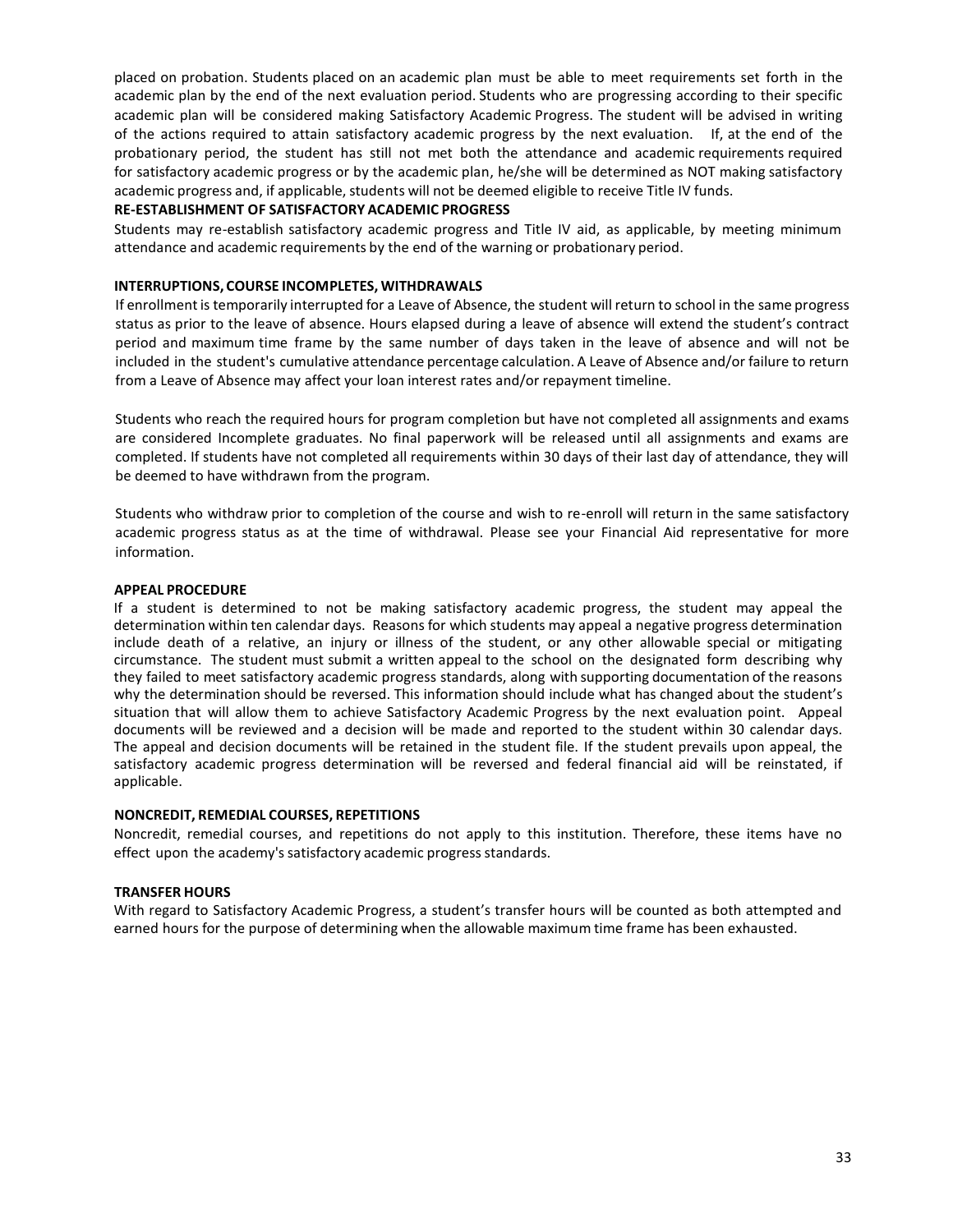#### **SATISFACTORY ACADEMIC PROGRESS POLICY – MANHATTAN**

<span id="page-33-0"></span>The Satisfactory Academic Progress Policy is consistently applied to all students enrolled at the academy. It is printed in the catalog to ensure that all students receive a copy prior to enrollment. The policy complies with the guidelines established by the National Accrediting Commission of Career Arts and Sciences (NACCAS) and the federal regulations established by the United States Department of Education.

#### **EVALUATION PERIODS**

The academy defines its academic year as 900 hours and 26 weeks. The student's first evaluation for Satisfactory Academic Progress occurs at the midpoint of the academic year or the program, whichever occurs sooner, based on actual hours as follows:

| <b>COURSE</b>    | <b>EVALUATION POINTS - ACTUAL</b> | <b>ACADEMIC</b> |
|------------------|-----------------------------------|-----------------|
|                  | <b>HOURS</b>                      | <b>YEARS</b>    |
| <b>Barbering</b> | 450, 900, 1200, 1500              | 1.66            |
| Cosmetology      | 450, 900, 1200, 1500              | 1.66            |
| Cosmetology 102  | 450, 900, 1350, 1800              | 2.00            |
| <b>Esthetics</b> | 450, 900, 1000                    | 1.11            |
| Esthetics 102    | 450, 900, 1100, 1300              | 1.44            |
| Massage Therapy  | 420, 840                          | 0.93            |
| Nail Technology  | 175, 350                          | 0.38            |
| Makeup Artistry  | 75, 150                           | 0.16            |

Transfer Students – Midpoint of the contracted hours or the established evaluation periods, whichever comes first.

Evaluations will determine if the student has met the minimum requirements for satisfactory academic progress. The frequency of evaluations ensures that students have had at least one evaluation by midpoint in the course.

#### **ATTENDANCE PROGRESS EVALUATIONS**

Students are required to attend a minimum of 75% of the hours possible based on the applicable attendance schedule in order to be considered maintaining satisfactory attendance progress. Evaluations are conducted at the end of each evaluation period to determine if the student has met the minimum requirements. The attendance percentage is determined by dividing the total hours accrued by the total number of hours scheduled. At the end of each evaluation period, the school will determine if the student has maintained at least 75% cumulative attendance since the beginning of the course which indicates that, given the same attendance rate, the student will graduate within the maximum time frame allowed.

#### **MAXIMUM TIMEFRAME**

The maximum time (which does not exceed 133% of the course length) allowed for students to complete each course at satisfactory academic progress is stated below. Students who exceed the maximum timeframe are no longer eligible to receive Title IV Financial Aid and will either be dropped from the program or allowed to continue the program on a cash pay basis. The maximum time allowed for transfer students who need less than the full course requirements will be determined based on 75% of the scheduled contracted hours.

|                                                 | <b>MAXIMUM TIME ALLOWED</b> |                        |
|-------------------------------------------------|-----------------------------|------------------------|
| <b>COURSE</b>                                   | <b>WEEKS</b>                | <b>SCHEDULED HOURS</b> |
| Barbering (Day, 35 hrs/wk) – 1500 Hours         | 58 Weeks                    | 1995                   |
| Barbering (Night, 25 hrs/wk) - 1500 Hours       | 80 Weeks                    | 1995                   |
| Cosmetology (Day, 35 hrs/wk) - 1500 Hours       | 58 Weeks                    | 1995                   |
| Cosmetology (Night, 25 hrs/wk) - 1500 Hours     | 80 Weeks                    | 1995                   |
| Cosmetology 102 (Day, 35 hrs/wk) - 1800 Hours   | 69 Weeks                    | 2394                   |
| Cosmetology 102 (Night, 25 hrs/wk) - 1800 Hours | 96 Weeks                    | 2394                   |
| Esthetics (Day, 35 hrs/wk) $-$ 1000 Hours       | 39 Weeks                    | 1330                   |
| Esthetics 102 (Day, 35 hrs/wk) $-$ 1300 Hours   | 50 Weeks                    | 1729                   |
| Massage Therapy (Day, 35 hrs/wk) - 840 Hours    | 32 Weeks                    | 1117                   |
| Massage Therapy (Night, 25 hrs/wk) – 840 Hours  | 46 Weeks                    | 1117                   |
| Nail Technology (Day, 35 hrs/wk) - 350 Hours    | 14 Weeks                    | 465                    |
| Makeup Artistry (Day, 35 hrs/wk) - 150 Hours    | 6 Weeks                     | 199                    |
| Makeup Artistry (Night, 25 hrs/wk) – 150 Hours  | 8 Weeks                     | 199                    |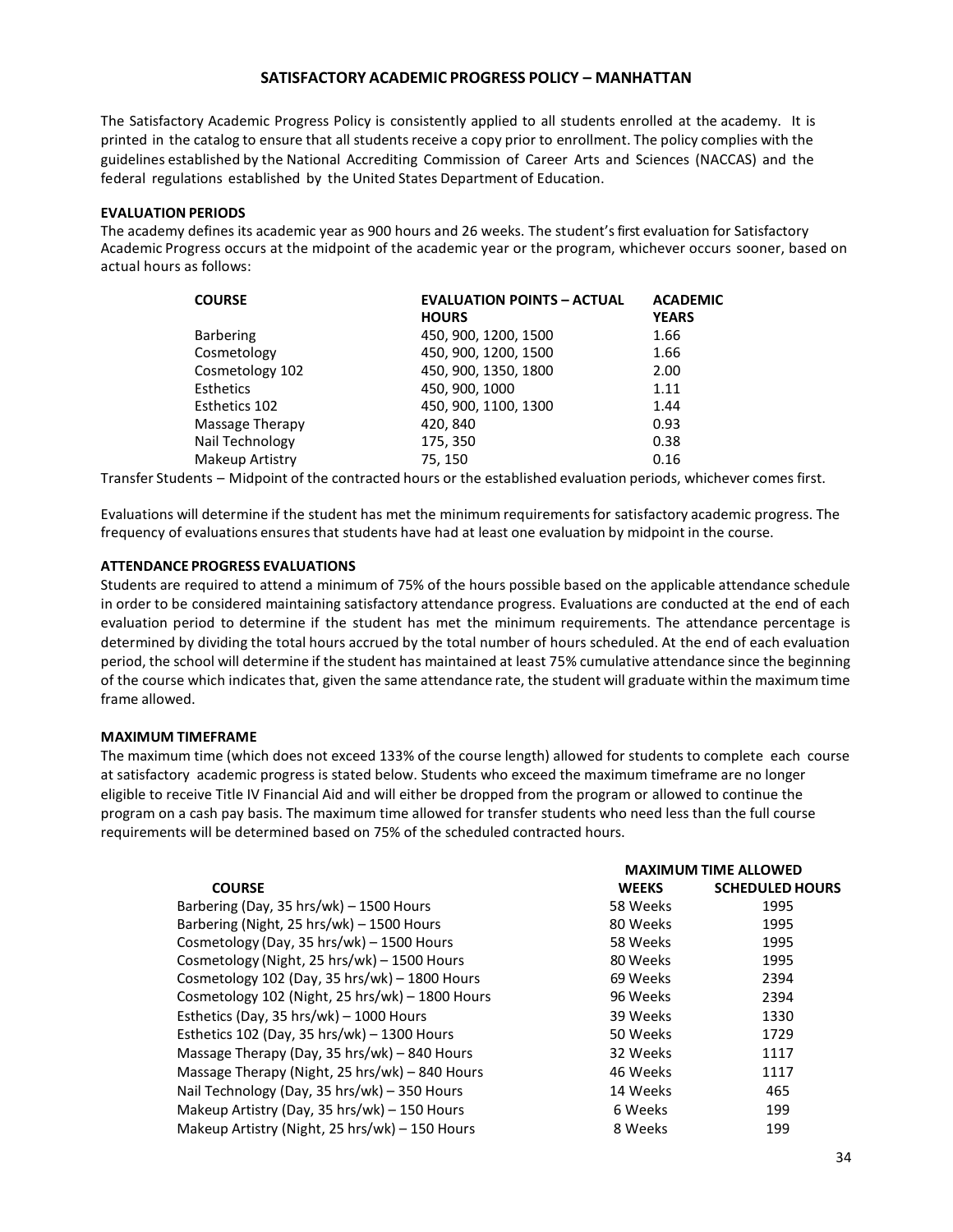#### **ACADEMIC PROGRESS EVALUATIONS**

The qualitative element used to determine academic progress is a reasonable system of grades as determined by assigned academic learning. Students are assigned academic learning and a minimum number of practical experiences. Academic learning is evaluated after each unit of study. Practical assignments are evaluated as completed and counted toward course completion only when rated as satisfactory or better (the computer system will reflect completion of the practical assignment as a 100% rating). If the performance does not meet satisfactory requirements, it is not counted and the performance must be repeated. At least two comprehensive practical skills evaluations will be conducted during the course of study. Practical skills are evaluated according to text procedures and set forth in practical skills evaluation criteria adopted by the school. Students must maintain a written grade average of 75% and pass a FINAL written and practical exam prior to graduation. Students must make up failed or missed tests and incomplete assignments. Numerical grades are considered according to the following scale:

| $93 - 100$   | <b>FXCELLENT</b>      |
|--------------|-----------------------|
| $85 - 92$    | <b>VERY GOOD</b>      |
| $75 - 84$    | <b>SATISFACTORY</b>   |
| 74 and BELOW | <b>UNSATISFACTORY</b> |

#### **DETERMINATION OF PROGRESS STATUS**

Students meeting the minimum requirements for academics and attendance at the evaluation point are considered to be making satisfactory academic progress until the next scheduled evaluation. The academy is required to notify students of any evaluation that impacts the student's eligibility for Title IV funding. Students receive a hard-copy of their Satisfactory Academic Progress evaluation that must be signed at the time of the evaluation and kept in their student file if the SAP may affect their eligibility for Title IV funding. Students may request a copy of their SAP at any time from the Student Services office. Students deemed not maintaining Satisfactory Academic Progress may have their Title IV Funding interrupted, unless the student is on warning or has prevailed upon appeal resulting in a status of probation.

#### **WARNING**

Students who fail to meet minimum requirements for attendance or academic progress are placed on warning and considered to be making satisfactory academic progress during the warning period. The student will be advised in writing on the actions required to attain satisfactory academic progress by the next evaluation. If at the end of the warning period, the student has still not met both the attendance and academic requirements, he/she may be placed on probation and, if applicable, students may be deemed ineligible to receive Title IV funds.

#### **PROBATION**

Students who fail to meet minimum requirements for attendance or academic progress after the warning period will be placed on probation and considered to be making satisfactory academic progress during the probationary period, if the student appeals the decision, and prevails upon appeal. Additionally, only students who have the ability to meet the Satisfactory Academic Progress Policy standards by the end of the evaluation period may be placed on probation. Students placed on an academic plan must be able to meet requirements set forth in the academic plan by the end of the next evaluation period. Students who are progressing according to their specific academic plan will be considered making Satisfactory Academic Progress. The student will be advised in writing of the actions required to attain satisfactory academic progress by the next evaluation. If at the end of the probationary period, the student has still not met both the attendance and academic requirements required for satisfactory academic progress or by the academic plan, he/she will be determined as NOT making satisfactory academic progress and, if applicable, students will not be deemed eligible to receive Title IV funds.

#### **RE-ESTABLISHMENT OF SATISFACTORY ACADEMIC PROGRESS**

Students may re-establish satisfactory academic progress and Title IV aid, as applicable, by meeting minimum attendance and academic requirements by the end of the warning or probationary period.

#### **INTERRUPTIONS, COURSE INCOMPLETES, WITHDRAWALS**

If enrollment is temporarily interrupted for a Leave of Absence, the student will return to school in the same progress status as prior to the leave of absence. Hours elapsed during a leave of absence will extend the student's contract period and maximum time frame by the same number of days taken in the leave of absence and will not be included in the student's cumulative attendance percentage calculation. A Leave of Absence and/or failure to return from a Leave of Absence may affect your loan interest rates and/or repayment timeline.

Students who reach the required hours for program completion but have not completed all assignments and exams are considered Incomplete graduates. No final paperwork will be released until all assignments and exams are completed.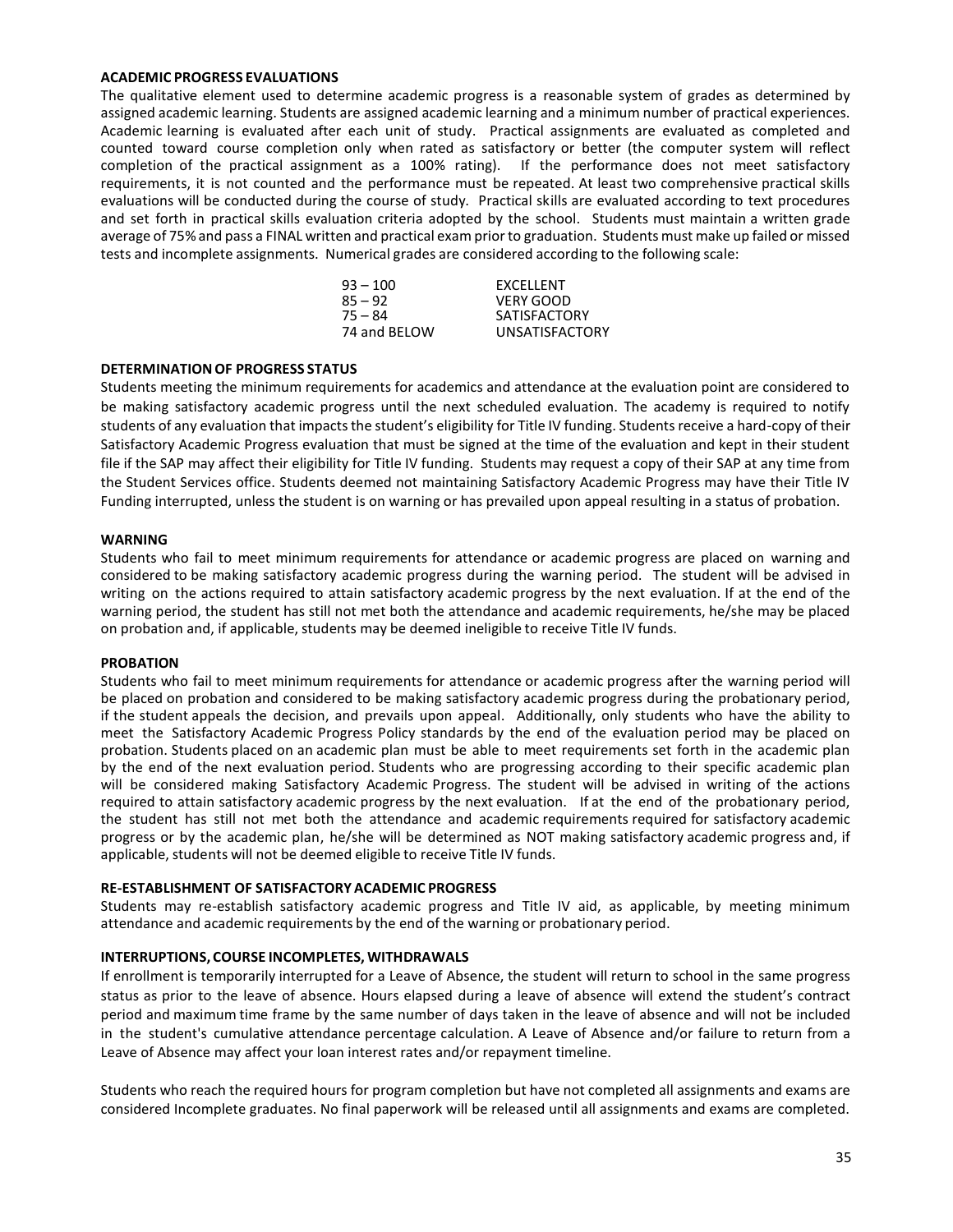If students have not completed all requirements within 30 days of their last day of attendance, they will be deemed to have withdrawn from the program.

Students who withdraw prior to completion of the course and wish to re-enroll will return in the same satisfactory academic progress status as at the time of withdrawal. Please see your Financial Aid representative for more information.

#### **APPEAL PROCEDURE**

If a student is determined to not be making satisfactory academic progress, the student may appeal the determination within ten calendar days. Reasons for which students may appeal a negative progress determination include death of a relative, an injury or illness of the student, or any other allowable special or mitigating circumstance. The student must submit a written appeal to the school on the designated form describing why they failed to meet satisfactory academic progress standards, along with supporting documentation of the reasons why the determination should be reversed. This information should include what has changed about the student's situation that will allow them to achieve Satisfactory Academic Progress by the next evaluation point. Appeal documents will be reviewed and a decision will be made and reported to the student within 30 calendar days. The appeal and decision documents will be retained in the student file. If the student prevails upon appeal, the satisfactory academic progress determination will be reversed and federal financial aid will be reinstated, if applicable.

#### **NONCREDIT, REMEDIAL COURSES, REPETITIONS**

Noncredit, remedial courses, and repetitions do not apply to this institution. Therefore, these items have no effect upon the academy's satisfactory academic progress standards.

#### **TRANSFER HOURS**

With regard to Satisfactory Academic Progress, a student's transfer hours will be counted as both attempted and earned hours for the purpose of determining when the allowable maximum time frame has been exhausted.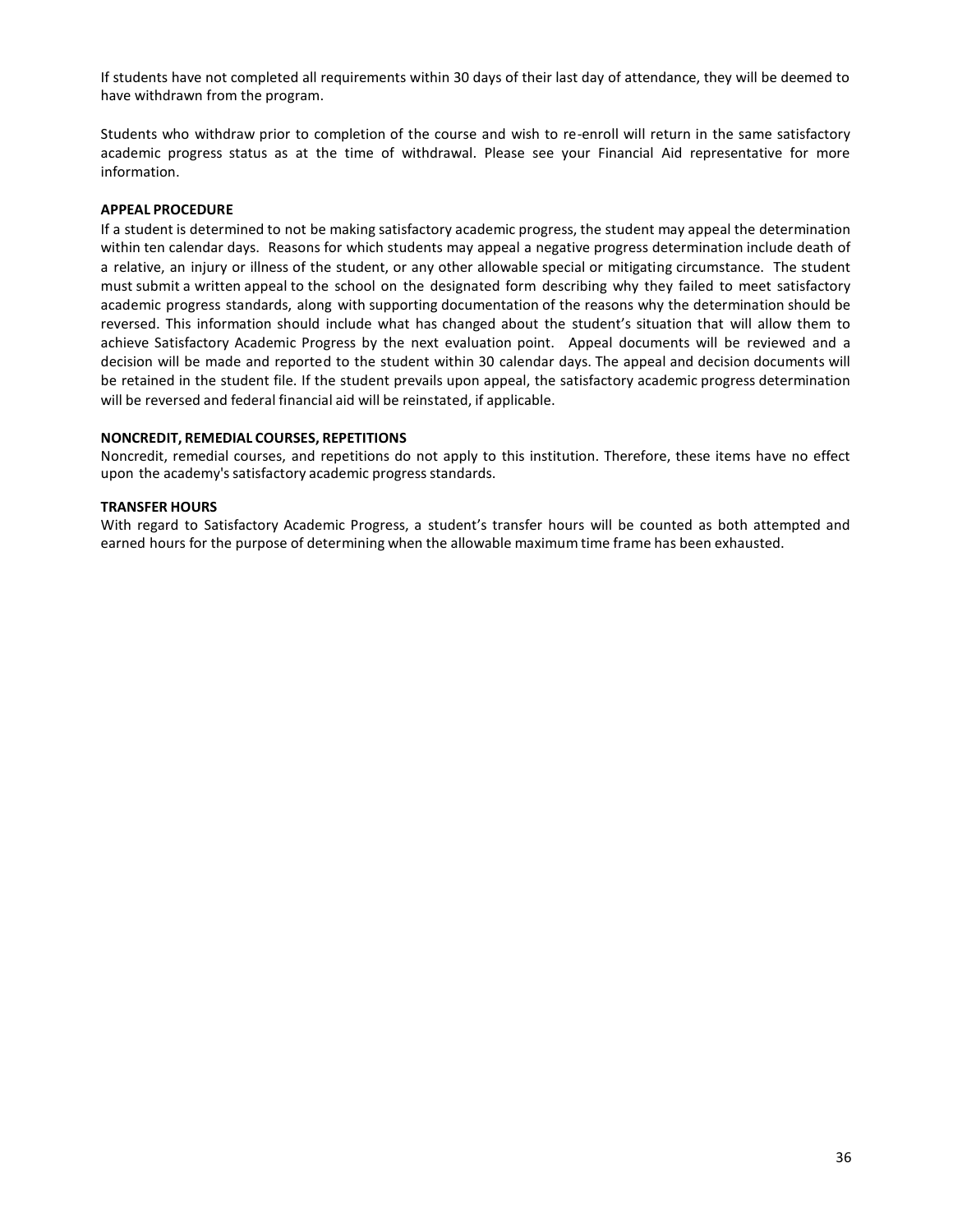# **ENTRANCE / EXIT COUNSELING**

<span id="page-36-0"></span>The Financial Aid office will provide entrance and exit counseling utilizing the Department of Education online website applications at [https://studentloans.gov.](https://studentloans.gov/myDirectLoan/index.action)

All students are requested to meet with Financial Aid for an Exit interview prior to leaving the academy.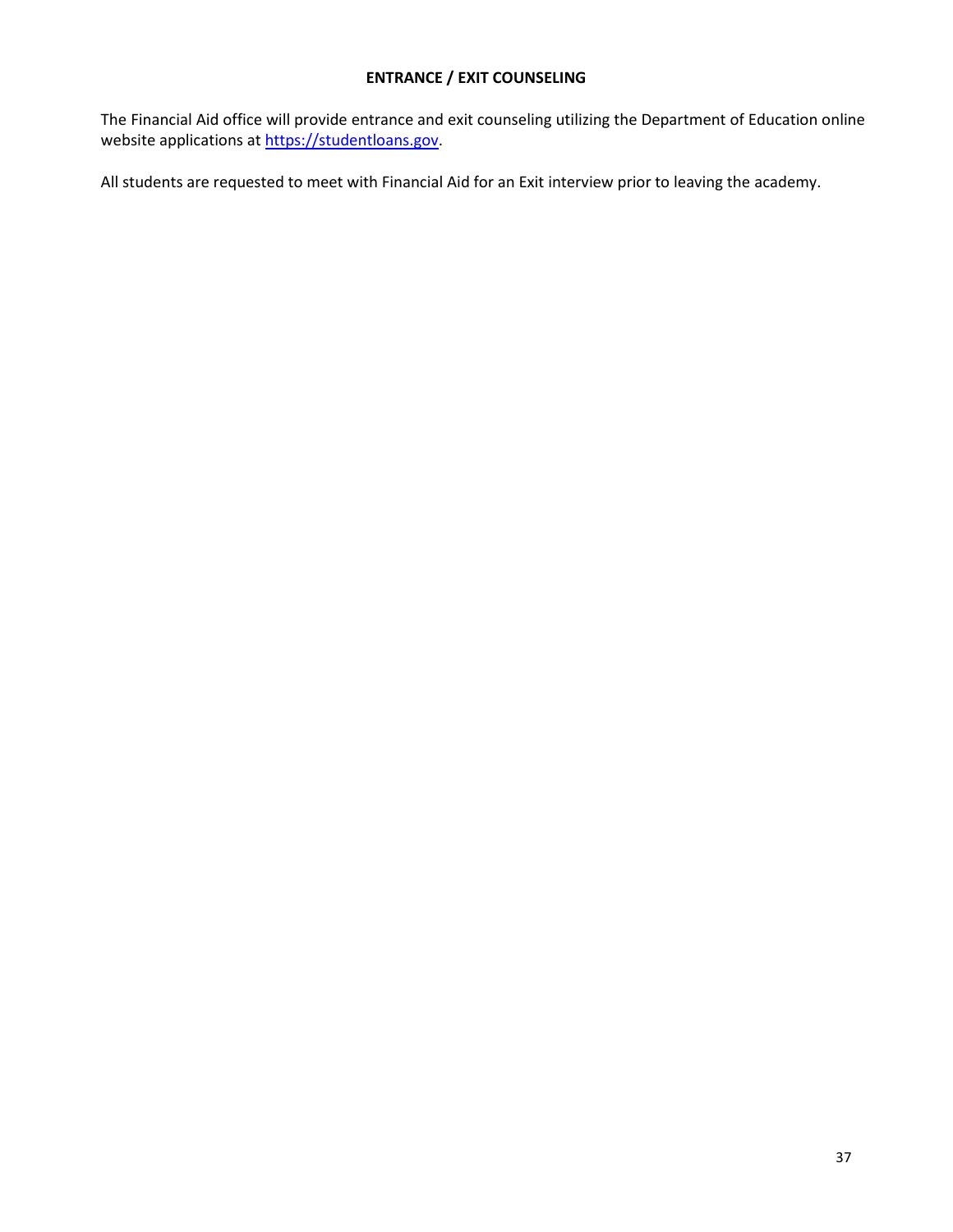# **HEALTH AND SAFETY**

# <span id="page-37-1"></span><span id="page-37-0"></span>**CAMPUS SECURITY**

Any person witnessing some form of criminal action or other emergency should report it to the supervisor on duty at the academy. The Academy Director will investigate the incident and report it to the local Police Department if appropriate.

All facilities are locked during non-business hours. During these hours, only authorized personnel are permitted on the premises. The receptionist, Academy Director, or supervisor will unlock the premises and terminate the alarm each morning. The night supervisor, instructor and/or receptionist will lock up and set the alarm in the evening at closing time. There will always be two employees closing the facilities in the evening. The alarm system is a motion and infra-red security system. If the system is activated, the police are summoned automatically.

The academy does not employ any private security personnel. All incidents of criminal or emergency nature are reported to the local Police Department.

During orientation, theory, and staff meetings, students and employees are informed about the importance of secure premises. Students and employees are encouraged to group together when walking to their cars or bus. Parking is at your own risk in the parking lot. Staff is also reminded that they can assist in crime prevention by ensuring that all doors are locked. Also, they must report any suspicious situation to the supervisor.

The academy does not recognize any off-campus student organizations.

Our company policy for all our employees requires them to sign a drug policy prior to hire. The sale or use of alcohol and illegal drugs are not permitted at the school or its adjacent parking facilities. Anyone observed using illegal drugs and any underage alcoholic consumption should be reported to the Academy Director and will be referred to local police authorities. The school has a drug and alcohol prevention program in place as required under Public Law 101-226.

# <span id="page-37-2"></span>**BELLUS ACADEMY DRUG POLICY**

The academy has a Zero Tolerance Policy regarding possession and/or use of drugs or alcohol on academy premises or at academy-related events. In compliance with the Drug-Free Schools and Communities Act Amendment of 1989 (Public Law 101-226), students shall not engage in the unauthorized or unlawful manufacture, distribution, dispensation, possession, use/abuse of alcohol and/or illicit drugs on academy property or as part of any academy activity.

Any student who is convicted of the unlawful manufacture, distribution, dispensation, possession, use, or abuse of illicit drugs or alcohol is subject to criminal penalties under local, state, or federal law. The exact penalty assessed depends upon the nature and the severity of the individual offense.

Students who violate the Drug-Free Schools and Communities Act Amendments of 1989 (Public Law 101-226) are subject to dismissal and/or referral to authorities for prosecution, as appropriate.

# <span id="page-37-3"></span>**DRUG AND ALCOHOL ABUSE PREVENTION PROGRAM**

Information regarding drug and alcohol abuse prevention is presented to students and staff annually. Students have access to a community resource binder that is maintained in the Student Services Office. The binder shows the link to the San Diego Health and Human Services website and provides a list of local agencies that offer professional assistance in the areas of drug and alcohol abuse prevention. Information regarding the agencies can be accessed from the SDHHS home page at: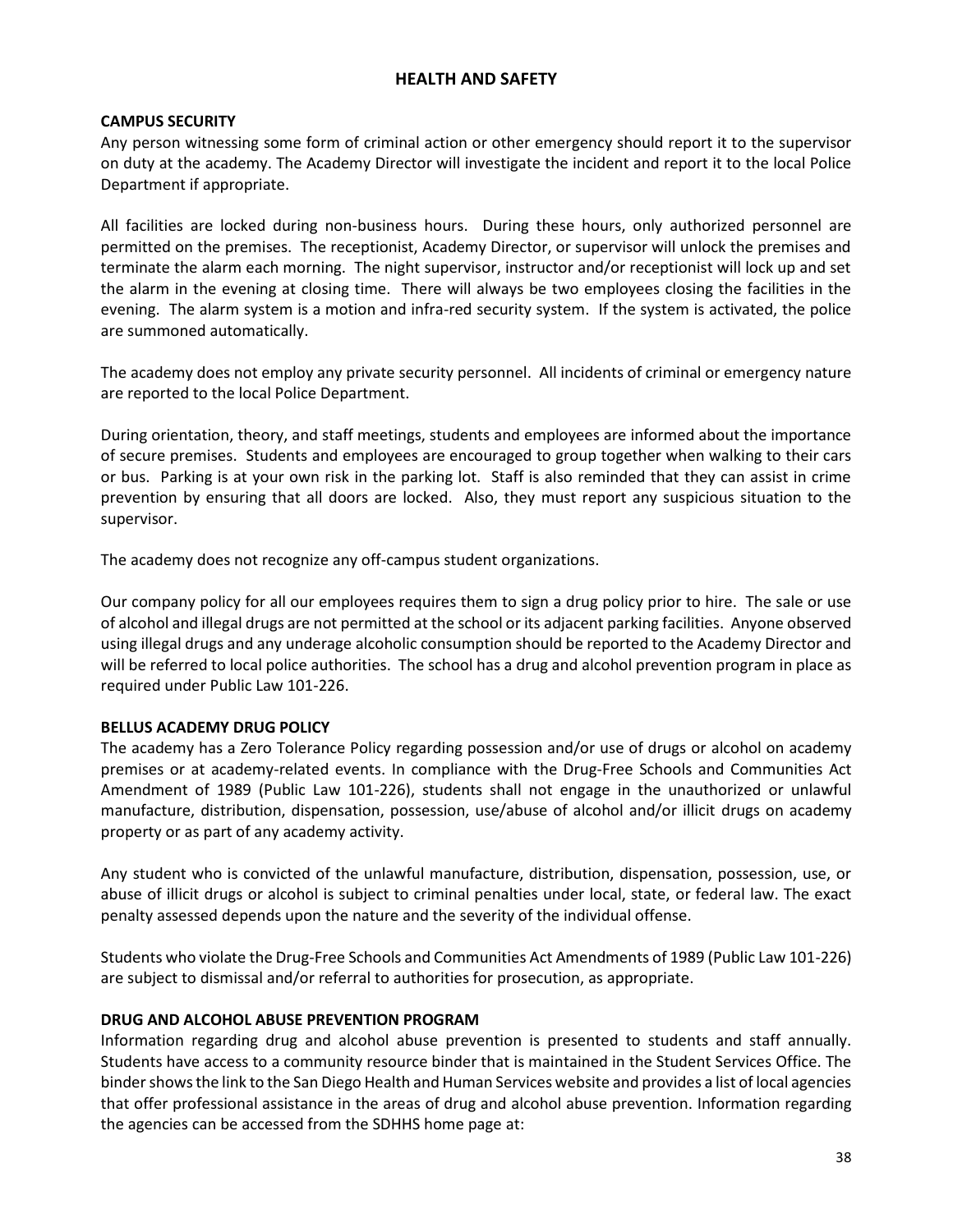[https://www.sandiegocounty.gov/content/sdc/hhsa/services/.](https://www.sandiegocounty.gov/content/sdc/hhsa/services/) Because the access is web based, the students are assured that the information is always current.

# <span id="page-38-0"></span>**EMERGENCY RESPONSE AND EVACUATION PROCEDURES**

Bellus Academy has Emergency Response and Evacuation Procedures in place. Evacuation routes are posted throughout the facilities. Fire Drills are conducted at least once a year.

# <span id="page-38-1"></span>**SEXUAL HARASSMENT POLICY**

Bellus Academy has a Zero Tolerance Policy regarding activities creating a safety hazard to other persons at the academy including, but not limited to, bullying, cyber-bullying, verbal abuse, sexual harassment, threats of violence, possession and/or use of drugs, alcohol or weapons on academy premises. Sexual Harassment Prevention training is presented to students and staff at least once a year.

# <span id="page-38-2"></span>**TITLE IX and VIOLENCE AGAINST WOMEN ACT (VAWA) POLICIES**

Title IX prohibits discrimination on the basis of sex (gender) in educational programs and activities receiving federal financial assistance. Bellus Academy is committed to providing an environment free of discrimination on the basis of sex (gender), including sexual harassment, sexual misconduct, sexual assault, relationship (dating and domestic) violence, and stalking. The academy provides resources and reporting options to students, faculty, and staff to address concerns related to sexual harassment and sexual violence prohibited by Title IX and academy policy.

For more information and details regarding Bellus Academy's Title IX Policy please see the academy's website at:

[Bellus Academy Title IX Policy](https://www.bellusacademy.edu/wp-content/uploads/2020/10/2020-Campus-Security-and-Title-IX-Policy-rvsd-08-2020.pdf)

To file a complaint under Title IX, please use the form found at: [Bellus Academy Title IX Complaint Form](https://www.bellusacademy.edu/wp-content/uploads/2021/04/Title-IX-Complaint-Form.pdf)

# **Title IX Coordinator**

Khris Pool, Director of Educational Operations 13266 Poway Road, Poway CA 92064 [titleixcoordinator@bellusacdemy.edu](mailto:titleixcoordinator@bellusacdemy.edu) (858) 748-1490

# <span id="page-38-3"></span>**VACCINATION POLICY**

Bellus Academy does not require vaccinations.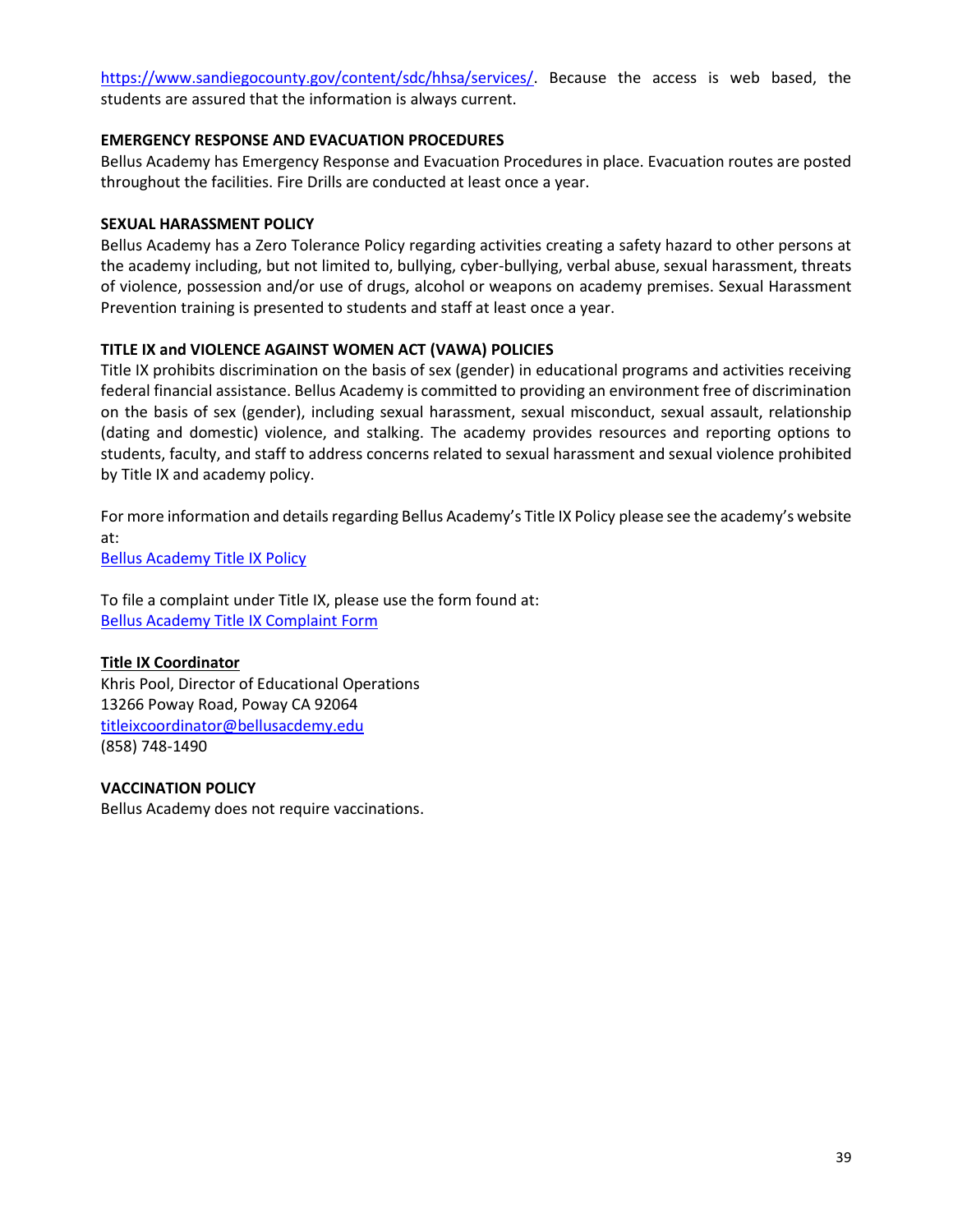# **STUDENT OUTCOMES**

# <span id="page-39-1"></span><span id="page-39-0"></span>**CALIFORNIA BPPE SCHOOL PERFORMANCE FACT SHEETS**

## **CALENDAR YEARS 2018 – 2019**

The California Private Postsecondary Education Act (CPPEA) of 2009 requires, under section 94910 of CPPEA that a school provide information for each program offered regarding completion rates, placement rates, licensure exam passage rates, and salary/wage information for the previous two calendar years. Because of changes to the reporting requirements in July, 2016, each program must have its own Fact Sheet.

Please see the individual program Fact Sheets for each Bellus Academy California location at:

[Bellus Academy - BPPE School Performance Fact Sheets](http://www.bellusacademy.edu/about/consumer-information-disclosures/)

## <span id="page-39-2"></span>**NACCAS ANNUAL REPORT OUTCOMES**

Please see the NACCAS Annual Report Outcomes for all locations on the **Bellus Academy** website Consumer Information and Disclosures page at:

[NACCAS Annual Report Outcomes](http://www.bellusacademy.edu/about/consumer-information-disclosures/)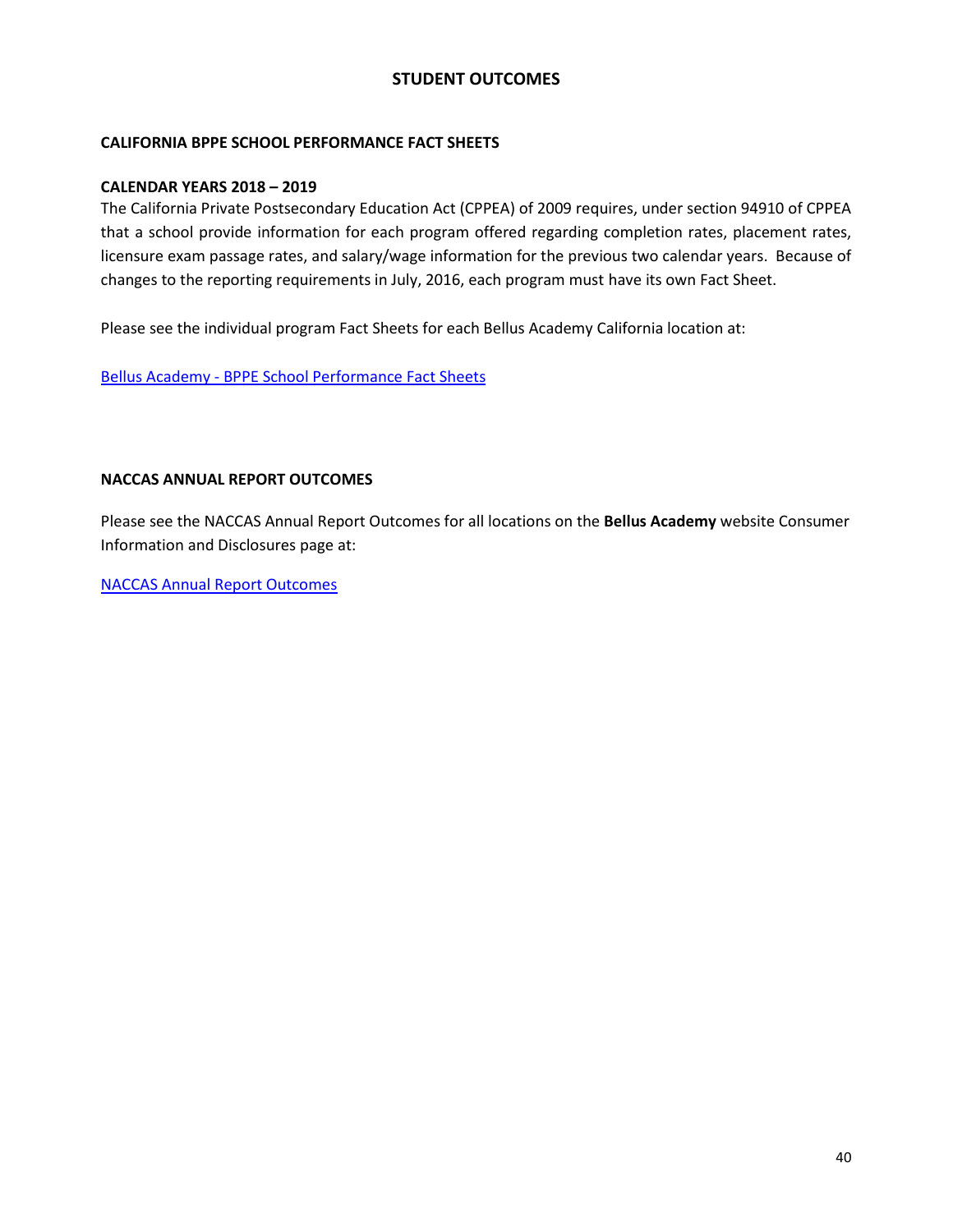# **ANNUAL SECURITY REPORTS**

<span id="page-40-0"></span>Please see the Annual Security Reports for each location on the Bellus Academy website Consumer Information and Disclosures page at:

[Annual Security Reports](http://www.bellusacademy.edu/about/consumer-information-disclosures/)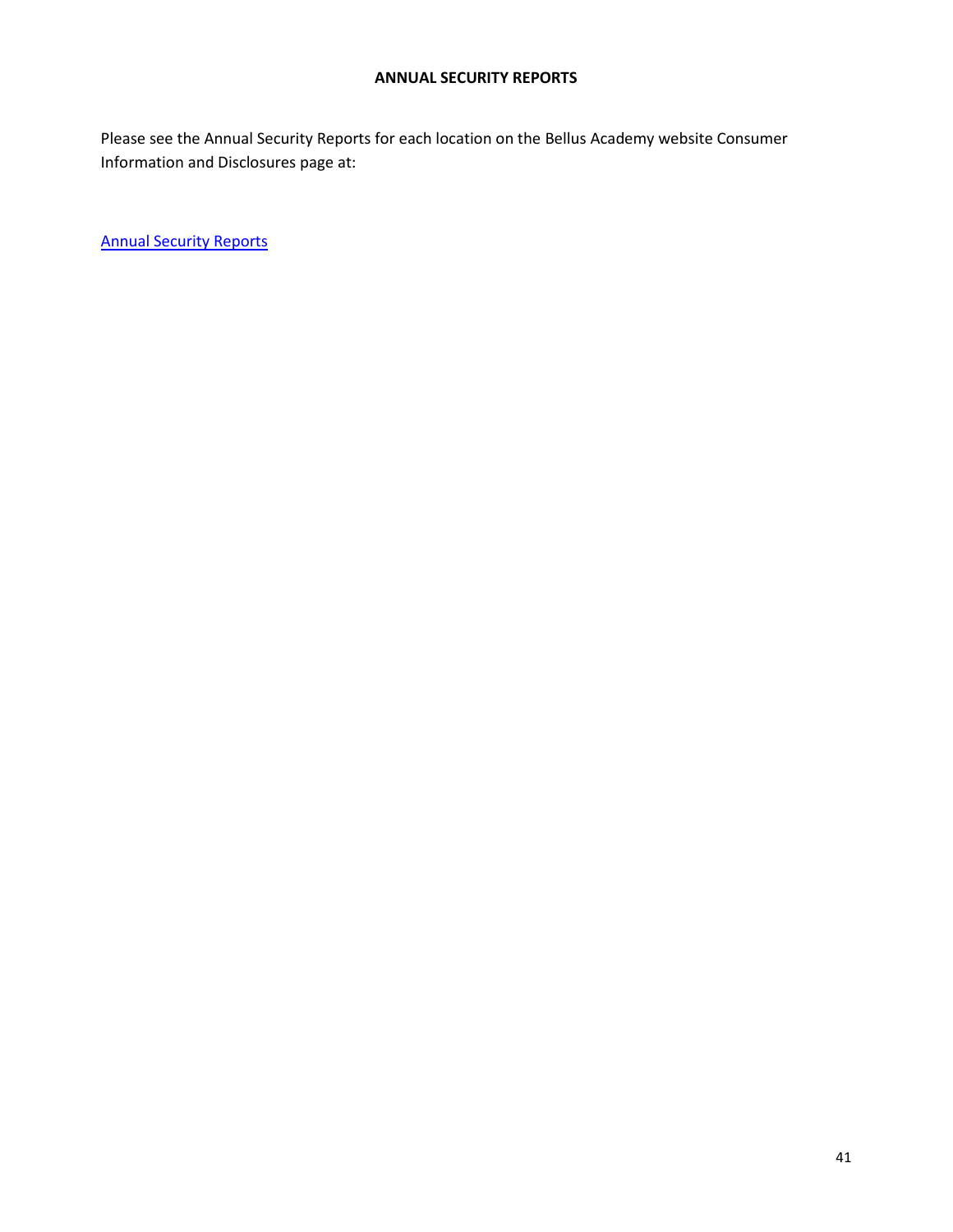# **STUDENT BODY DIVERSITY**

# **BELLUS ACADEMY – Poway, CA**

# <span id="page-41-1"></span><span id="page-41-0"></span>**Student Body Diversity by Gender and Ethnicity of PELL Grant Recipients**

# **For the Reporting Year July 1, 2018 through June 30, 2019**

# **Total First-Time Full Time Students Enrolled for this Time Period = 21**

|                                  | Female   | Male |
|----------------------------------|----------|------|
| American Indian/Alaska Native    | 0        | 1    |
| Asian                            | O        | 0    |
| Black/African American           | 1        | 1    |
| Hispanic/Latino                  | 2        | 0    |
| Native Hawaiian/Pacific Islander | O        | 0    |
| Race/ethnicity unknown           | 1        | 0    |
| Two or more races                | ŋ        | O    |
| White                            | <u>6</u> | 0    |
|                                  | 10       | 2    |

57% of First-Time Full Time students at this campus received Pell Grants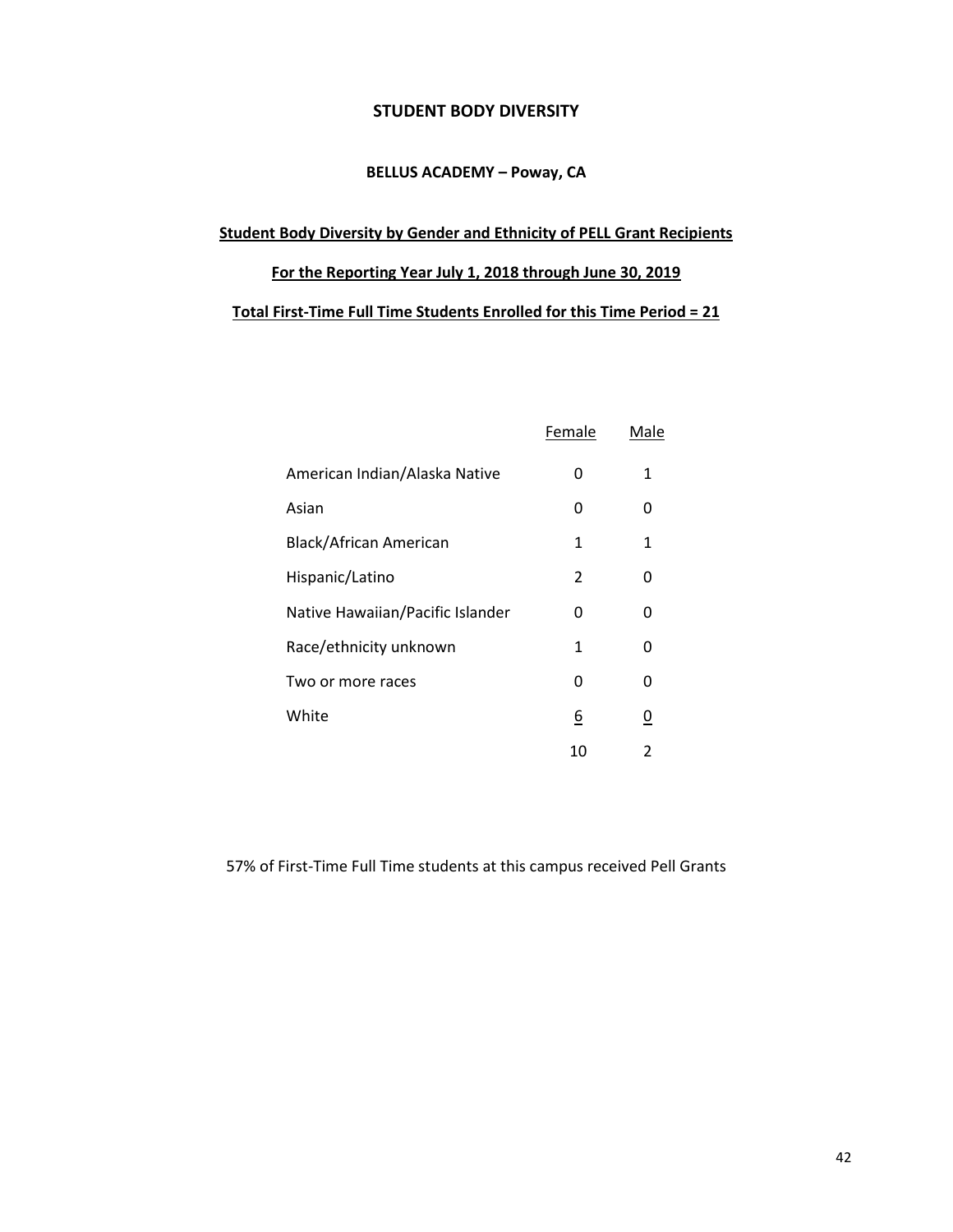# **BELLUS ACADEMY – El Cajon, CA**

# <span id="page-42-0"></span>**Student Body Diversity by Gender and Ethnicity of PELL Grant Recipients**

# **For the Reporting Year July 1, 2018 through June 30, 2019**

# **Total First-Time Full Time Students Enrolled for this Time Period = 107**

|                                  | Female | Male |
|----------------------------------|--------|------|
| American Indian/Alaska Native    | 1      | 0    |
| Asian                            | 1      | 0    |
| Black/African American           | 5      | 1    |
| Hispanic/Latino                  | 37     | 0    |
| Native Hawaiian/Pacific Islander | 3      | ŋ    |
| Race/Ethnicity Unknown           | 0      | 0    |
| Two or More Races                | 3      | 0    |
| White                            | 25     | 0    |
|                                  |        |      |

75 1

71% of First-Time Full Time students at this campus received Pell Grants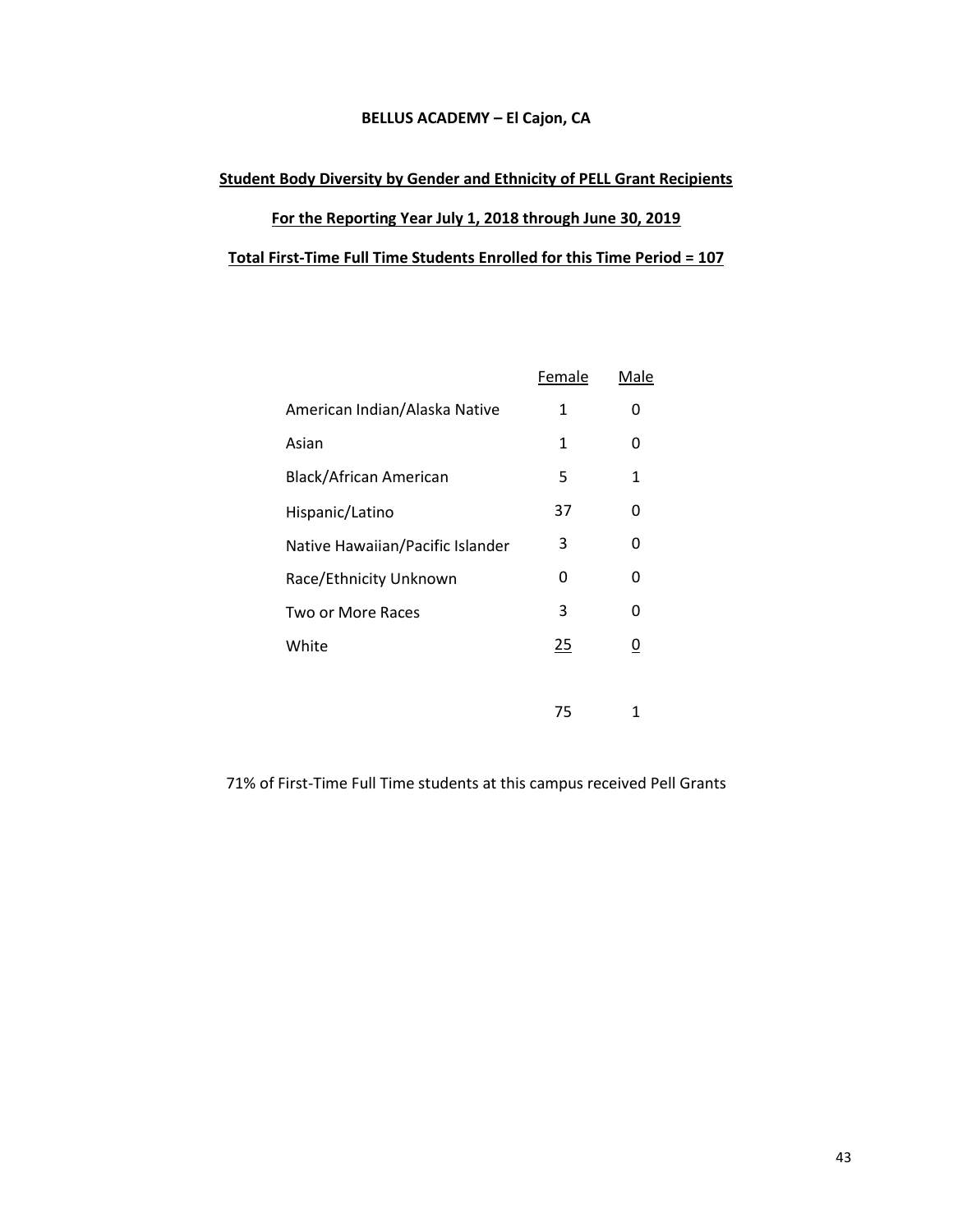## **BELLUS ACADEMY – Chula Vista, CA**

## <span id="page-43-0"></span>**Student Body Diversity by Gender and Ethnicity of PELL Grant Recipients**

## **For the Reporting Year July 1, 2018 through June 30, 2019**

# **Total First-Time Full Time Students Enrolled for this Time Period = 85**

|                                         | <b>Female</b>  | Male           |
|-----------------------------------------|----------------|----------------|
| American Indian/Alaska<br><b>Native</b> | 1              | 1              |
| Asian                                   | 3              | 0              |
| Black/African American                  | 6              | 2              |
| Hispanic/Latino                         | 42             | 13             |
| Native Hawaiian/Pacific<br>Islander     | 0              | 0              |
| Race/Ethnicity Unknown                  | 0              | 0              |
| Two or More Races                       | 1              | 1              |
| White                                   | $\overline{2}$ | $\overline{2}$ |
|                                         | 55             | 17             |

85% of First-Time Full Time students at this campus received Pell Grants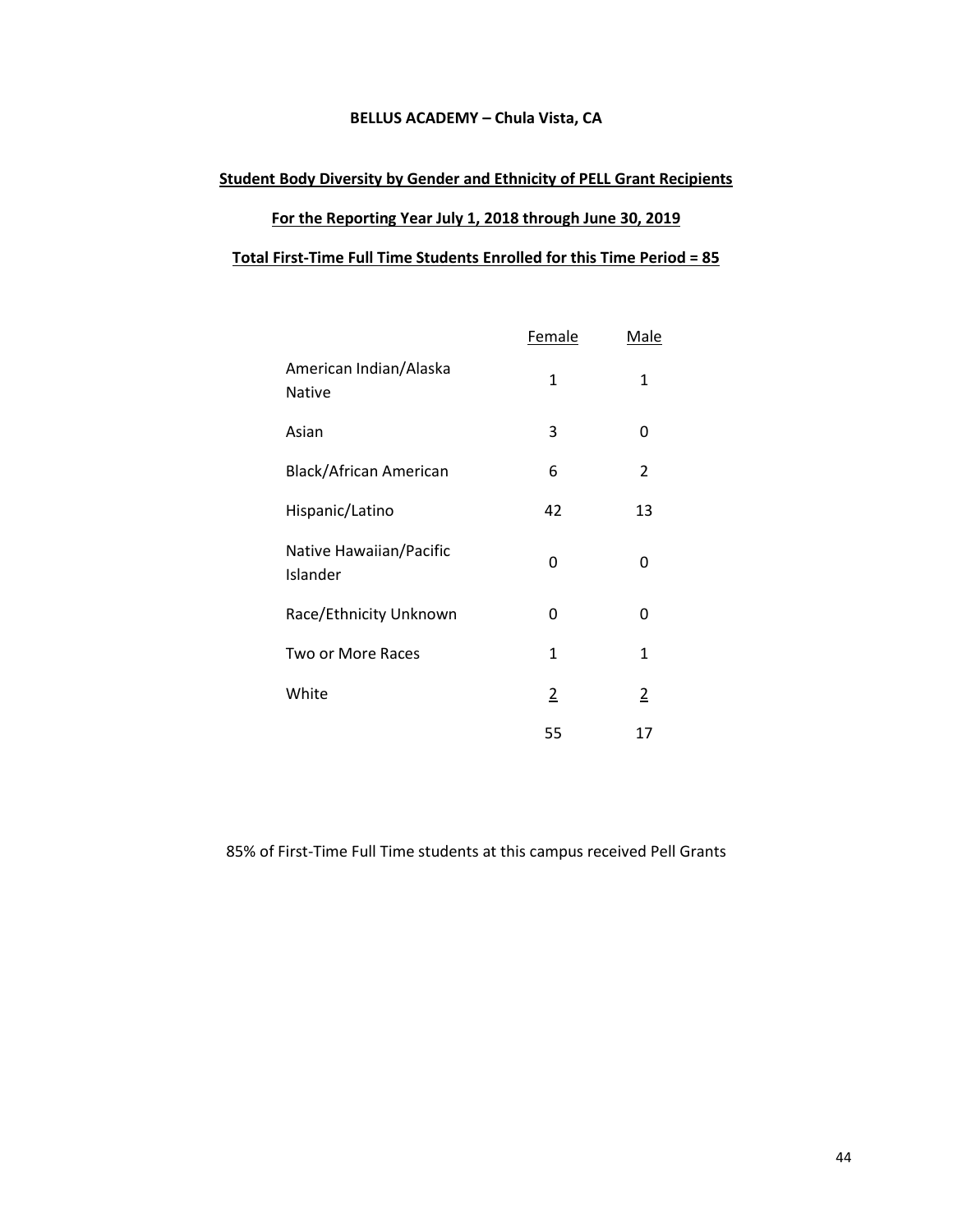# **BELLUS ACADEMY – Manhattan, KS**

# <span id="page-44-0"></span>**Student Body Diversity by Gender and Ethnicity of PELL Grant Recipients**

# **For the Reporting Year July 1, 2018 through June 30, 2019**

# **Total First-Time Full Time Students Enrolled for this Time Period = 69**

|                                  | Female | Male |
|----------------------------------|--------|------|
| American Indian/Alaska Native    | O      | O    |
| Asian                            | O      | ŋ    |
| Black/African American           | 4      | ŋ    |
| Hispanic/Latino                  | 1      | ŋ    |
| Native Hawaiian/Pacific Islander | ŋ      | ŋ    |
| Race/Ethnicity Unknown           | O      | ŋ    |
| Two or More Races                | 3      | 0    |
| White                            | 29     |      |
|                                  |        |      |

54% of First-Time Full Time students at this campus received Pell Grants

37 0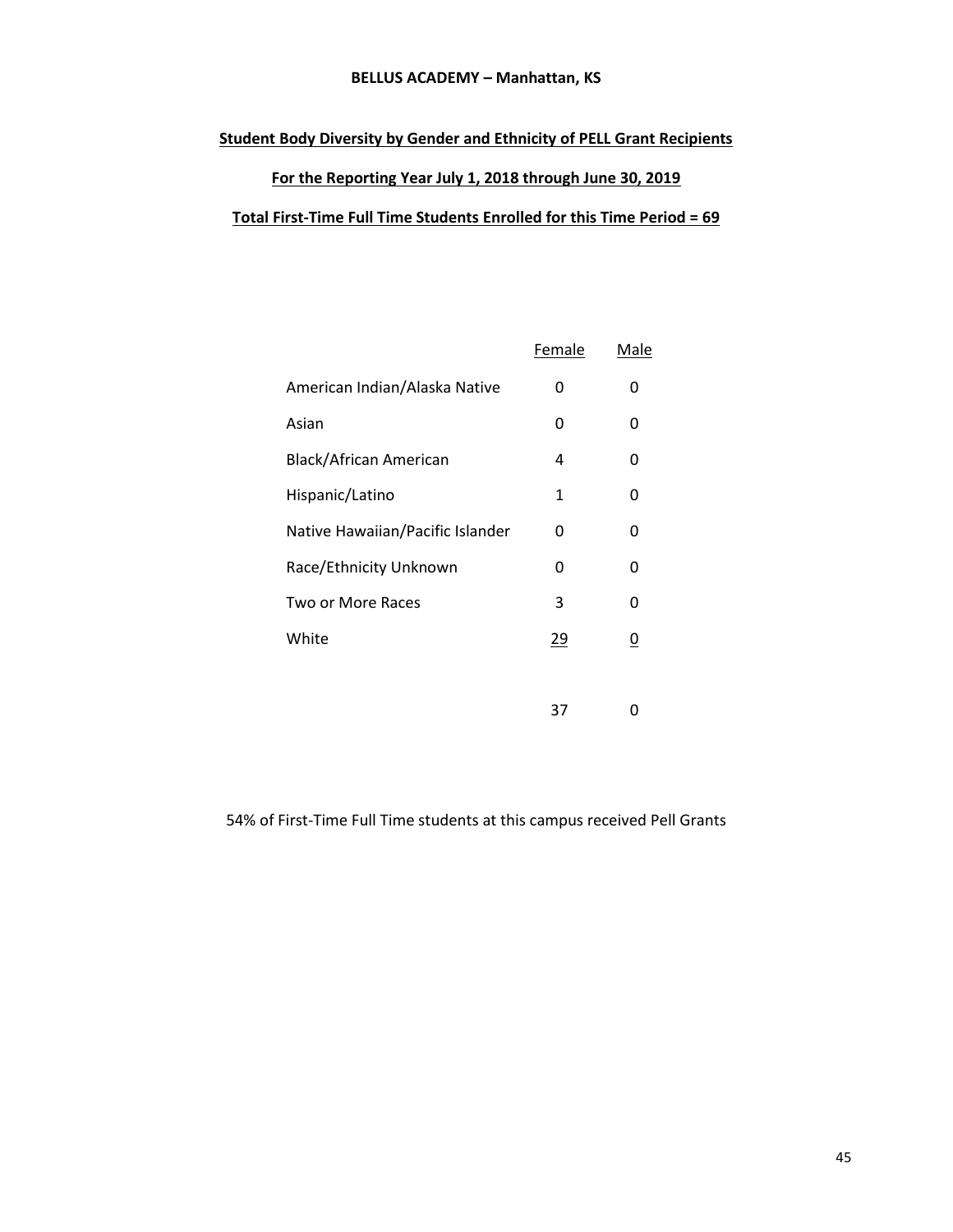# **NET PRICE CALCULATORS**

<span id="page-45-1"></span><span id="page-45-0"></span>Links to the Bellus Academy Net Price Calculators are shown below.

#### **BELLUS ACADEMY – POWAY**

[Bellus Academy - Poway 2018-19 Net Price Calculator](https://www.bellusacademy.edu/wp-content/uploads/2021/03/Poway-Net-Price-Template.html)

# **BELLUS ACADEMY – EL CAJON**

<span id="page-45-2"></span>[Bellus Academy - El Cajon 2018-19 Net Price Calculator](https://www.bellusacademy.edu/wp-content/uploads/2021/03/EC-Net-Price-Template.html)

## **BELLUS ACADEMY – CHULA VISTA**

<span id="page-45-3"></span>[Bellus Academy - Chula Vista 2018-19 Net Price Calculator](https://www.bellusacademy.edu/wp-content/uploads/2021/03/CV-Net-Price-Template.html)

## **BELLUS ACADEMY – MANHATTAN, KS**

<span id="page-45-4"></span>[Bellus Academy - Manhattan KS 2018-19 Net Price Calculator](https://www.bellusacademy.edu/wp-content/uploads/2021/03/Kansas-Net-Price-Template.html)